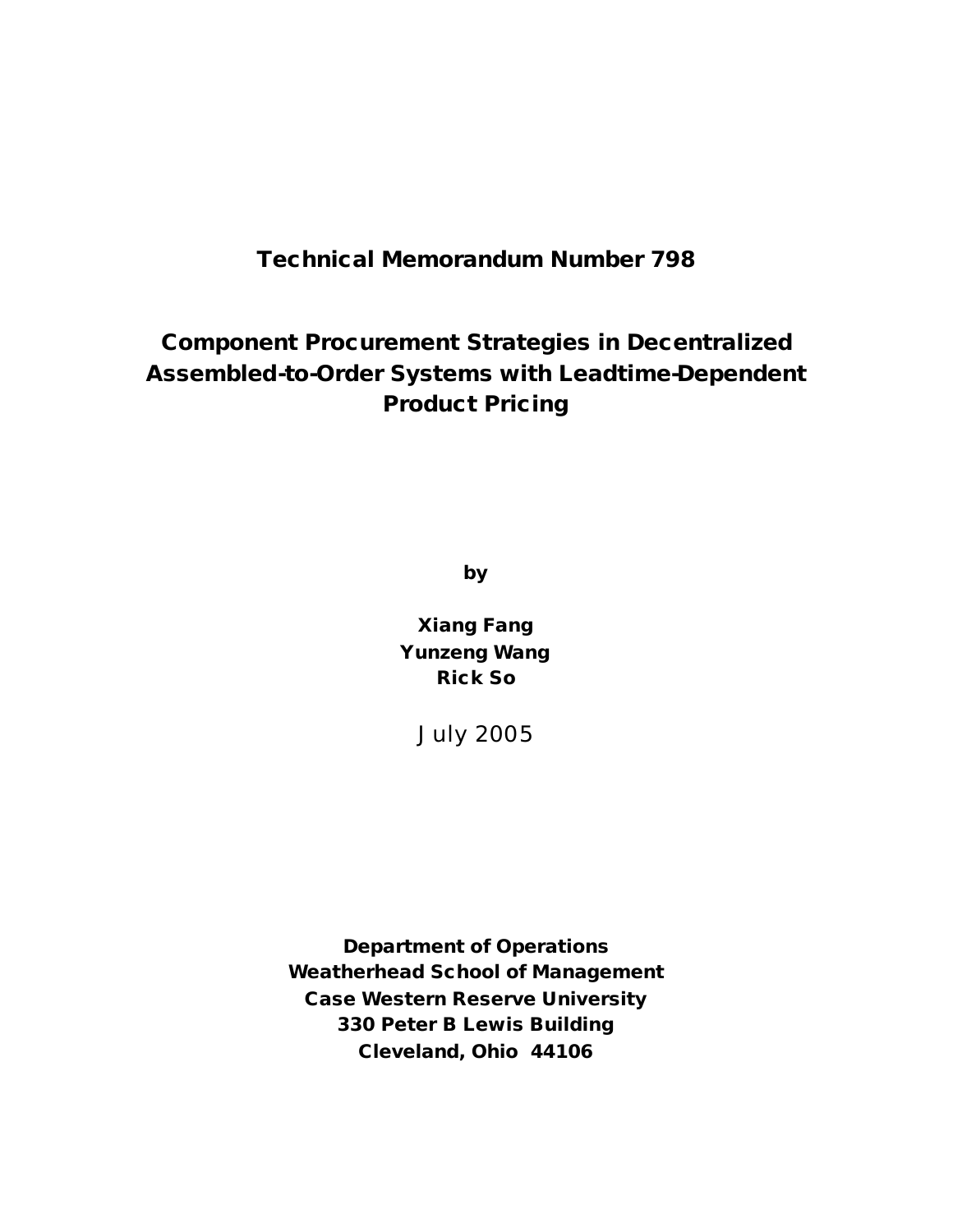#### **Component Procurement Strategies in Decentralized Assemble-to-Order Systems with Leadtime-Dependent Product Pricing**

Xiang Fang *Weatherhead School of Management, Case Western Reserve University*

Kut C. So

*The Paul Merage School of Business, University of California, Irvine, and School of Business, National University of Singapore*

and

Yunzeng Wang *Weatherhead School of Management, Case Western Reserve University*

#### **Abstract**

We consider a manufacturer who procures components from multiple suppliers to produce an assemble-to-order customized product for a client. The product pricing depends on the manufacturer's delivery lead times. We explore how the manufacturer can use a revenuesharing scheme to manage the underlying risk and to coordinate independent suppliers' decisions on the production quantity of their components when facing demand uncertainty and long procurement lead times. We formulate the problem as a Stackelberg game played by the manufacturer against her multiple suppliers to determine her optimal revenue-sharing scheme. This Stackelberg game consists of a sub-game played by the component suppliers against each other to choose their individual production quantities. We show that while this sub-game may have numerous equilibria, there exists a unique one that is Pareto-optimal, and develop an efficient algorithm for finding this Pareto-optimal equilibrium. From this result, we derive the optimal revenue-sharing scheme that maximizes the expected profit of the manufacturer. Our results provide useful insights into key managerial issues for managing components in these types of assemble-to-order environments and for understanding how demand uncertainty and component procurement lead times affect individual firms' performance in decentralized assembly channels.

**Keywords:** Assemble-To-Order Manufacturing; Optimal Inventory Policies; Lead Time Management; Vendor Managed Inventory; Pricing Strategies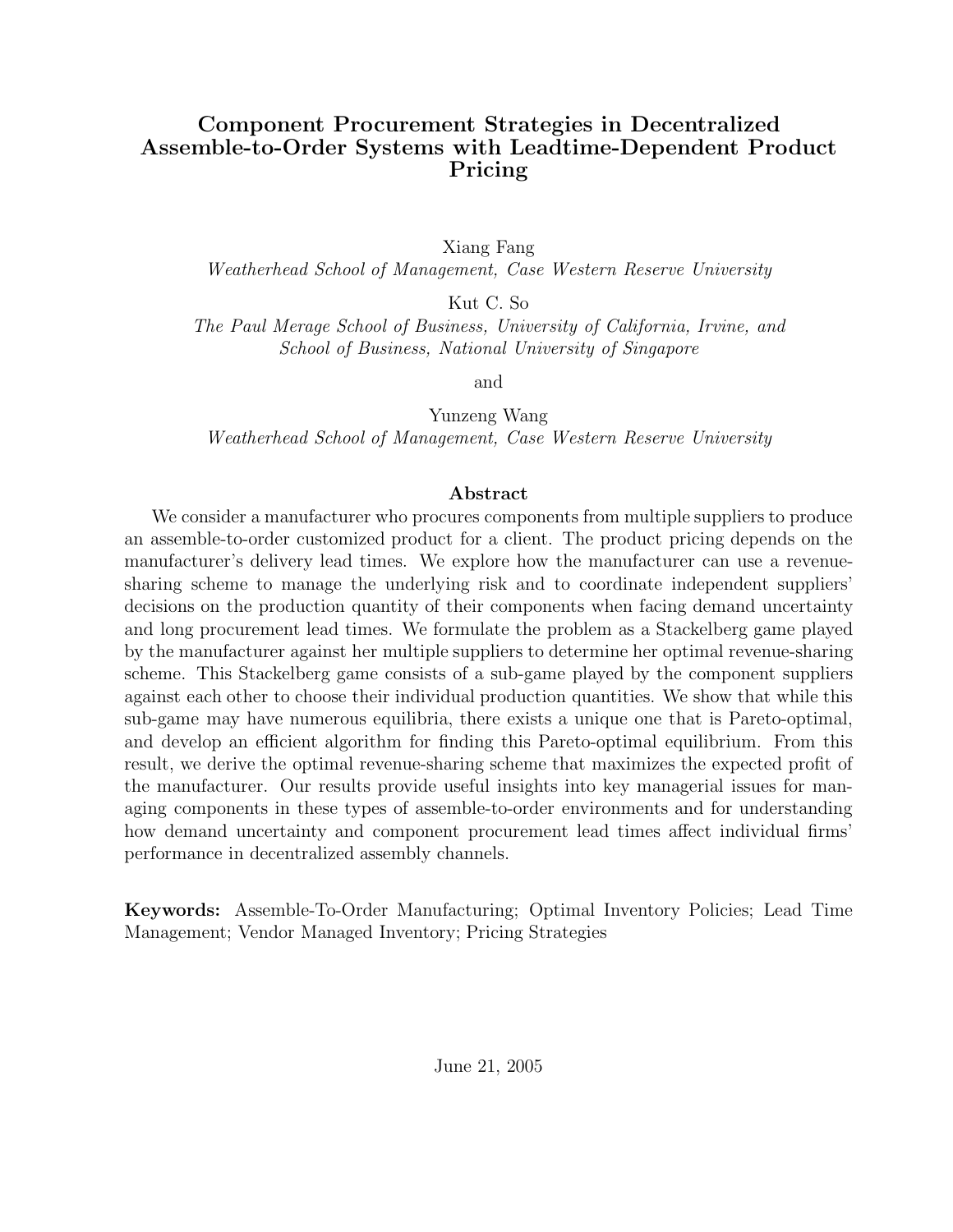#### **1 Introduction**

Global outsourcing is becoming a common business practice. Many firms, especially in the computers and consumer electronic products industries, are increasingly relying on contract manufacturers in low-cost economies to manufacture their products to meet demands in a global market. At the same time, the business of contract manufacturing is becoming increasingly competitive. Contract manufacturers need to deliver their products in the most cost-effective and timely manner to compete and achieve profitability. Effective management of component inventory is an important success factor for these contract manufacturers, as cost of components constitutes a significant portion of their total product cost and component availability determines the delivery time performance. This paper studies component procurement strategies for contract manufacturers in an assemble-to-order environment.

In rapidly changing high technology industries where competition is fierce, firms must introduce new products in a faster pace to stay ahead. Contract manufacturers for such industries must be able to react to a dynamic market and deliver products in a timely manner to meet their clients' needs. Stocking components ahead of an actual order commitment is a commonly used strategy to achieve timely delivery where the procurement lead times for these components are long. However, this strategy can pose significant risk to contract manufacturers as component obsolescence is common for high technology products. Excessive components could be subject to severe price erosion when their clients' order falls short of expectations. Faced with demand uncertainty, stringent delivery performance and long procurement lead times, contract manufacturers often have to think strategically and rely on contractual arrangements for managing their component inventory.

In this paper we develop a model for analyzing the optimal procurement strategies for a contract manufacturer who produces an assemble-to-order customized product for her client. The objective of the contract manufacturer is to devise a revenue-sharing scheme with the component suppliers for managing the required components to fulfill an anticipated future order from a major client, where the specific order quantity is uncertain and can only be confirmed by the client at some future time point. Timely delivery is essential, and any delay of a shipment will reduce the unit price of the assembled product that the contract manufacturer will receive, i.e., the longer the delay, the lower the unit product price. This assemble-to-order product requires multiple components, each produced by an independent outside supplier with a different lead time. The contract manufacturer can stock the components before the final order quantity is confirmed; however, any excess components are subject to obsolescence.

A recent paper by Hsu, et al. (2005a) analyzes a similar manufacturing situation and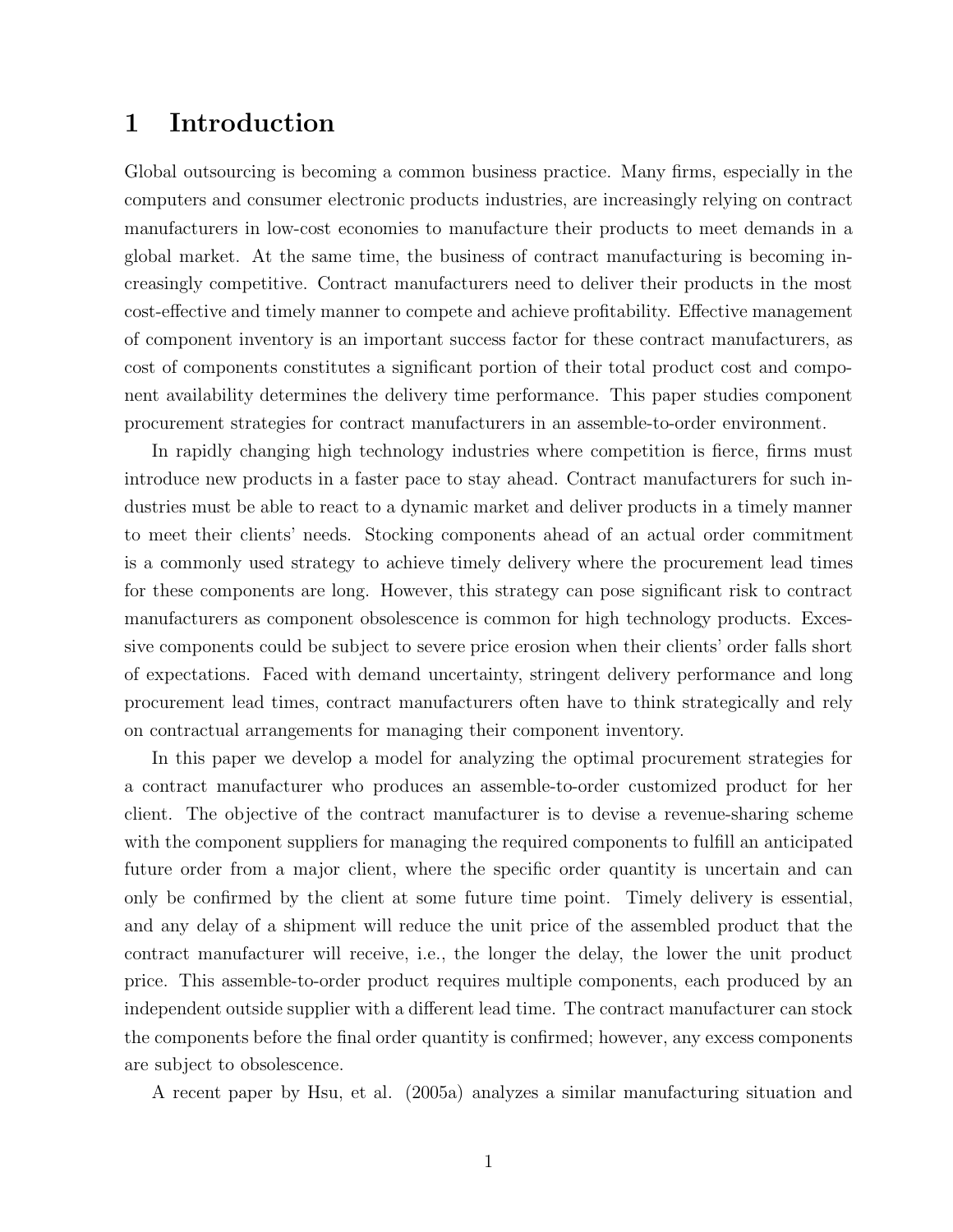determines the optimal component stocking quantities for the contract manufacturer. In this paper we consider a different component procurement strategy where the contract manufacturer manages the underlying risk of overstocking the components using a vendor-managedinventory (VMI) contract with the different component suppliers. Specifically, the manufacturer will specify a revenue-sharing scheme with all her component suppliers, and each supplier then makes his own decision in stocking the required component before the actual order quantity is confirmed. Thus, under this contractual arrangement, each supplier needs to manage his own risk of stocking excessive components, taken into account the revenuesharing scheme and the stocking quantity of other component suppliers.

We formulate the above situation as a two-stage optimization problem. Using a gametheoretical framework, we first analyze the equilibrium component stocking quantities of the suppliers for any revenue-sharing scheme chosen by the contract manufacturer (referred as the assembler in our subsequent discussions). We call this the suppliers problem. We derive sufficient conditions for the Nash equilibrium solutions and show that there could exist multiple Nash equilibria for the suppliers problem. We show that among all these Nash equilibria, however, there always exists a unique one that is strictly Pareto-optimal. We further devise an efficient algorithm for finding this Pareto-optimal equilibrium. From the result of the suppliers problem, we then analyze the optimal revenue-sharing scheme that maximizes the expected profit of the assembler. We call this the assembler problem. We show, under a mild condition on the demand distribution function, that there exists a unique optimal solution to the assembler problem. We develop a simple algorithm to find this unique optimal revenue-sharing scheme. Finally, we derive some sensitivity results that illustrate how different cost parameters of the model can affect the optimal solution of the assembler problem and the corresponding equilibrium solution of the suppliers problem.

Our results provide several important insights on how demand uncertainty and component procurement lead times affect individual firms' performance in decentralized assembly channels and how to improve their performance. Specifically, we observe that a lead time reduction of any individual supplier, while beneficial to the assembler and the overall system, does not increase the expected profit of this individual supplier. Similarly, a cost reduction of the component of any individual supplier, again while beneficial to the assembler and the system, does not necessarily increase the expected profit of this individual supplier. These two results imply that there is no incentive for any individual supplier to unilaterally reduce his lead time and component cost. In addition, we observe that increased demand uncertainty will benefit the component suppliers while hurting the assembler and the overall system. Also, the higher the demand uncertainty, the more the assembler prefers a centralized system. These two observations suggest that while the objective of supplier-managed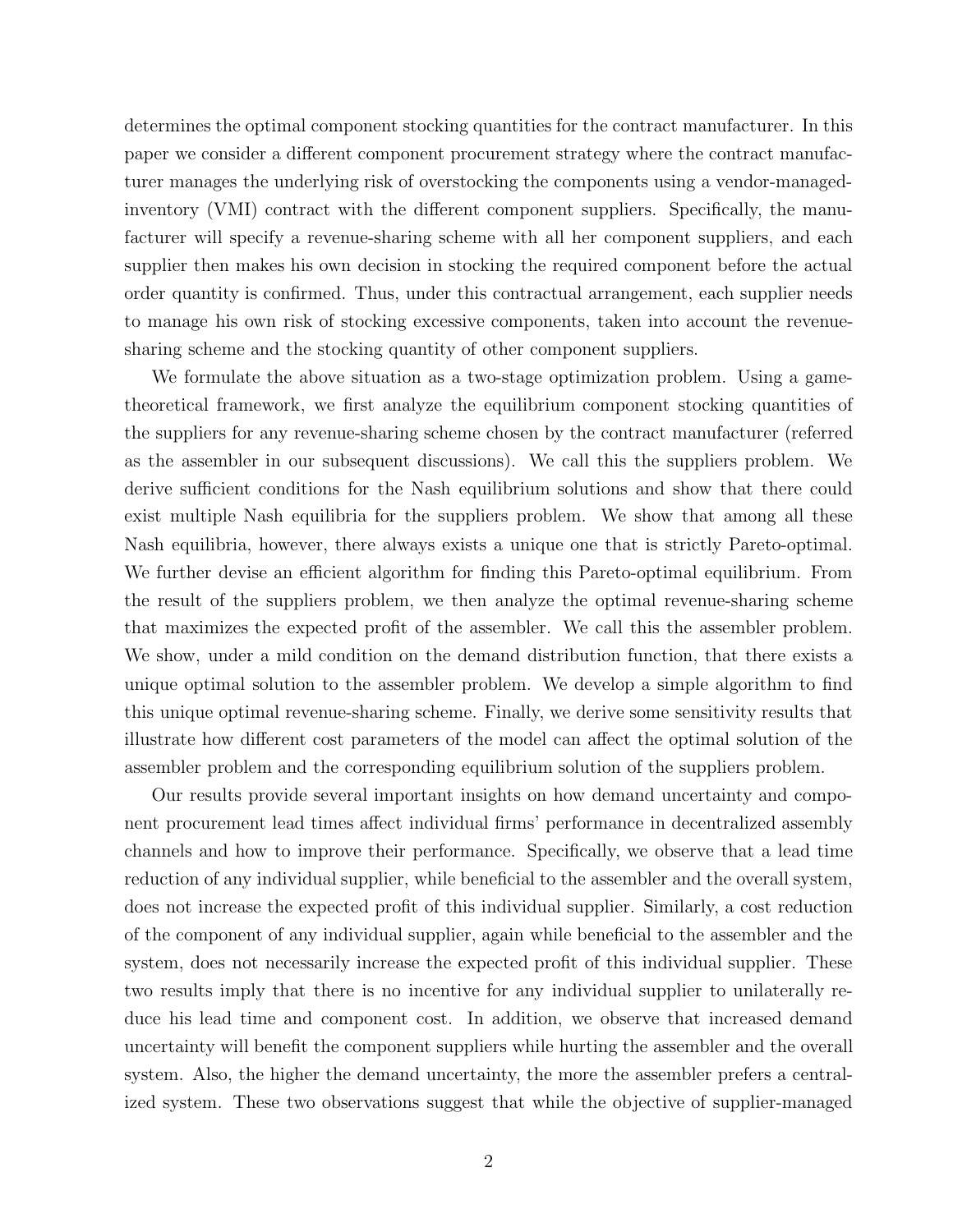inventory is to allow the assembler to share the underlying risk of the system due to demand uncertainty, it is most beneficial to the assembler to reduce the demand uncertainty so as to maximize her expected profit under a supplier-managed inventory system.

The paper is organized as follows. In Section 2 we provide a literature review of related research. In Section 3 we describe the basic model setting and the revenue-sharing scheme used by the assembler to manage component inventory from different suppliers. In Section 4 we formulate and analyze the suppliers problem. Specifically, we show that there always exists a unique Pareto-optimal Nash equilibrium for the suppliers problem and provide an efficient algorithm for finding this equilibrium. In Section 5 we formulate and analyze the assembler problem. We characterize the optimal revenue-sharing scheme and devise a simple algorithm for finding the optimal solution. In Section 6 we derive some sensitivity results that illustrate how the component cost and product price can affect the optimal solution. We further provide some numerical results to illustrate how demand variability and lead time can affect the system and individual firms' performance. In Section 7 we give some comparative results between our supplier managed inventory (decentralized) system with that of a centralized system where the assembler also determines the component stocking quantities. We conclude our results in Section 8. All mathematical proofs are given in the Appendix.

## **2 Literature Review**

There exists a substantial body of recent research on assemble-to-order (ATO) systems, which have been widely adopted in practice to achieve mass customization. Key basic research issues on ATO systems include the optimal component inventory policy and optimal component allocation policy among various final products. Song and Zipkin (2003) present a general formulation of ATO systems and provide a comprehensive survey on recent research on ATO systems.

Our research addresses the component stocking policy in a single-order assembly system with product pricing dependent on delivery times. A number of research papers have studied the optimal component stocking policies for single-order assembly systems, including Chu, et al. (1993), Fu, et al. (2005), Gurnani, et al. (1996), Hopp and Spearman (1993), Kumar (1989), Shore (1995), Song, et al. (2000), Gerchak et al. (1994), and Yano (1987). Most recently, Hsu, et al. (2005a) analyzes a single-order assembly system with a delivery timedependent pricing structure. They characterize the structure of the optimal component procurement policy and provide an efficient algorithm for finding the optimal solution. In that paper, the assembler is allowed to deliver the total order quantity in multiple partial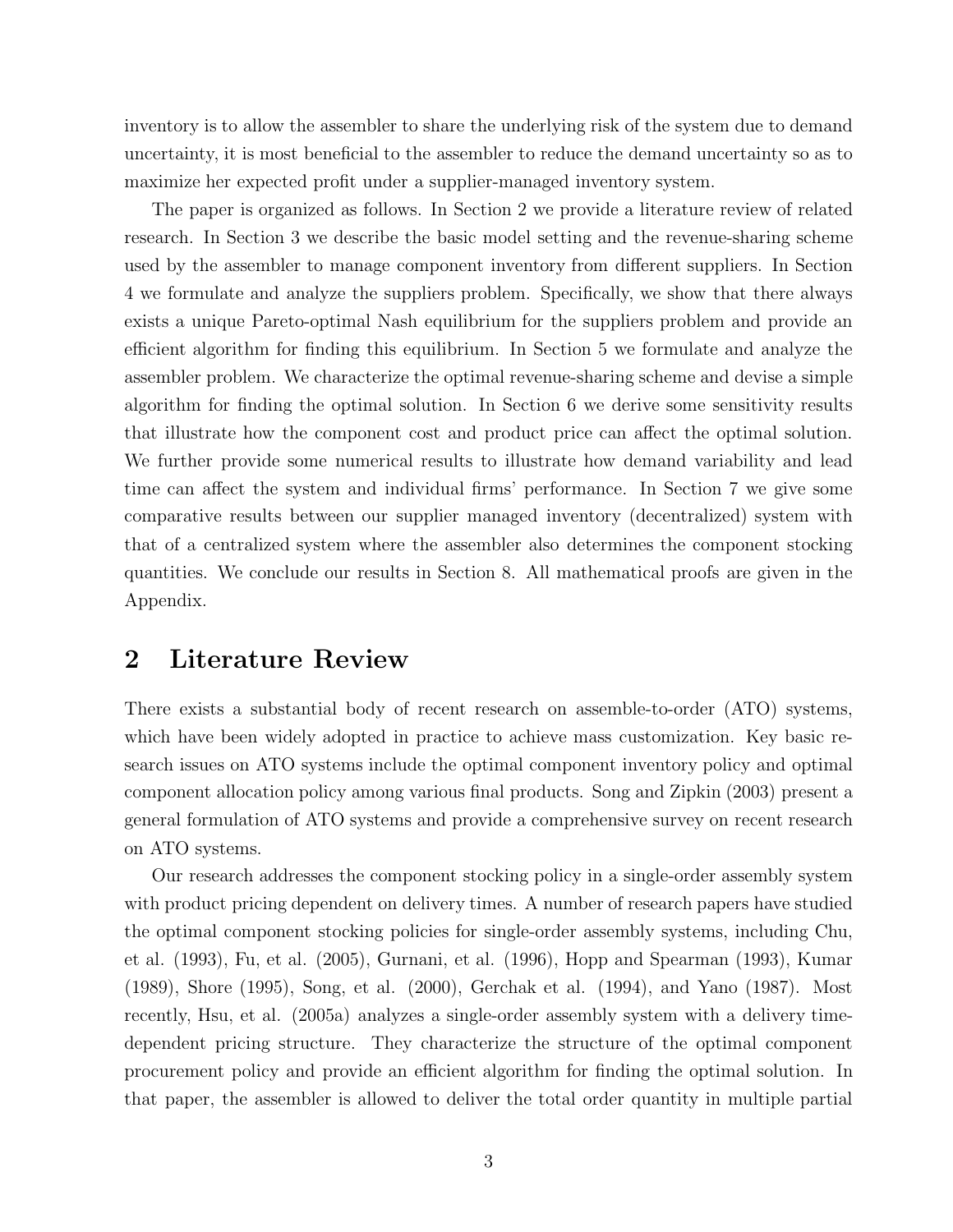shipments. Hsu, et. al (2005b) later extend their earlier model to the case where only one single full shipment is allowed.

All papers referenced above can be considered as a centralized decision making by the assembler. More closely related to this paper, however, is a recent body of literature studying decentralized assembly systems, where the focus is on the contractual arrangements between the assembler and her multiple component suppliers. Similar to our model here, Gerchak and Wang (2004), Bernstein and DeCroix (2004a), Granot and Yin (2004), and Wang (2004) all consider a setting where an assembler uses revenue-sharing contracts to induce independent component suppliers to choose their individual production quantities. However, all of the above papers assume that there is only one chance to order the components and fill the demand under which all suppliers will produce the same quantity in equilibrium  $-$  a fact that dramatically simplifies the decision of the underlying problems. In contrast, our model allows for multiple deliveries of the final product such that different suppliers, with different component production lead times, may choose to produce different quantities. Other recent papers studying decentralized assembly systems include Wang and Gerchak (2003), Bernstein and DeCroix (2004b), Tomlin (2003), Gurnani and Gerchak (1998), Carr and Karmarkar (2005), and Zhang (2004).

#### **3 The Basic Model**

Consider a contract assembler who is anticipating a future order for an assemble-to-order customized product. The specific order size, denoted by  $D$ , is uncertain and can only be confirmed by the client at some future time point, denoted by  $t^0$ . Let  $f(.)$  and  $F(.)$  be the probability density function and cumulative distribution function of D, respectively. After the order size is revealed at time  $t^0$ , the assembler can deliver the total order quantity in multiple shipments. However, the assembler will receive a different unit price for the products in each shipment depending on the delay of a shipment; the longer the delay, the lower the unit price.

The final product consists of n different components, each produced by an independent supplier at a constant cost of  $c_i$ ,  $i = 1, 2, ..., n$ . The assembler uses a vendor-managedinventory (VMI) type of contract with revenue-sharing to coordinate the component production of the *n* suppliers. Under the contract, the assembler first offers a scheme for sharing the sales revenue of the product, and the suppliers then choose their individual production quantities of their components. In the following, we first delineate how total sales revenue can depend on the suppliers' production decisions in the system, and then specify the structure of the revenue-sharing scheme.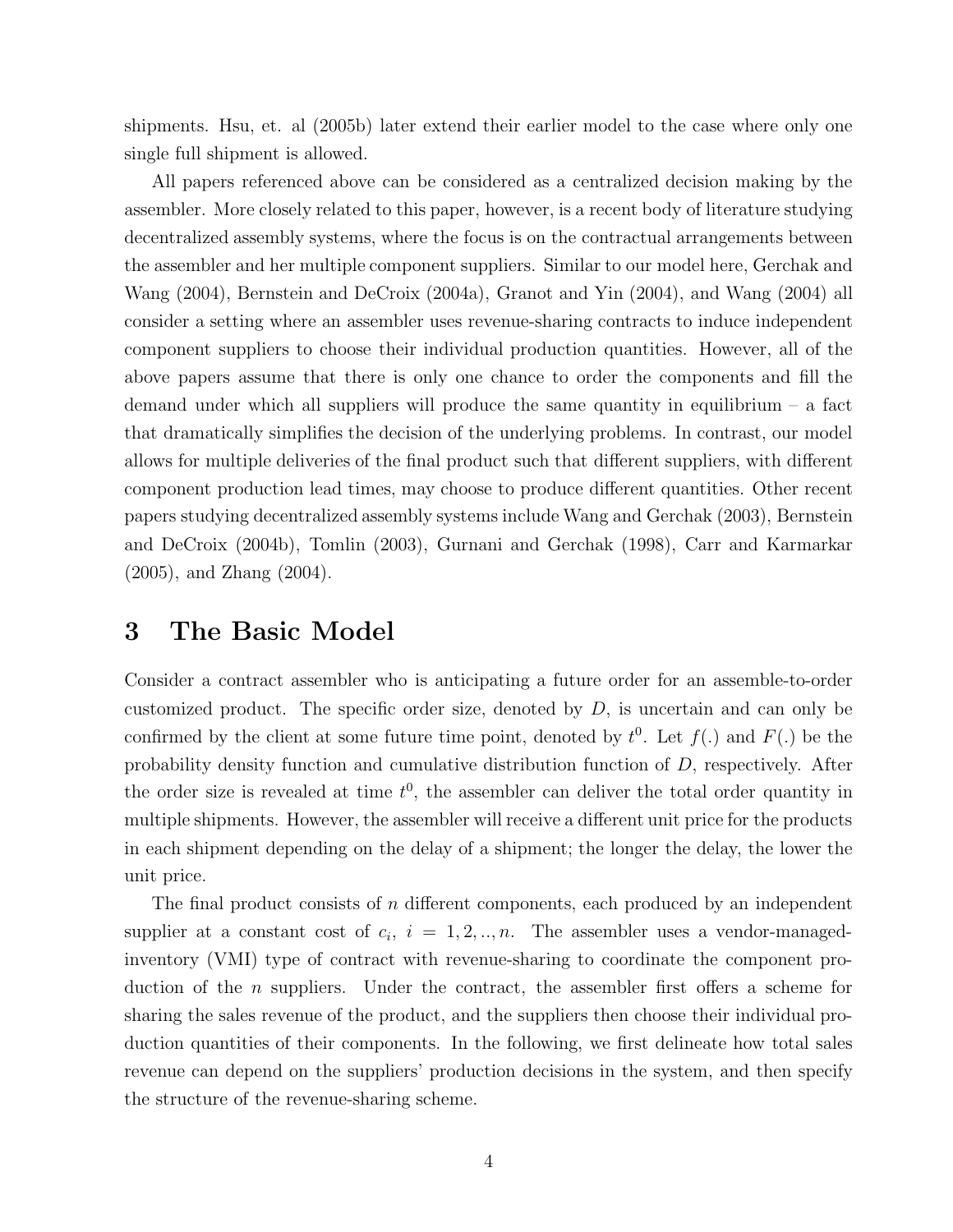Facing uncertain demand before time  $t^0$ , supplier i,  $i = 1, 2..., n$ , needs to choose an initial production quantity Q*i*. Assume that all suppliers have enough time and capacity to produce this initial quantity before time  $t^0$ . At time  $t^0$ , demand D for the final product is realized. Based on the initial production quantity of each component Q*<sup>i</sup>* and the realized demand D, the assembler will assemble and deliver  $\min\{\min_i(Q_i), D\}$  units of the product to her client. Without loss of generality, assume that the assembly time is negligible, so this initial shipment will be delivered to the client at time  $t^0$ .

If the initial shipment is not enough to fully satisfy the realized demand  $D$  due to shortages of one or more of the components, then those suppliers with shortage of components will initiate a second batch of production at time  $t^0$  to make up the difference. In particular, supplier *i* will produce  $(D - Q_i)^+$  units of component *i*, where  $(x)^+$  denotes max $(x, 0)$ . An important feature of our problem is that the second batch production of components experiences a lead time that is different across the multiple component suppliers. Let L*<sup>i</sup>* be the delivery lead time for supplier  $i$ , which includes the transportation time for shipping the components to the assembler. Number the suppliers such that  $L_1 \le L_2 \le ... \le L_n$ . Define  $L_0 = 0.$ 

Upon receiving subsequent batches of components from the suppliers, the assembler will immediately assemble them into final products and make deliveries to the client, so as to capture the highest unit price possible. For example, suppose that supplier 1 chose an initial production quantity of  $Q_1$  units with  $Q_1 < \min_{i>1}(Q_i)$  and  $Q_1 < D$ . Then, the assembler is able to assemble and deliver  $Q_1$  units of the products to the client at time  $t^0$ . Also, the assembler will receive a second batch of  $(D-Q_1)$  units of components from supplier 1 at time  $t^0 + L_1$ , and immediately assemble and deliver an additional min $\{D - Q_1, \min_{i>1}(Q_i) - Q_1\}$ units of the product to the client. Therefore, there are at most  $(n+1)$  possible delivery epochs for the products, namely,  $t^0, t^0 + L_1, ..., t^0 + L_n$ . Let  $P^0, P^1, ..., P^n$  be the corresponding unit product prices received by the assembler. Since  $0 \leq L_1 \leq L_2 \leq ... \leq L_n$ , we have  $P^0 \ge P^1 \ge \ldots \ge P^n$ , indicating that a longer delivery time results in a lower unit price for the product.

The assembler uses the following revenue-sharing scheme to manage component production with her *n* component suppliers: For each unit of the product delivered at time  $t^0 + L_t$ capturing a unit price of  $P^t$ ,  $t = 0, 1, ..., n$ , the assembler will allocate  $P_i^t$  to supplier i and keep the remaining amount of  $(P^t - \sum_{i=1}^n P_i^t)$  for herself. Thus, a revenue-sharing scheme is fully specified by the revenue-sharing matrix  $\{P_i^t\}_{i=1,2,...,n}^{t=0,1,...,n}$ .

To simplify our exposition, we next make several simplifying assumptions in the basic model. We point out, however, that all these assumptions can be relaxed without affecting the structure of the solution. First, assume that the unit production cost  $c_i$  is constant and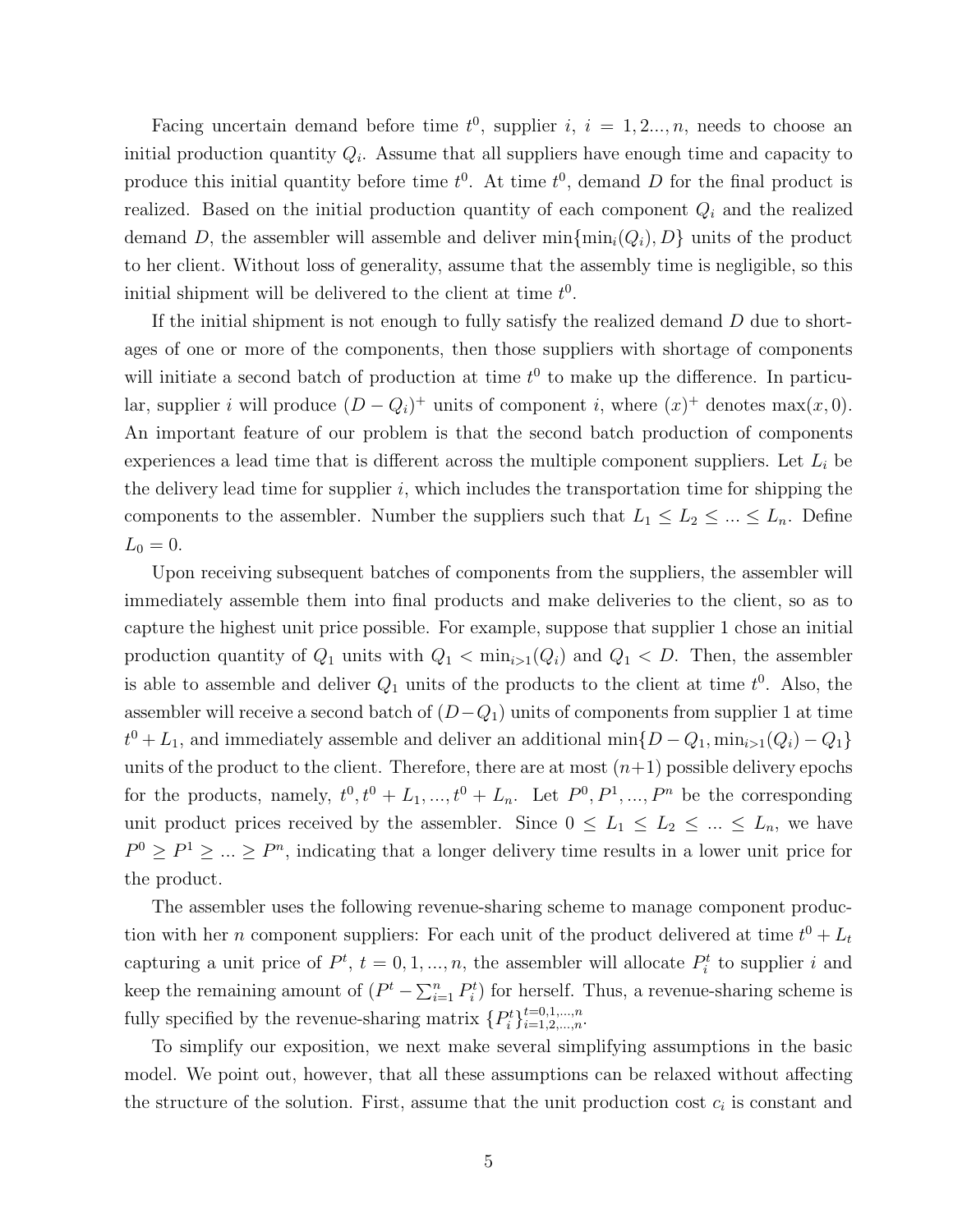independent of the production timing. This implies that when a unit of a component is to be produced, producing it early is most beneficial to the assembler as the unit product price is decreasing in delivery times. To induce each supplier to produce early rather than late, the assembler would therefore set  $P_i^t$  to be decreasing in t for all  $i = 1, 2, ..., n$ . Furthermore, each supplier i needs to at least recoup his unit production cost  $c_i$ . Thus, any feasible revenue-sharing contract needs to satisfy

$$
P_i^0 \ge P_i^1 \ge \dots \ge P_i^n \ge c_i. \tag{1}
$$

Also, we assume that the product price of the last possible delivery at time  $t^0 + L_n$  is higher than the total cost of components, i.e.,  $P^n > \sum_{i=1}^n c_i$ , so that the assembler will always choose to deliver the full order quantity  $D$ . Furthermore, assume that the assembler incurs no cost for assembling and delivering the final product to the client, and there is no salvage value for excess components produced.

The sequence of the overall decision-making process is modeled as a Stackelberg leaderfollowers' game: The assembler, acting as the leader, moves first to unilaterally choose and announce the revenue-sharing scheme, i.e., the values of  $\{P_i^t\}_{i=1,2,\dots,n}^{t=0,1,\dots,n}$ . The *n* component suppliers, as the followers, then simultaneously choose their initial production quantities  ${Q_i}_{i=1,2,...,n}$ . We assume that all information about demand distribution, product prices and costs is common knowledge to all parties.

For a given revenue-sharing scheme chosen by the assembler, the profit of any one supplier depends on his own production quantity *as well as* the production quantities of all other suppliers. Thus, for a given revenue-sharing scheme, the decisions of the  $n$  suppliers constitute a gaming problem as well, which we refer to as the suppliers problem. Following the backward induction, we first analyze the suppliers problem in Section 4.

### **4 The Suppliers Problem**

For a given revenue-sharing scheme  $\{P_i^t\}_{i=1,2,...,n}^{t=0,1,...,n}$ , the *n* suppliers simultaneously choose the initial production quantities  $(Q_1, ..., Q_n)$  of their individual components. Our first goal is to characterize the structure of the equilibrium production quantities of the  $n$  suppliers. For notational convenience, define  $Q_0 = 0$  and  $Q_{-i} = (Q_1, ..., Q_n)$  with the element  $Q_i$  omitted. For any given production quantities  $Q_{-i}$  chosen by all other suppliers, supplier i chooses his production quantity  $Q_i$  so as to maximize his expected profit  $\Pi_i(Q_i|Q_{-i})$ , which can be written as

$$
\Pi_i(Q_i|Q_{-i}) = \sum_{k=0}^{n-1} P_i^k E[\min(Q_{k+1},...,Q_n,D)-Q_k]^+ + P_i^n E[D-Q_n]^+ - c_i E[\max(Q_i,D)].
$$
 (2)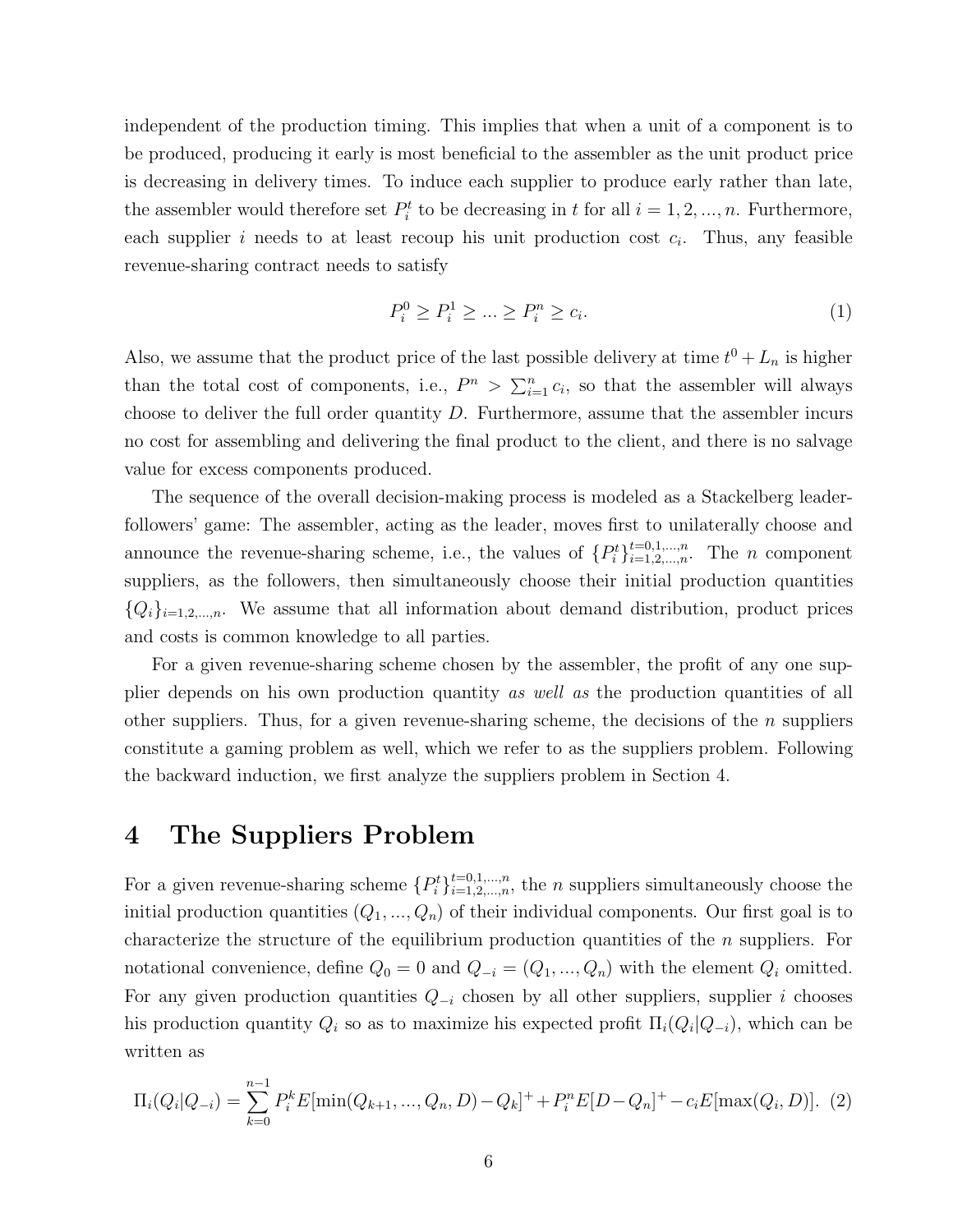We first establish the following result:

**Proposition 1:** *Given any production quantities* <sup>Q</sup>−*<sup>i</sup> chosen by all other suppliers, the optimal production quantity of supplier i, denoted by*  $Q_i^*$ , satisfies the condition that  $Q_i^* \leq$  $\min\{Q_{i+1},...,Q_n\}.$ 

Recall that the suppliers are indexed according to their production lead times such that  $L_1 \leq L_2 \leq \ldots \leq L_n$ . Proposition 1 states that a supplier will never choose to produce more than any other supplier who has a longer production lead time than his own. This can be intuitively explained by considering two suppliers with  $L_1 < L_2$ . Suppose that supplier 2 has chosen a specific production quantity  $Q_2$ . Then, for supplier 1, choosing a higher production quantity  $Q_1 > Q_2$  will obviously hurt himself *if* the demand D is less than  $Q_2$ . Even if the demand D is higher than  $Q_2$ , choosing  $Q_1 > Q_2$  is dominated by choosing  $Q_1 = Q_2$  for supplier 1, as both decisions generate the same revenue of  $P_1^0Q_2 + P_1^2(D - Q_2)$  due to the fact that supplier 2 has a longer lead time, and yet the decision of  $Q_1 > Q_2$  could lead to overstocking when  $Q_1 > D > Q_2$ .

A direct implication of Proposition 1 is that in any equilibrium, suppliers' production quantities are ordered according to their lead times. We describe this property formally as the following Corollary:

**Corollary 1:** Let  $(Q_1^*, Q_2^*, ..., Q_n^*)$  denote any Nash equilibrium solution of the n suppliers' *production quantities. Then,*

$$
Q_1^* \le Q_2^* \le \dots \le Q_n^*.\tag{3}
$$

From Corollary 1, we can restrict our search for the equilibrium production quantities to those satisfying (3). Given any production quantities <sup>Q</sup>−*<sup>i</sup>* chosen by all other suppliers such that  $Q_1 \leq \ldots \leq Q_{i-1} \leq Q_{i+1} \leq Q_n$ , it follows from Proposition 1 that the expected profit of supplier *i* given by (2) for  $Q_i \leq Q_{i+1}$  reduces to

$$
\Pi_i(Q_i|Q_{-i}) = \sum_{k=0}^{i-2} P_i^k E[\min(Q_{k+1}, Q_i, D) - Q_k]^+ + P_i^{i-1} E[\min(Q_i, D) - Q_{i-1}]^+
$$
  
+ 
$$
P_i^i E[\min(Q_{i+1}, D) - Q_i]^+ + \sum_{k=i+1}^{n-1} P_i^k E[\min(Q_{k+1}, D) - Q_k]^+ + P_i^n E[D - Q_n]^+ - c_i E[\max(Q_i, D)],
$$

which can be expressed as

$$
\Pi_i(Q_i|Q_{-i}) = \begin{cases} G_i^j(Q_i) + K_i^j(Q_{-i}), & Q_j \le Q_i \le Q_{j+1}, j = 0, 1, ..., i-2\\ G_i^{i-1}(Q_i) + K_i^{i-1}(Q_{-i}), & Q_{i-1} \le Q_i \le Q_{i+1} \end{cases}
$$
(4)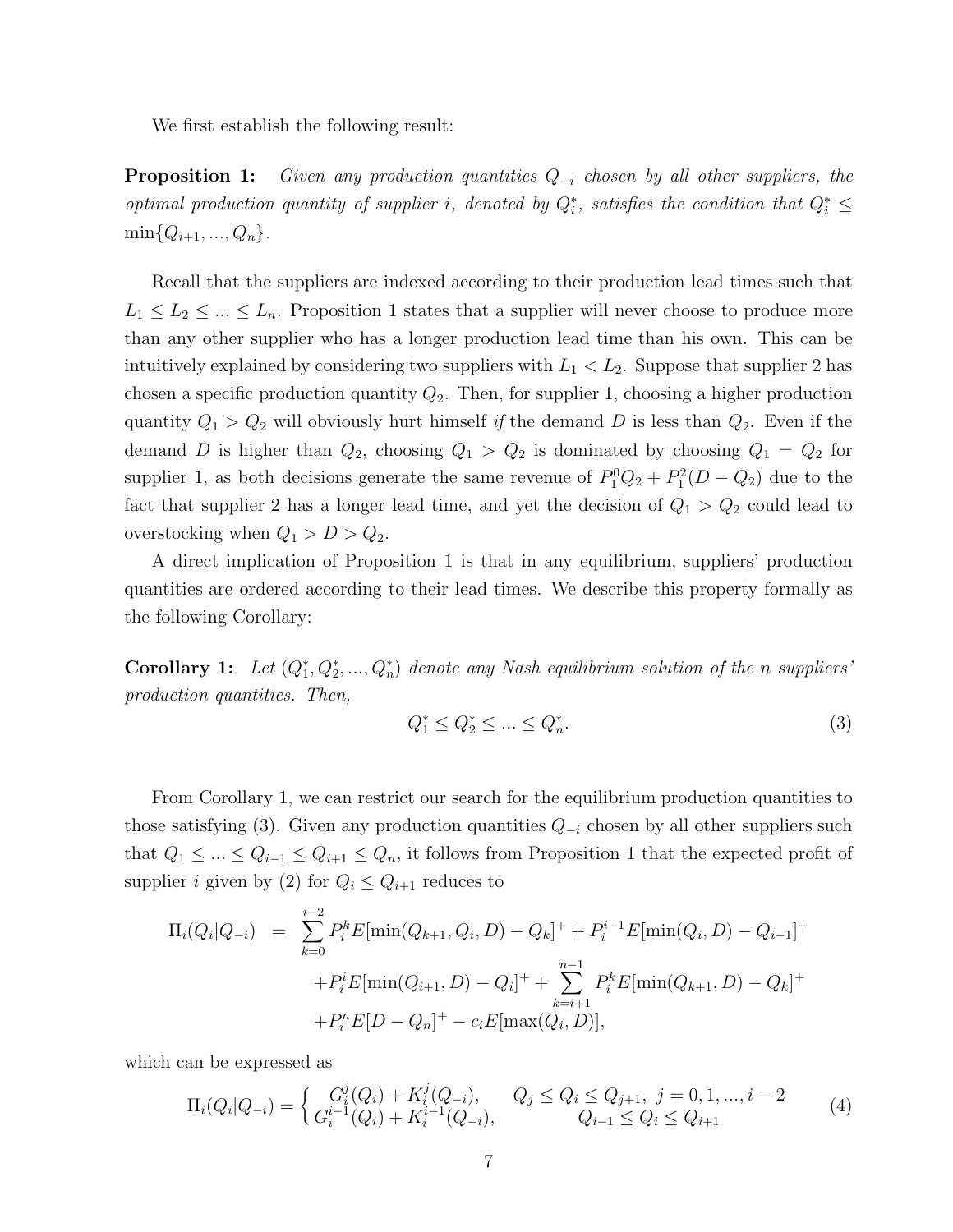where  $Q_0 \equiv 0$ ,

$$
G_i^j(Q_i) = (P_i^j - P_i^i) \int_0^{Q_i} \bar{F}(x) dx - c_i \int_0^{Q_i} F(x) dx, \tag{5}
$$

and

$$
K_i^j(Q_{-i}) = \sum_{k=0}^{j-1} P_i^k E[\min(Q_{k+1}, D) - Q_k]^+ + \sum_{k=i+1}^{n-1} P_i^k E[\min(Q_{k+1}, D) - Q_k]^+ + P_i^n E(D - Q_n)^+ - P_i^j \int_0^{Q_j} \bar{F}(x) dx + P_i^i \int_0^{Q_{i+1}} \bar{F}(x) dx - c_i E(D),
$$

for all  $j = 0, 1, 2, ..., i - 1$ . It is important to note that  $G_i^j(Q_i)$  is a function of  $Q_i$  only, and  $K_i^j(Q_{-i})$  is a function of  $Q_{-i}$  only and is independent of  $Q_i$ .

We next provide some properties of the profit function of supplier  $i$ :

**Lemma 1:** (a) The functions  $G_i^j(Q_i)$  given in (5) is strictly concave in  $Q_i$  and reaches its *maximum at*

$$
q_i^j = \bar{F}^{-1} \left( \frac{c_i}{P_i^j - P_i^i + c_i} \right).
$$
 (6)

*Furthermore,*  $q_i^j$  *is decreasing in j* (*j*=0,1,...,*i*-1) for each  $i = 1, 2, ..., n$ .

*(b)* The profit function  $\Pi_i(Q_i|Q_{-i})$  given in (4) is continuous and strictly concave in  $Q_i$  for  $0 \le Q_i \le Q_{i+1}$ .

The shape of  $\Pi_i(Q_i|Q_{-i})$ , as depicted by Lemma 1, is illustrated in Figure 1. The results of Lemma 1 imply that the optimal  $Q_i^*$  must be equal to either one of the  $q_i^k$  that maximizes  $G_i^k(Q_i) + K_i^k(Q_{-i}), k = 0, 1, 2, ..., i-1$ , or one of the break points  $Q_i = Q_j$  for  $j = 1, 2, ..., i-1$ and  $Q_{i+1}$ . Specifically, we can characterize  $Q_i^*$  in the following proposition:

**Proposition 2:** *Given the production quantities* <sup>Q</sup>−*<sup>i</sup> chosen by all other suppliers with*  $Q_1 \leq \ldots \leq Q_{i-1} \leq Q_{i+1} \leq \ldots \leq Q_n$ , the optimal production quantity of supplier *i* is given *by*

$$
Q_i^* = \min_{0 \le j \le i-1} \left\{ \max(Q_j, q_i^j), Q_{i+1} \right\} \tag{7}
$$

*where*  $Q_0 \equiv 0$  *and*  $Q_{n+1} \equiv \infty$ *.* 

To summarize, equations (3) and (7) provide the necessary and sufficient conditions for which any Nash equilibrium solution of the *n*-suppliers' production quantities must satisfy. We next analyze the equilibrium solutions of the *n*-supplier problem by solving  $(3)$  and  $(7)$ .

#### **4.1 Equilibrium Solutions of the** n**-Supplier Problem**

We first provide some specific conditions under which a unique Nash equilibrium solution of the n-supplier problem exists.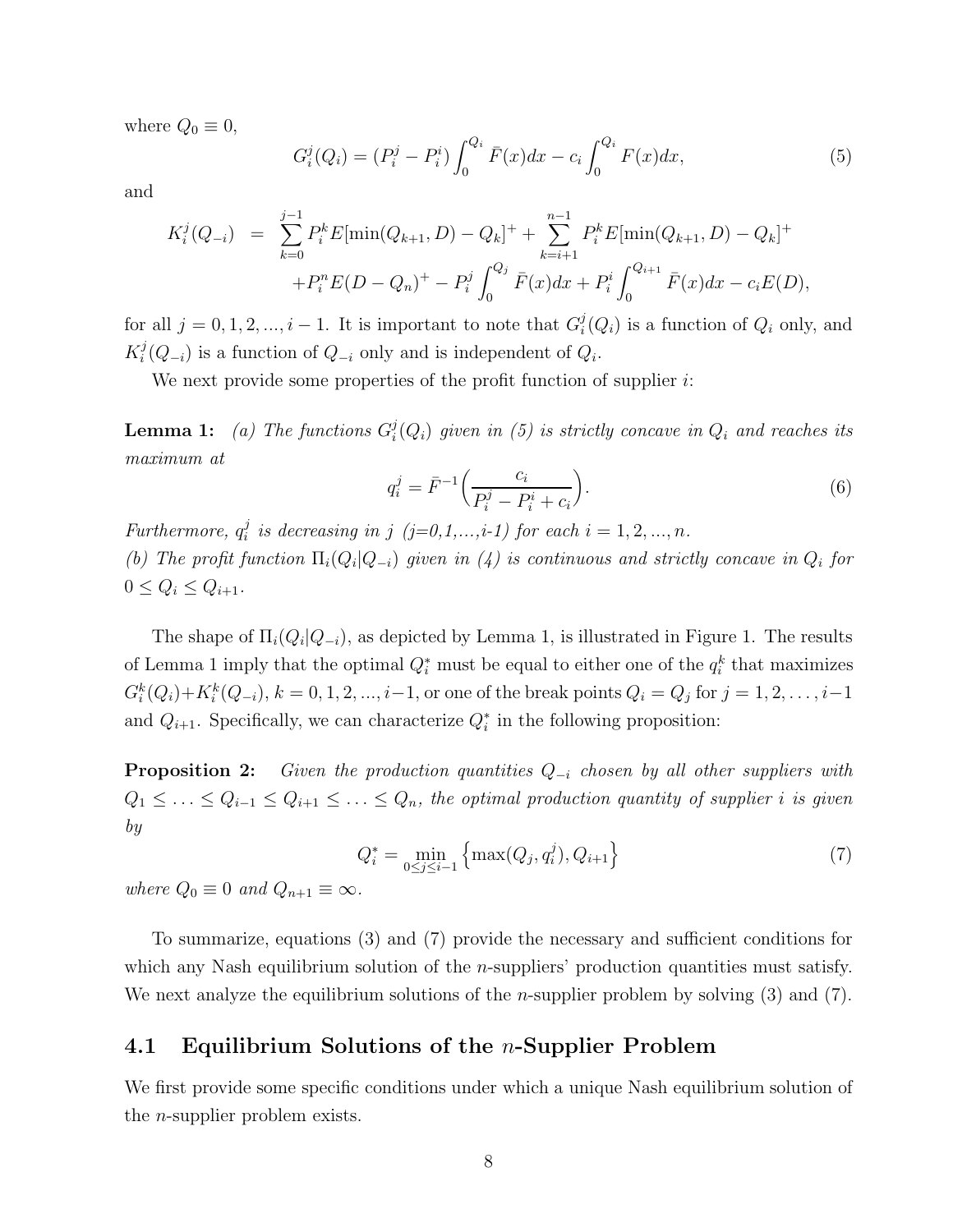**Theorem 1:** *Suppose that*  $q_i^{i-1} < q_{i+1}^i$  *for all*  $i = 1, ..., n-1$ *. Then, the production quantities*  $Q_i = q_i^{i-1}, i = 1, \ldots, n$ , constitute the unique Nash equilibrium solution of the n*-supplier problem.*

Theorem 1 provides the sufficient condition that guarantees the existence of a unique equilibrium where each supplier *i* chooses the production quantity of  $q_i^{i-1}$ . In general, the *n*supplier problem is much more complex to analyze when this sufficient condition is violated. In particular, the game may have numerous equilibria. We shall construct a procedure for finding a unique equilibrium that is Pareto-optimal for the general case. To that end, we first present the following result, which characterizes the structure of any equilibrium solution when the condition in Theorem 1 fails to hold.

**Lemma 2:** *Suppose that*  $q_i^{i-1} \geq q_{i+1}^i$  *for some*  $i = 1, \ldots, n-1$ *. If*  $(\tilde{Q}_1, \ldots, \tilde{Q}_n)$  *is a Nash equilibrium solution, then*  $\tilde{Q}_i = \tilde{Q}_{i+1}$ *.* 

Lemma 2 shows that when the condition in Theorem 1 fails to hold, some immediate neighbor suppliers will form "clusters" in equilibria, with all members in the same cluster having the same production quantity. We can describe such a form of an equilibrium as an m-cluster solution, where the *n* suppliers are partitioned into *m* clusters,  $m \leq n$ . Let  $l_i$ and  $r_i$  denote respectively the indexes of the first and last suppliers in cluster  $i$ , such that  $l_1 = 1$ ,  $r_m = n$  and  $r_{i-1} = l_i - 1$ . Thus, the original n suppliers can now be represented by m clusters as  $\{(l_1, r_1), (l_2, r_2), \ldots, (l_m, r_m)\}.$  Also, we use subscript [i] to indicate a quantity that is common for all members in cluster *i*. For example, we use  $Q_{[i]}$  to denote the production quantity of all suppliers in cluster *i*, i.e.,  $Q_j = Q_{[i]}$  for  $l_i \leq j \leq r_i$ .

We next present a simple algorithm (Algorithm 1) for finding a *unique* m-cluster solution to the *n*-supplier problem. The algorithm starts by treating each of the *n* suppliers as a separate cluster. At each iteration, it merges two neighboring clusters into one single cluster until a unique solution is reached. Later in Theorem 2, we provide a constructive proof to show that the unique solution found through this algorithm corresponds to an *equilibrium point* of the *n*-supplier game problem. Furthermore, this equilibrium point is Pareto-optimal among all possible equilibria of the n-supplier problem. The basic idea for the proof of Theorem 2 is as follows. We first show that every equilibrium point of the m-cluster system formed at each iteration of Algorithm 1 corresponds to an equilibrium point of the original  $n$ -supplier problem. We then show that every equilibrium point of the original system not contained in the equilibrium set of the  $m$ -cluster system is dominated by an equilibrium point of the m-cluster system in terms of the expected profit of each individual supplier. Since the algorithm always ends up with an  $m$ -cluster system having a unique equilibrium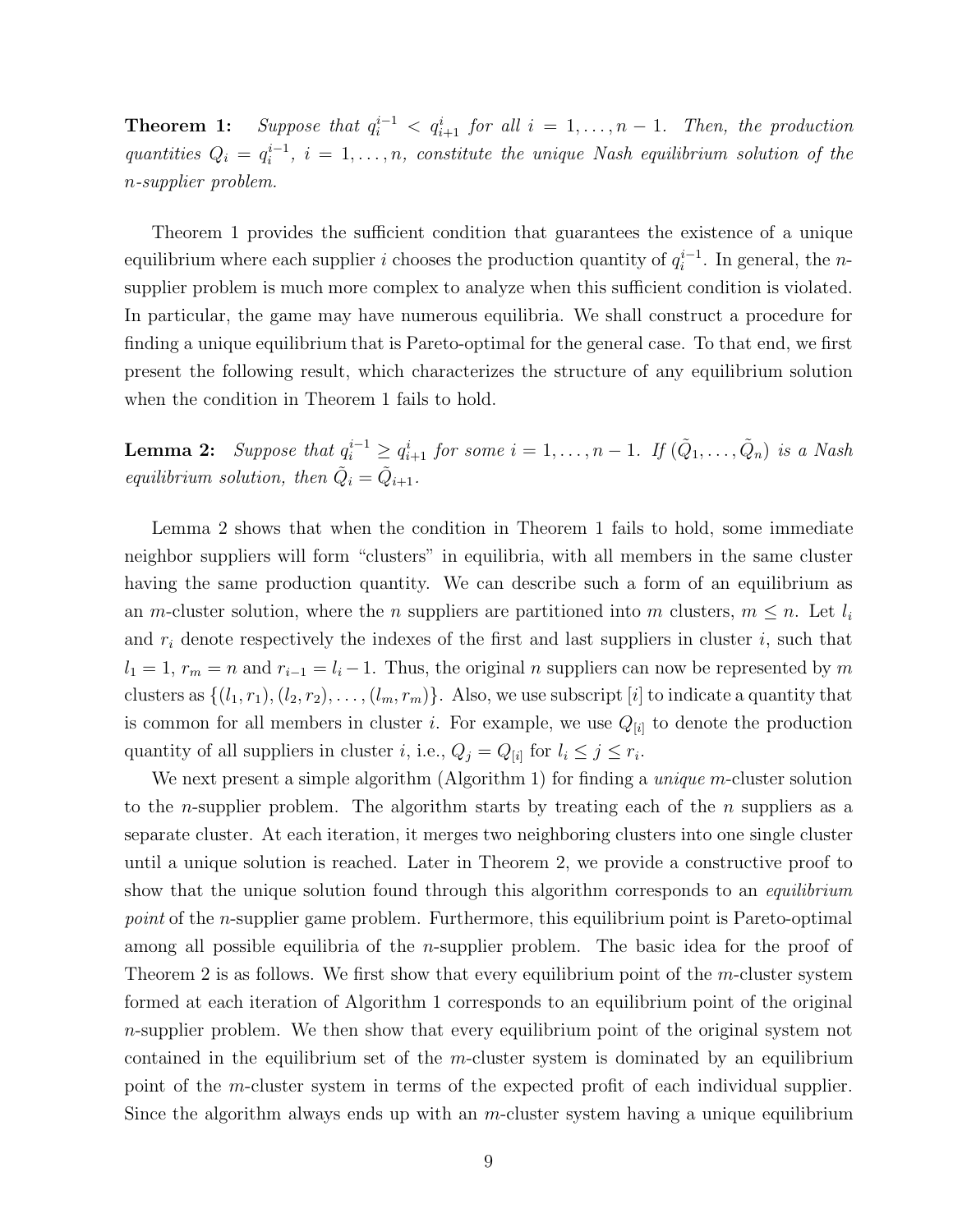solution, this unique equilibrium point must dominate all other equilibria of the original system.

#### **Algorithm 1 (Finding the unique Pareto-optimal Nash equilibrium of the** n**supplier problem)**

 $Step 0: (Initialization) Compute q_i^j = \bar{F}^{-1} \left( \frac{c_i}{P_i^j - P_i^i + c_i} \right)$ *for all*  $i = 1, ..., n$  *and*  $j = 0, ..., i-1$ *. Let*  $m = n$  *and*  $l_i = i, r_i = i$  *for all*  $i = 1, ..., n$ *. Set*  $r_0 = 0$ *.* 

*Step 1: For all*  $i = 1, \ldots, m$ *, compute* 

$$
q_{[i]}^{i-1} = \min_{l_i \le a \le r_i} \{q_a^{r_{i-1}}\} \tag{8}
$$

 $If q_{[i]}^{i-1} < q_{[i+1]}^i$  *for all*  $i = 1, \ldots, m-1$ , then  $Q_{[i]} = q_{[i]}^{i-1}$  is the m-cluster equilibrium solution *of the* n*-supplier problem and stop. Otherwise, go to step 2.*

*Step 2: Let k be the smallest index i*, such that  $q_{[i]}^{i-1} ≥ q_{[i+1]}^i$  and merge the corresponding *clusters* k and  $(k+1)$  *into a single cluster, i.e., set* 

$$
r_k \leftarrow r_{k+1}
$$
  
\n
$$
l_j \leftarrow l_{j+1}, r_j \leftarrow r_{j+1}, \quad j = k+1, \dots, m-1
$$
  
\n
$$
m \leftarrow m-1.
$$

*Go back to step 1.*

Theorem 2:  $q_i^{i-1} < q_{i+1}^i$  for all  $i = 1, \ldots, n-1$ , then Algorithm 1 finds the unique *Nash equilibrium solution as described in Theorem 1. Otherwise, Algorithm 1 finds a unique Pareto-optimal Nash equilibrium for the* n*-supplier problem.*

The unique equilibrium found through Algorithm 1 is Pareto-optimal, i.e., this equilibrium maximizes the expected profit of *every* supplier among all possible equilibria. Consequently, we shall consider this equilibrium point as the outcome of the suppliers problem for the remainder of our analysis in this paper.

#### **5 The Assembler Problem**

The assembler problem is to choose the optimal revenue-sharing scheme that maximizes her own expected profit, assuming that the  $n$  suppliers will respond with their production quantities as given by the equilibrium solution of Algorithm 1. Let  $\bar{\mathbf{P}} = \{P_i^t\}_{i=1,\dots,n}^{t=0,\dots,n}$  be any assembler's revenue-sharing scheme satisfying (1) and  $Q_i(\bar{P})$  be the corresponding equilibrium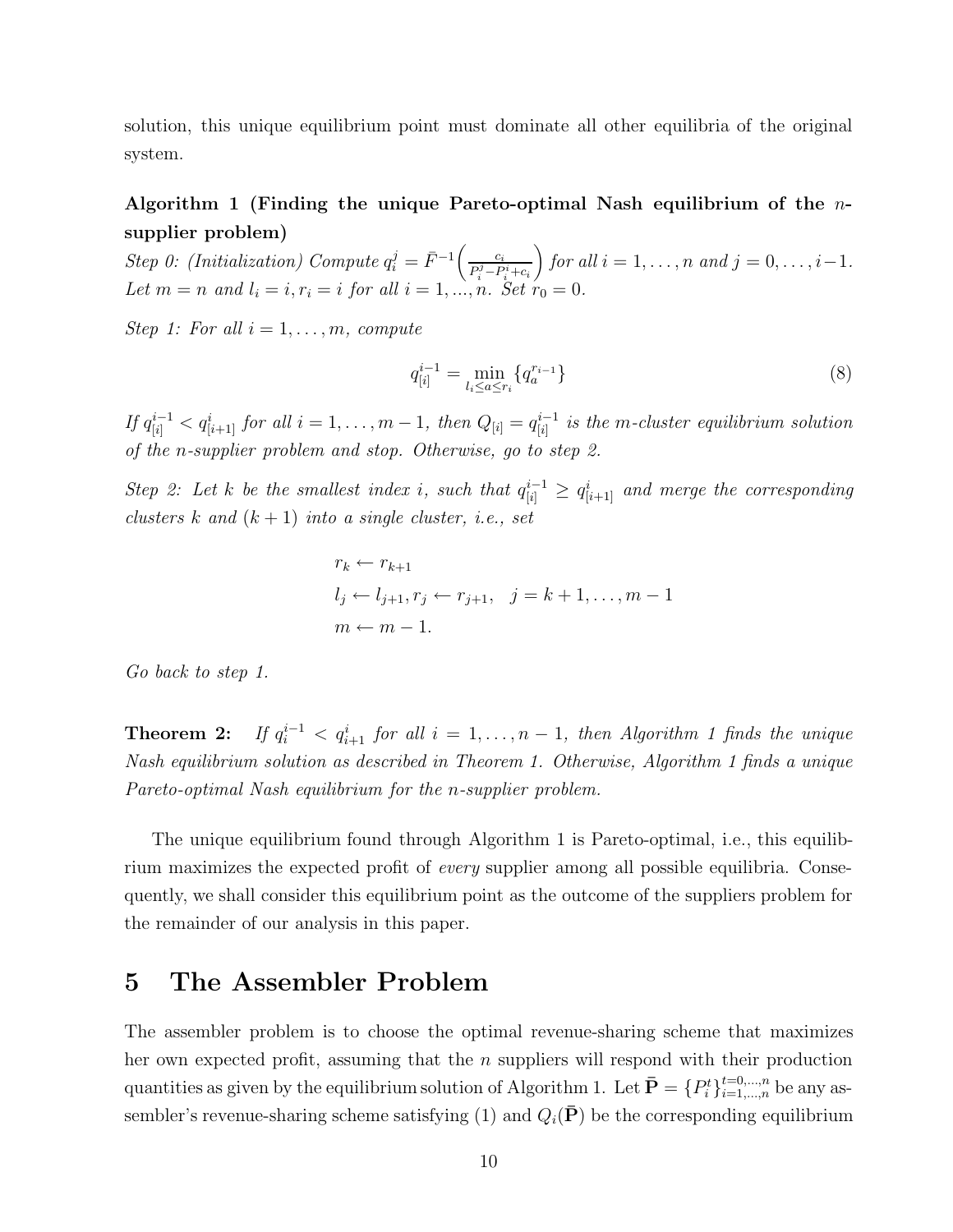production quantity of supplier  $i$  as found by Algorithm 1 in response to the revenue-sharing scheme  $\bar{\mathbf{P}}$ . Note that  $Q_1(\bar{\mathbf{P}}) \leq \ldots \leq Q_n(\bar{\mathbf{P}})$ . Define  $Q_0(\bar{\mathbf{P}}) \equiv 0$  and  $Q_{n+1}(\bar{\mathbf{P}}) \equiv \infty$ . Then, the assembler problem is to choose the optimal values of  $P_i^t$ , for  $i = 1, \ldots, n$  and  $t = 0, \ldots, n$ , to maximize her expected profit  $\Pi_0(\mathbf{P})$  given by

$$
\Pi_0(\bar{\mathbf{P}}) = \sum_{j=0}^n (P^j - \sum_{i=1}^n P_i^j) E[\min(Q_{j+1}(\bar{\mathbf{P}}), D) - Q_j(\bar{\mathbf{P}}))]^+.
$$
\n(9)

As shown in Algorithm 1, the suppliers' equilibrium production quantities  $(Q_1, ..., Q_n)$ form *m* clusters denoted by  $\{(l_1, r_1), \ldots, (l_m, r_m)\}\$  where for any  $l_i \leq j \leq r_i$ ,

$$
Q_j = Q_{[i]} = q_{[i]}^{i-1} = \min_{l_i \le a \le r_i} (q_a^{r_{i-1}}),
$$
\n(10)

with  $q_{[i]}^{i-1} < q_{[i+1]}^i$  for all  $i = 1, 2, ..., m-1$ . There may exist numerous revenue-sharing schemes  $\bar{\mathbf{P}}$  that can result in the same equilibrium solution  $(Q_{[1]}, \ldots, Q_{[m]})$  with m clusters  $\{(l_1,r_1),\ldots,(l_m,r_m)\}\.$  The following Proposition shows that among all such feasible schemes, however, there exists a unique one that maximizes the expected profit of the assembler:

**Proposition 3:** To induce a given equilibrium solution  $(Q_{[1]}, \ldots, Q_{[m]})$  with m clusters  $\{(l_1, r_1), \ldots, (l_m, r_m)\}\$  and  $0 \leq Q_{[1]} < Q_{[2]} < \ldots < Q_{[m]}$ , the revenue-sharing scheme  $\{P_i^t\}$ *maximizing the expected profit of the assembler is given by*

$$
P_k^j = \begin{cases} \frac{c_k}{\overline{F}(Q_{[i]})}, & 0 \le j \le l_i - 1\\ c_k & l_i \le j \le n, \end{cases}
$$
\n(11)

*for*  $i = 1, ..., m$  *and*  $l_i \leq k \leq r_i$ *.* 

Proposition 3 allows us to establish a *one-to-one correspondence* between any equilibrium solution  $(Q_{[1]},...,Q_{[m]})$  of the suppliers and the assembler's corresponding revenuesharing scheme  $\bar{P}$ , as given by (11). Therefore, determining the optimal revenue-sharing scheme that maximizes the expected profit of the assembler is equivalent to determining the optimal cluster formation  $\{(l_1, r_1), ..., (l_m, r_m)\}\$  and the optimal production quantities  $\mathbf{Q} = (Q_{[1]},...,Q_{[m]})$ . Using this one-to-one correspondence, we can substitute (11) into (9) and express the expected profit of the assembler as

$$
\Pi_0(\mathbf{Q}) = \sum_{i=1}^m M_{(l_i, r_i)}(Q_{[i]}) + (P^n - \sum_{i=1}^n c_i)E(D)
$$
\n(12)

where

$$
M_{(a,b)}(Q) \equiv \left[ P^{a-1} - P^b + \sum_{k=a}^{b} c_k \left( 1 - \frac{1}{\bar{F}(Q)} \right) \right] \int_0^Q \bar{F}(x) dx \tag{13}
$$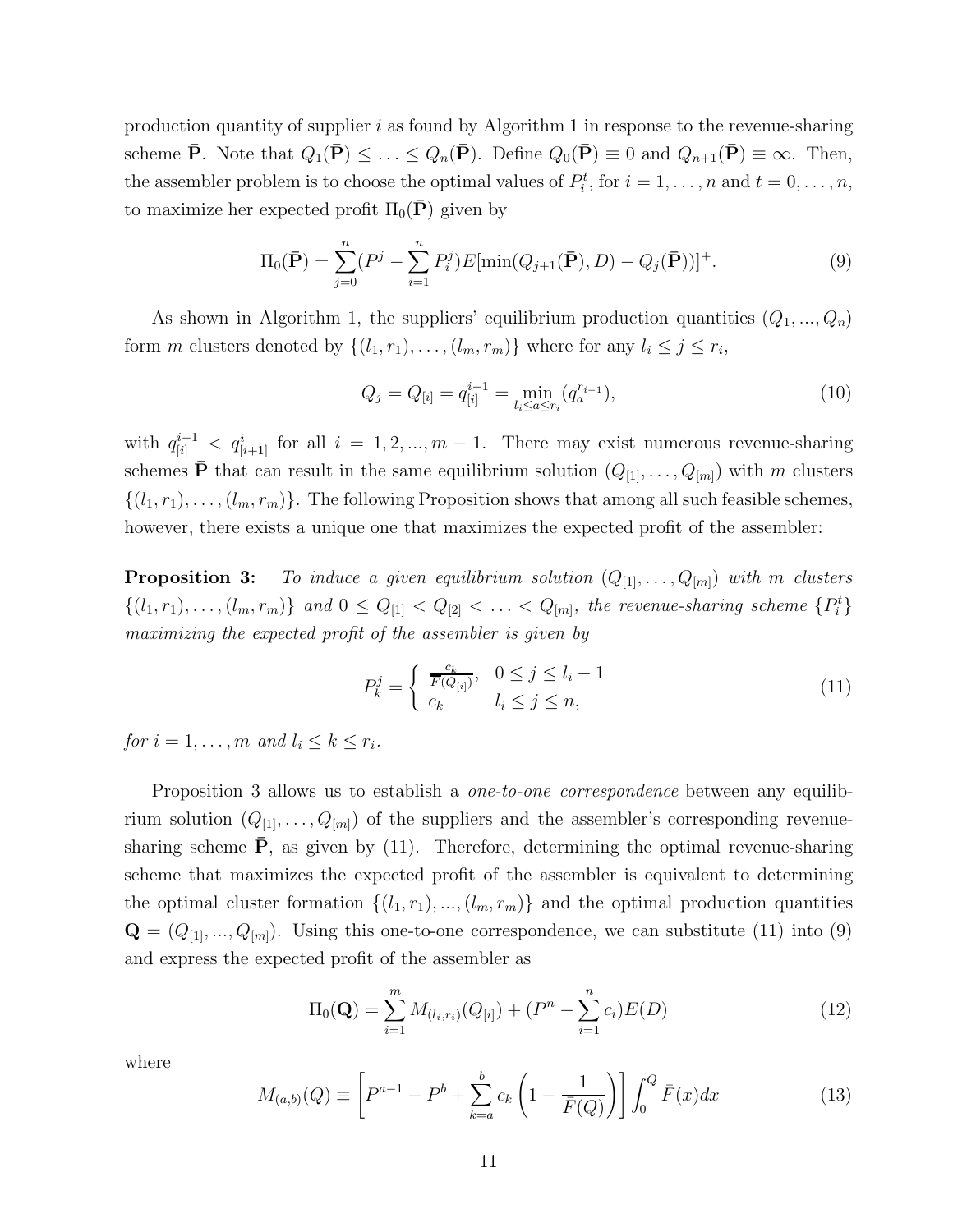for any integers  $1 \le a \le b \le n$ . The next result provides some structural properties regarding the function  $M_{(a,b)}(Q)$ . We first define

$$
R(Q) = \frac{f(Q)}{\bar{F}(Q)^2} \int_0^Q \bar{F}(x) dx.
$$
 (14)

**Lemma 3:** Assume that  $R(Q)$  is increasing in  $Q$ . (a)  $M_{(a,b)}(Q)$  *is concave and reaches its maximum at*  $\hat{q}_{(a,b)}$  *which solves the equation* 

$$
m_{(a,b)} + 1 = \frac{1}{\bar{F}(\hat{q}_{(a,b)})} + R(\hat{q}_{(a,b)}),
$$
\n(15)

*where*

$$
m_{(a,b)} \equiv \frac{P^{a-1} - P^b}{\sum_{k=a}^b c_k};
$$
\n(16)

*(b)* For any  $1 \le a \le b \le n$  and  $1 \le a' \le b' \le n$ ,  $m_{(a,b)} < m_{(a',b')}$  if and only if  $\hat{q}_{(a,b)} < \hat{q}_{(a',b')}$ .

The requirement in Lemma 3 that  $R(Q)$  is increasing in Q is a very weak condition, as first discussed by Wang and Gerchak (2003). For example, this condition is satisfied by all distributions with increasing failure rate (IFR), which include many commonly used distributions such as the Normal and Uniform distributions, as well as the Gamma and Weibull families subject to parameter restrictions (Barlow and Proschan 1965). We shall assume that  $R(Q)$  is increasing in Q in our subsequent discussions, which enables us to develop a simple algorithm for finding the optimal revenue-sharing scheme by the assembler.

It is clear from the definition of  $M_{(a,b)}(Q)$  that for any  $1 \leq i \leq j < k \leq n$ ,

$$
M_{(i,j)}(Q) + M_{(j+1,k)}(Q) = M_{(i,k)}(Q).
$$

Consider any cluster formation  $\{(l_1, r_1), (l_2, r_2), \ldots, (l_m, r_m)\}$  and production quantities  $(Q_{[1]}^m, ..., Q_{[m]}^m)$ with  $Q_{[1]}^m < Q_{[2]}^m < ... < Q_{[m]}^m$ . For all  $1 \le i \le m$  and  $l_i \le j \le r_i$ , let  $Q_j = Q_{[i]}^m$ . Then,

$$
\sum_{i=1}^{m} M_{(l_i,r_i)}(Q_{[i]}^m) = \sum_{i=1}^{n} M_{(i,i)}(Q_i).
$$

Therefore, determining the optimal cluster formation and optimal production quantity Q*<sup>m</sup>* [*i*] for each cluster i to maximize  $\Pi_0(Q)$  in (12) is equivalent to determining the optimal production quantity of each supplier. Since the second term on the right hand side of (12) is independent of the production quantities  $(Q_1, ..., Q_n)$ , we can write the assembler problem as *n*

$$
\max_{0 \le Q_1 \le Q_2 \le \dots \le Q_n} \sum_{i=1}^n M_{(i,i)}(Q_i). \tag{17}
$$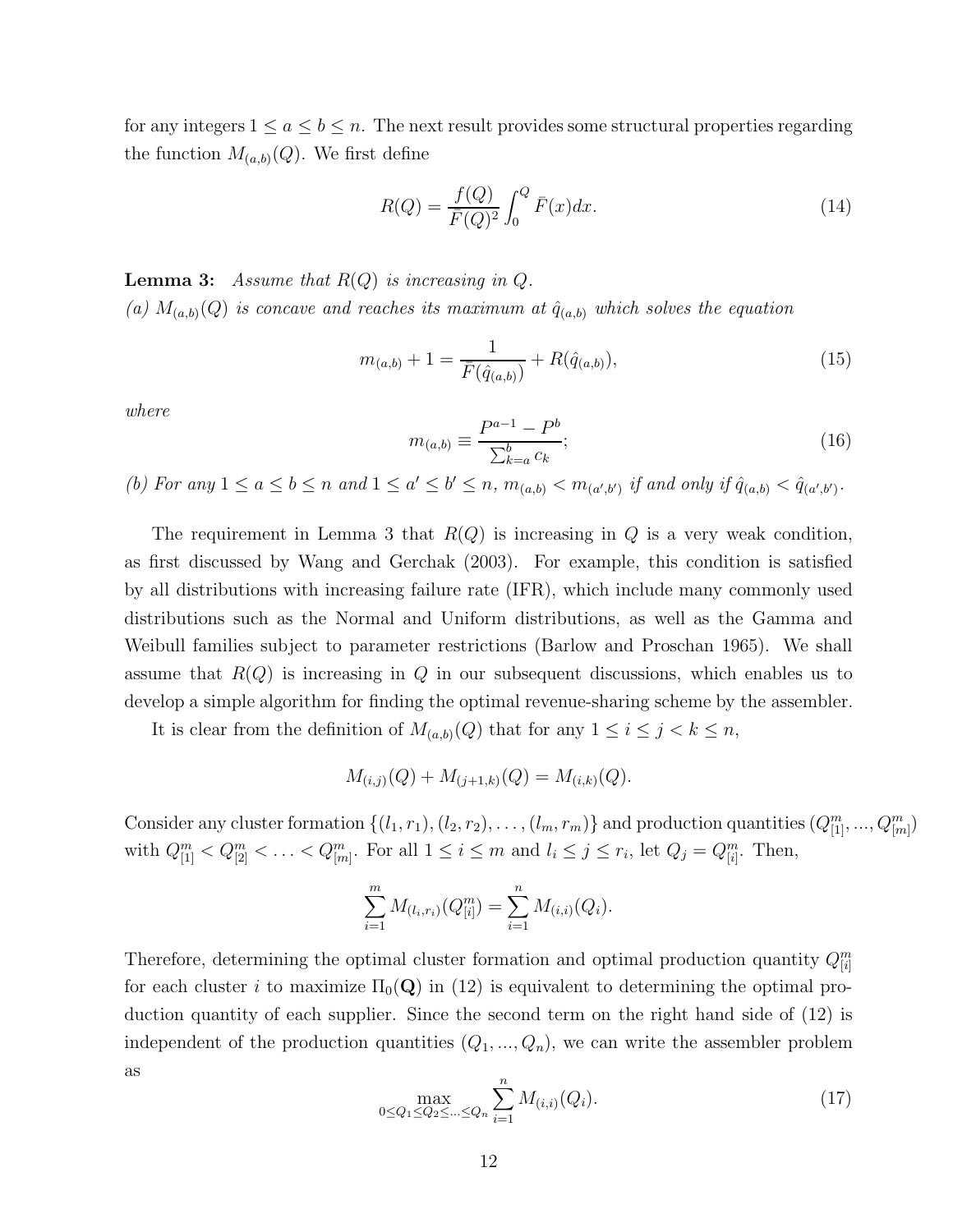Assume that  $R(Q)$  is increasing in Q. We can use the results in Lemma 3 to construct the following algorithm to find the assembler's optimal cluster formation and production quantities of suppliers and the corresponding optimal revenue-sharing scheme:

#### **Algorithm 2 (Finding the assembler's optimal policy)**

*Step 0: (Initialization) Set*  $m = n$ ,  $r_0 = 0$ , and  $l_i = i$ ,  $r_i = i$  for all  $i = 1, \ldots, m$ . *Step 1: For all*  $i = 1, ..., m$ , compute  $m_{(l_i,r_i)}$  as given in (16). If  $m_{(l_i,r_i)} < m_{(l_{i+1},r_{i+1})}$  for *all*  $i = 1, ..., m - 1$ *, then for all*  $i = 1, ..., m$ *, and*  $l_i \leq j \leq r_i$ *, set*  $Q_j^* = Q_{[i]}^* = \hat{q}_{(l_i, r_i)}$  *as given in (15), and find the corresponding optimal revenue-sharing scheme*  ${P_i^t}$  *using (11). Otherwise, go to step 2.*

*Step 2: Let* k *be the smallest index i*, such that  $m_{(l_i,r_i)} \geq m_{(l_{i+1},r_{i+1})}$ *. Merge clusters* k and (k + 1) *into a single cluster, i.e., set*

$$
r_k \leftarrow r_{k+1}
$$
  
\n
$$
l_j \leftarrow l_{j+1}, r_j \leftarrow r_{j+1}, \quad j = k+1, \dots, m-1
$$
  
\n
$$
m \leftarrow m-1.
$$

*Go back to step 1.*

Algorithm 2 begins by treating each of the n suppliers as a separate cluster. At each iteration, it merges two neighboring clusters into one and reduces an m-cluster system to an  $(m-1)$ -cluster system. The algorithm continues until the values of  $m_{(l_i,r_i)}$  are strictly decreasing in the newly formed m-cluster system. Observe from (16) that the values of  $m_{(l_i,r_i)}$  are given by the ratio of the price difference and the summation of the component costs in the same cluster, and are independent of the demand distribution. Hence, while the optimal production quantity for each cluster depends on the demand distribution, the optimal cluster formation is independent of the demand distribution. The next result shows that Algorithm 2 indeed finds the optimal revenue-sharing scheme for the assembler.

**Theorem 3:** *Algorithm 2 finds the unique optimal solution for the assembler problem (17).*

## **6 Sensitivity Analysis**

In this section we provide some results to illustrate how the different model parameters affect the optimal solution and the profitability of the assembler and the suppliers. We first derive two analytical results that characterize the impact of the unit component production cost and the leadtime-sensitive product pricing structure. We then provide some results from our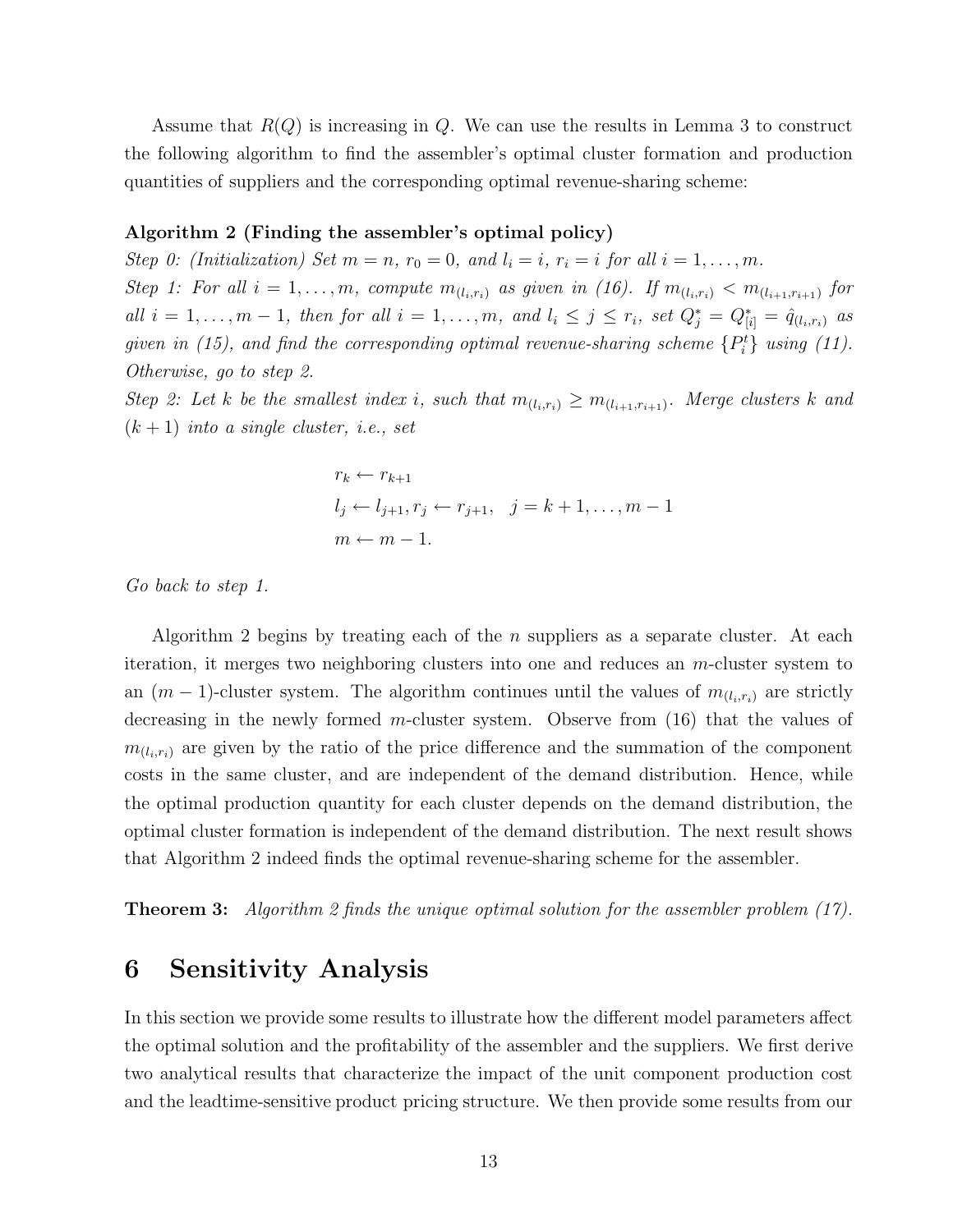numerical experiments to illustrate the impact of demand variability on the system and to discuss their managerial implications.

Consider any equilibrium solution  $\mathbf{Q} = (Q_1, Q_2, ..., Q_n)$  with the corresponding optimal revenue-sharing scheme  $\{P_i^t\}$  as stipulated in Proposition 3. Substituting (11) into (2) and after some algebraic simplifications, the expected profit of supplier  $i, i = 1, ..., n$ , can be expressed as

$$
\Pi_i(\mathbf{Q}) = \frac{c_i}{\bar{F}(Q_i)} \int_0^{Q_i} \bar{F}(x) dx - c_i Q_i.
$$
\n(18)

Also, the expected profit of the assembler as given in (12) can be written as

$$
\Pi_0(\mathbf{Q}) = \sum_{j=1}^n \left[ P^{j-1} - P^j + c_j \left( 1 - \frac{1}{\bar{F}(Q_j)} \right) \right] \int_0^{Q_j} \bar{F}(x) dx + (P^n - \sum_{j=1}^n c_j) E(D). \tag{19}
$$

Hence, the total expected profit of the suppliers and assembler is given by

$$
\Pi_s(\mathbf{Q}) = \sum_{j=1}^n \left[ (P^{j-1} - P^j + c_j) \int_0^{Q_j} \bar{F}(x) dx - c_j Q_j \right] + (P^n - \sum_{j=1}^n c_j) E(D). \tag{20}
$$

Now consider two n-component systems with product price and component cost parameters denoted by  $\{P, c\}$  and  $\{\tilde{P}, \tilde{c}\}$ , respectively. Let  $Q^* = (Q_1^*, Q_2^*, \ldots, Q_n^*)$  and  $\tilde{\mathbf{Q}}^* = (\tilde{Q}_1^*, \tilde{Q}_2^*, \dots, \tilde{Q}_n^*)$  denote the optimal equilibrium production quantities of the suppliers. Similarly,  $\Pi_i^*$ ,  $\Pi_0^*$  and  $\Pi_s^*$  denote, respectively, the optimal expected profit of each supplier *i*, the assembler and the channel for the system with parameters  $\{P, c\}$ , and  $\tilde{\Pi}_i^*$ ,  $\tilde{\Pi}_{0}^{*}$  and  $\tilde{\Pi}_{s}^{*}$  denote the corresponding values for the system with parameters  $\{\tilde{\mathbf{P}}, \tilde{\mathbf{c}}\}$ . We first obtain the following results:

**Proposition 4:** *Suppose that*  ${\{\tilde{P}, \tilde{c}\}}$  *is the same as*  ${\{P, c\}}$  *except*  $\tilde{c}_k < c_k$  *for some*  $1 \leq k \leq n$ . Then,  $(a) \tilde{Q}_i^* = Q_i^*$  *for all i where*  $Q_i^* < Q_k^*$ *, and*  $\tilde{Q}_i^* \geq Q_i^*$  *for all i where*  $Q_i^* \geq Q_k^*$ *; (b)*  $\tilde{\Pi}_i^* = \Pi_i^*$  *for all i where*  $Q_i^* < Q_k^*$ *, and*  $\tilde{\Pi}_i^* \geq \Pi_i^*$  *for all*  $i \neq k$  *where*  $Q_i^* \geq Q_k^*$ *;*  $(c) \tilde{\Pi}_0^* > \Pi_0^*$ *; and*  $(d) \tilde{\Pi}_{s}^{*} > \Pi_{s}^{*}.$ 

The results of Proposition 4 show the impact of a reduction in the component cost of supplier k. Specifically, a reduction of the component cost c*<sup>k</sup>* have no impact on the equilibrium production quantity of the components or the profitability of the suppliers in the lower-indexed clusters than the one containing  $k$ . On the other hand, the reduction of the component cost c*<sup>k</sup>* do not decrease, but could possibly increase the equilibrium production quantity of the components in the same cluster containing  $k$  or higher-indexed clusters as well as the expected profits of all other suppliers in these clusters. Also, a reduction of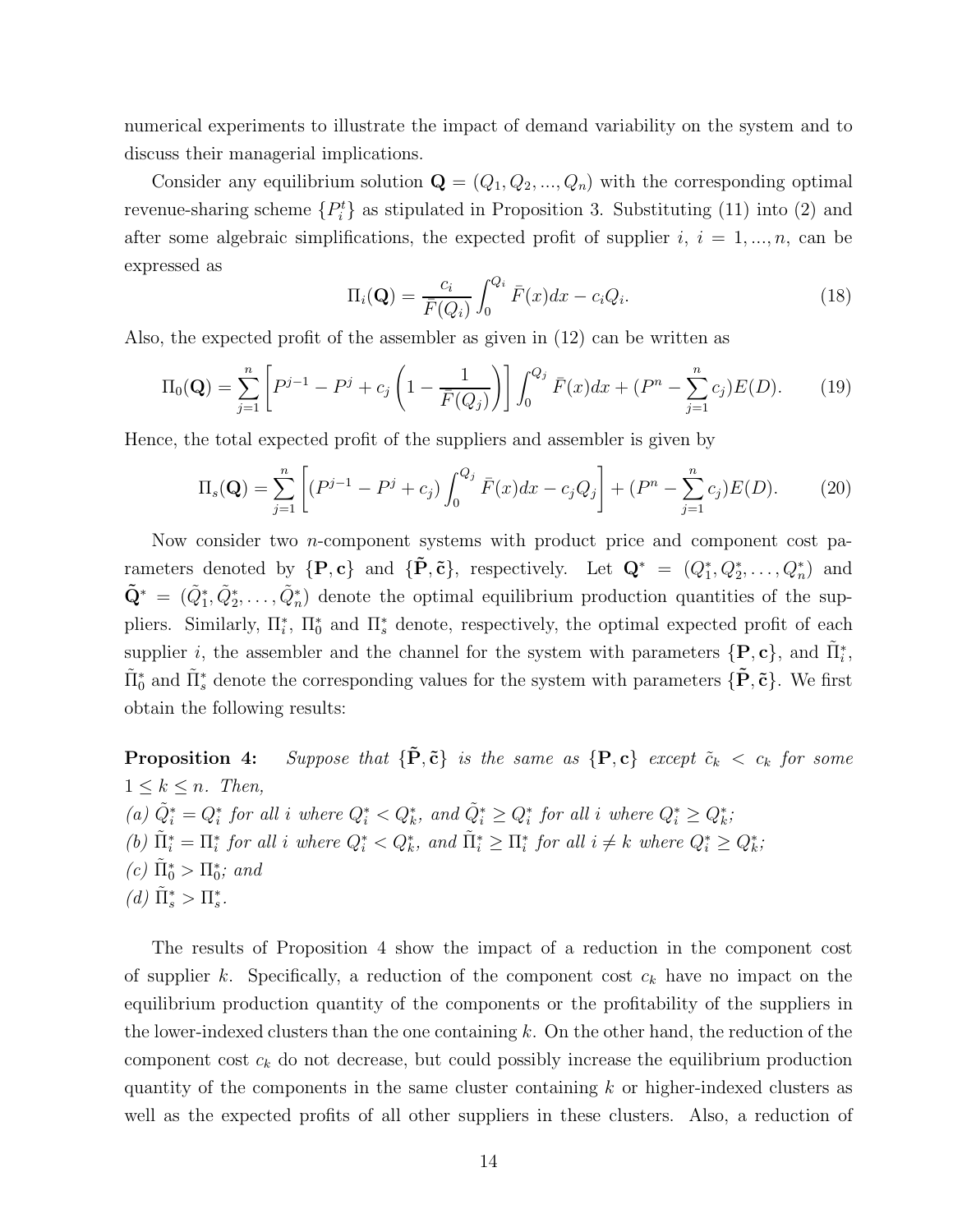the component cost  $c_k$  increases the expected profits of the assembler as well as the overall system.

What remains unspecified in Proposition  $4$  is the impact of a reduction of cost  $c_k$  on the expected profit of this specific supplier  $k$ . One might expect that any supplier should benefit from the reduction of his own component cost. Surprisingly, it is not necessarily the case as illustrated by the following simple numerical example. Suppose that  $n = 1$ ,  $P^0 = 100$ ,  $P<sup>1</sup> = 50$  and demand D is uniformly distributed between 0 and 1000. When  $c<sub>1</sub> = 15$ , the supplier's profit  $\Pi_1^* = 5305$ . When  $c_1$  is decreased to 10,  $\Pi_1^* = 5532$ . However, as  $c_1$  is further decreased to 4,  $\Pi_1^* = 5227$ . This result seems to be rather surprising, as it shows that while a reduction in component cost of one supplier would benefit the system as a whole, the assembler and other suppliers with longer lead times, it might not necessarily benefit this specific supplier. We can explain this observation as follows. Everything else stays the same, a lower production cost would increase his profit margin and prompt a supplier to produce a larger quantity of his components. However, the assembler, acting as the Stackelberg leader and realizing the potential increase of profit margin of the supplier, would accordingly lower the revenue share of this supplier and increase the revenue share of other suppliers with longer lead times so as to induce these suppliers to produce a higher quantity of their components to go along with the increase of the production quantity of this specific supplier. As a result, this specific supplier might not necessarily benefit, while the assembler and other suppliers with longer lead times would benefit.

The next result shows the impact of unit product price on the production quantities of the suppliers and the profitability of all the players in the system.

**Proposition 5:** *Suppose that*  ${\{\tilde{\mathbf{P}}, \tilde{\mathbf{c}}\}}$  *is the same as*  ${\{\mathbf{P}, \mathbf{c}\}}$  *except*  $P^{k-1} \geq \tilde{P}^k > P^k$  *for some*  $1 \leq k \leq n$ *. Then, (a)*  $\tilde{Q}_i^*$  ≤  $Q_i^*$  *for all*  $1 \leq i \leq k$ *, and*  $\tilde{Q}_i^*$  ≥  $Q_i^*$  *for all*  $k + 1 \leq i \leq n$ *; (b)*  $\tilde{\Pi}_i^* \leq \Pi_i^*$  *for all*  $1 \leq i \leq k$ *, and*  $\tilde{\Pi}_i^* \geq \Pi_i^*$  *for all*  $k + 1 \leq i \leq n$ *; and*  $(c) \tilde{\Pi}_{0}^{*} \geq \Pi_{0}^{*}.$ 

Proposition 5 shows the impact of changing the unit product price  $P^k$ , i.e., when the product is delivered at time  $(t^0 + L_k)$ . Specifically, an increase of the price  $P^k$  would reduce the optimal equilibrium production quantities and the expected profits of all component suppliers whose lead times are less than or equal to  $L_k$ . On the other hand, the increase of the price  $P^k$  would increase the optimal equilibrium production quantities and the expected profit of all component suppliers whose lead times are greater than L*k*. The expected profit of the assembler would also increase as unit product  $P<sup>k</sup>$  increases. However, it is unclear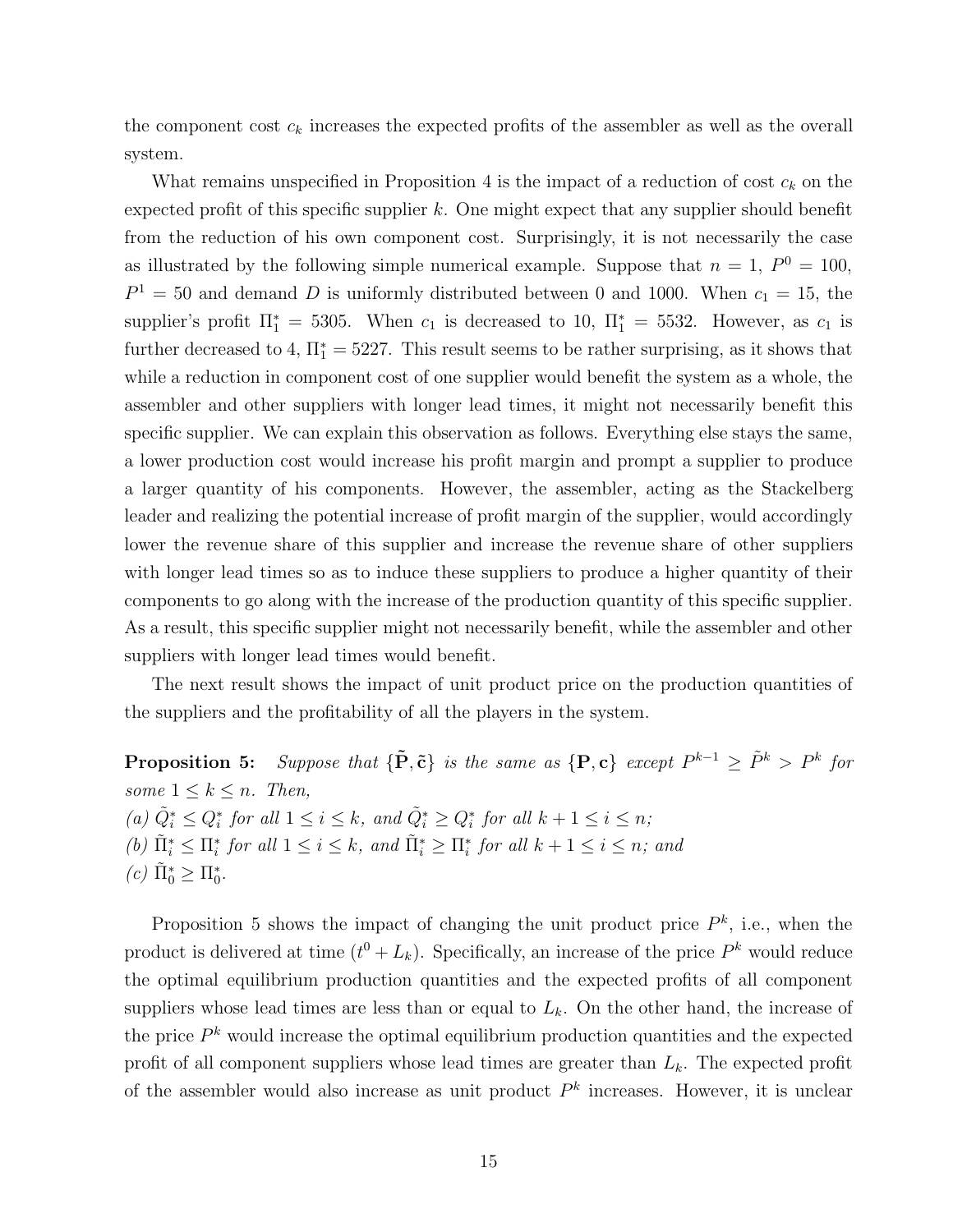as to the impact of the increase of  $P^k$  on the total expected profit of the system  $\Pi_s$ . It is plausible that the total expected profit of the system should increase due to a higher unit product price. Indeed, we have observed in all our numerical results that if  $\tilde{P}^k > P^k$ , then  $\tilde{\Pi}_s \geq \tilde{\Pi}_s$ . However, we are unable to establish an analytical proof for this observation, even for the simplest case with  $n = 1$ .

The results of Proposition 5 have some interesting implications on component procurement lead times. Specifically, we can interpret the increase in unit product price P*<sup>k</sup>* as a result of a reduction in  $L_k$ , the procurement lead time for supplier k. Under this interpretation, Proposition 5 shows that a reduction in a supplier's lead time would reduce the optimal equilibrium production quantities and the expected profit of all component suppliers with lower lead times (including this particular supplier), but would increase the optimal equilibrium production quantities and the expected profit of all component suppliers with longer lead times as well as the expected profit of the assembler. Thus, this result suggests that there is no incentive for any supplier to unilaterally reduce his lead time under this supplier managed inventory system.

To delve further into the impact of procurement lead time on the expected profit of individual suppliers, we consider the special case where all suppliers incur the same unit component cost, i.e.,  $c_1 = c_2 = ... = c_n$ . In this case, it follows directly from equation (18) and  $Q_1 \leq Q_2 \leq ... \leq Q_n$  that  $\Pi_1 \leq \Pi_2 \leq ... \Pi_n$ . In other words, a supplier with a longer lead time has a higher expected profit than that of a supplier with a shorter lead time. This again illustrates the observation that there is no incentive for any supplier to unilaterally reduce his lead time under the supplier managed inventory system. We can explain this observation as follows. Since it is beneficial for suppliers with longer lead times to produce a larger quantity of components than other suppliers with shorter lead times, the assembler would need to provide a larger share of her revenue for the supplier with a longer lead time to motivate this supplier to produce more, resulting in a higher expected profit for this supplier. Consequently, while a longer lead time of a supplier would decrease the expected profits of the assembler and the system, the longer lead time actually becomes a strategic leverage for this particular supplier to extract a larger share of the revenue for his own individual benefit.

In addition to component production costs and procurement lead times, demand uncertainty is also a major factor affecting the behavior of the assembler and the suppliers. We next provide some results from our numerical experiments to illustrate the impact of demand uncertainty. Specifically, consider the following 6-component example with  $c_1 = 8, c_2 = 8, c_3 = 4, c_4 = 4, c_5 = 9, c_6 = 5, P^0 = 120, L_i = i$  and  $P^i = P^0 - 10i$  for  $i = 1, ..., 6$ . Also, assume that the demand D is normally distributed with mean  $\mu = 1000$ and standard deviation  $\sigma$ , with  $\sigma$  varying from 50 to 150. For this example, the optimal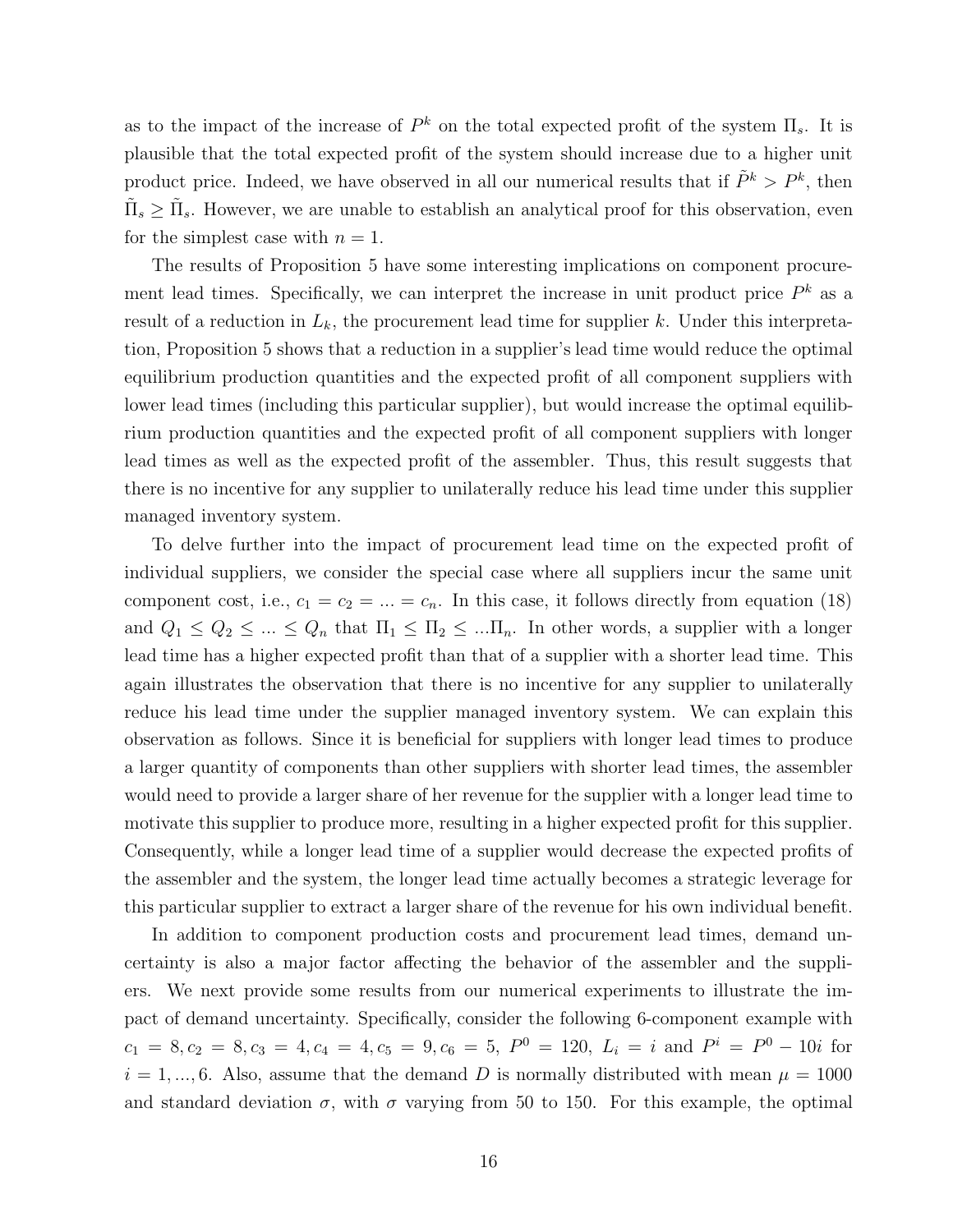| $\sigma$ |     | $\Pi_2$ | $\Pi_3$ | $\Pi_4$ | $\Pi_5$ | $\Pi_6$ | $\Pi_0$ |       |
|----------|-----|---------|---------|---------|---------|---------|---------|-------|
| 50       | 200 | 200     | 152     | 152     | 343     | 218     | 75293   | 76558 |
| 70       | 298 | 298     | 219     | 219     | 492     | 319     | 73267   | 75111 |
| 90       | 389 | 389     | 286     | 286     | 643     | 411     | 71431   | 73835 |
| 110      | 478 | 478     | 352     | 352     | 792     | 510     | 69745   | 72707 |
| 130      | 561 | 561     | 419     | 419     | 943     | 602     | 68182   | 71686 |
| 150      | 648 | 648     | 477     | 477     | 1072    | 690     | 66724   | 70735 |

Table 1: Expected Profits of suppliers, assembler, and total system for under different  $\sigma$ 

cluster formation is given by  $\{(1, 2), (3, 5), (6, 6)\}\.$  We summarize the expected profits of the individual suppliers, the assembler and the system for different values of  $\sigma$  in Table 1.

Observe from the results in Table 1 that as the demand variability  $\sigma$  increases, the expected profits of all suppliers increase, while that of the assembler and the system decrease. This suggests that since the suppliers bear the full risk of over-production of their individual components, they require a larger share of the product revenue when faced with a higher demand uncertainty. Consequently, a higher uncertainty prompts the suppliers to demand for a higher expected profit to compensate for the higher underlying risk. While the expected profits of all suppliers increase as demand uncertainty increases, the expected profit of the assembler decreases. Furthermore, the decrease in the expected profit of the assembler is larger than the combined increase in profits of all suppliers such that the total expected profit of the system decreases as demand uncertainty increases. This observation holds for all our other numerical experiments.

## **7 Decentralized System Versus Centralized System**

In our *decentralized* model, the assembler first selects the revenue-sharing scheme while each supplier then selects their individual production quantities of components, with firms each maximizing their individual expected profits. Alternatively, the assembler could purchase the components directly from the individual suppliers and bear the full risk of over-stocking the components. Also, when the assembler can buy the components from each supplier i at its unit production cost  $c_i$ , then the assembler essentially acts as the single decision maker of a *centralized* system. In this section we compare the production decisions and performances between the decentralized system and the centralized system. Later we will consider a situation when the assembler has to purchase the components from suppliers at prices higher than their production costs and compare the relative performance of the decentralized and centralized systems from the assembler's point of view.

We can model the centralized system as a special case analyzed by Hsu, et al. (2005a)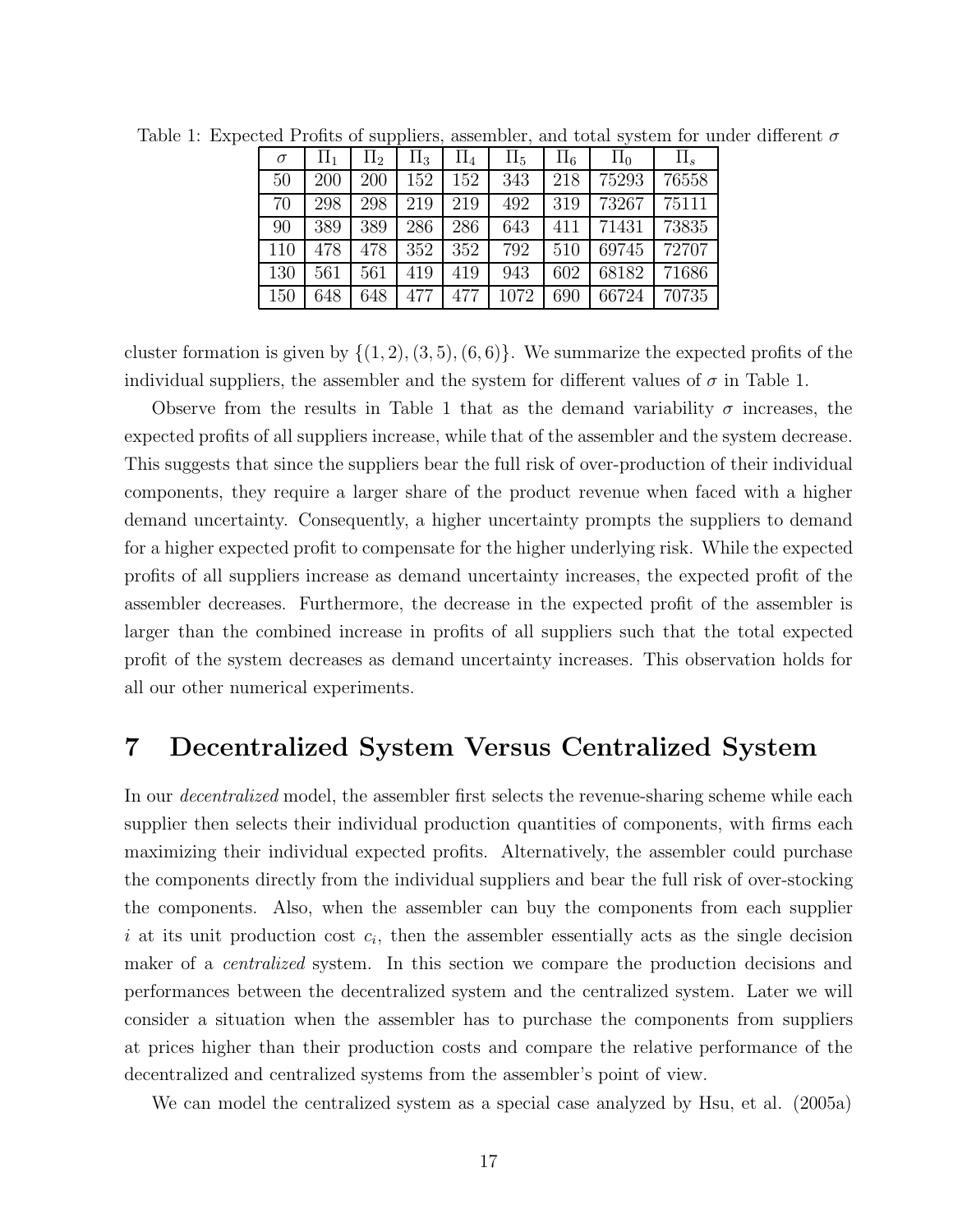| Lable 2. Total Dystem I Tont for Different values of $\theta$ |    |                                                                   |     |     |      |     |  |  |
|---------------------------------------------------------------|----|-------------------------------------------------------------------|-----|-----|------|-----|--|--|
|                                                               | 50 | 70.                                                               | 90. | 110 | -130 | 150 |  |  |
|                                                               |    | $\Pi_{s}^{c}$   80136   79390   78644   77898   77153   76407     |     |     |      |     |  |  |
|                                                               |    | $\Pi_{\circ}^{d}$   76558   75111   73835   72707   71686   70735 |     |     |      |     |  |  |

Table 2: Total System Profit for Different Values of σ

with constant unit component procurement cost  $c_i$  and zero salvage value. Specifically, the assembler problem in the centralized system can be written as

$$
\max_{0 \le Q_1 \le Q_2 \le \dots \le Q_n} \Pi_0(\mathbf{Q}) = \sum_{i=1}^n G_i(Q_i) + (P^n - \sum_{i=1}^n c_i)E(D)
$$
\n(21)

where

$$
G_i(x) = (P^{i-1} - P^i)x - (P^{i-1} - P^i + c_i) \int_0^x F(y) dy
$$

for all  $i = 1, \ldots, n$ .

Let  $\mathbf{Q}^c = (Q_1^c, Q_2^c, \ldots, Q_n^c)$  denote the optimal solution of the centralized system and  $\mathbf{Q}^d = (Q_1^d, Q_2^d, \dots, Q_n^d)$  denote the equilibrium solution of the corresponding decentralized system. Also, let  $\Pi_s^c$  and  $\Pi_s^d$  denote the total expected profit of the centralized and decentralized systems, respectively. We shall show that the n suppliers will have the same cluster formation under the two systems. The component production quantities in a centralized system are, however, strictly larger than their counterparts in the decentralized system and consequently, the total expected profit of the centralized system is higher than that of the decentralized system. We summarize these results in the next proposition:

**Proposition 6:** *(a)*  $\mathbf{Q}^c$  *and*  $\mathbf{Q}^d$  *have the same cluster formation;* (b)  $Q_i^c > Q_i^d$  for all  $i = 1, \ldots, n$ *;* and  $(c)$   $\Pi_s^c > \Pi_s^d$ .

Proposition 6(c) shows that the total expected profit of the centralized system is always higher than that of the decentralized system. We next provide some results from our numerical experiments to illustrate the impact of demand uncertainty on both the centralized and decentralized systems. Table 2 summarizes the results for the same 6-component example provided in Section 6. Observe from Table 2 that as the demand uncertainty  $\sigma$  increases, the expected profits of both the centralized and decentralized systems decrease. However, the decrease in the expected profit of the decentralized system is more severe than that of the centralized system. In other words, increased demand uncertainty tends to harm the decentralized system more than that for the centralized system in terms of the total expected profit of the system. We observe similar results in all our numerical experiments.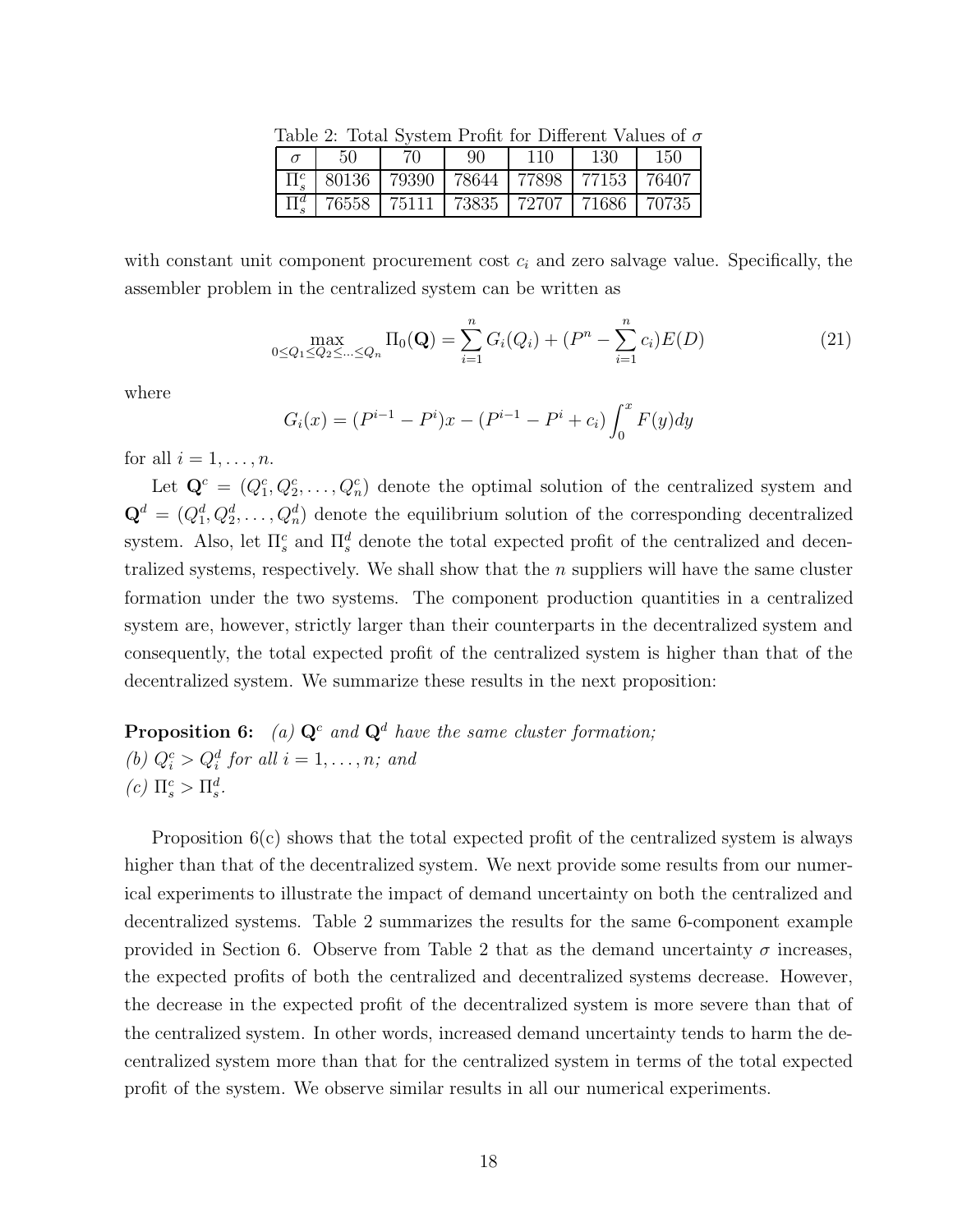| $e$ . The Change-over Form $\alpha$ for Different values |     |      |    |     |                                                            |             |  |
|----------------------------------------------------------|-----|------|----|-----|------------------------------------------------------------|-------------|--|
|                                                          | -50 | - 70 | 90 | 110 | $\perp$ 130                                                | $\perp$ 150 |  |
|                                                          |     |      |    |     | $\alpha^*$   0.124   0.155   0.181   0.203   0.221   0.237 |             |  |

Table 3: The Change-over Point  $\alpha^*$  for Different Values of  $\sigma$ 

So far, we assume that the assembler can always buy the components from each supplier i at production cost  $c_i$  in the centralized system, so that the assembler can reap all the benefits while the suppliers make no profit. In this situation, the assembler would obviously prefer the centralized over the decentralized system. Suppose that each supplier  $i$  will now only sell the components to the assembler at a price above c*<sup>i</sup>* in order to make a profit. Then, it is interesting to analyze the conditions under which the assembler would prefer the decentralized system over the centralized system.

To simplify our discussions for some useful insights, assume that all suppliers will mark up their components by the same percentage over their individual costs in the centralized system. That is, each supplier i charges the assembler a price equal to  $(1 + \alpha)c_i$ . Denote the expected profit of the assembler by  $\Pi_0^c(\alpha)$  in such a centralized system. Also, denote the expected profit of the assembler in the decentralized system by  $\Pi_0^d$ , which is a constant independent of  $\alpha$ . When  $\alpha = 0$ , the assembler reaps all benefits of the centralized system and Proposition 6 shows that  $\Pi_0^c(0) > \Pi_0^d$ . Clearly,  $\Pi_0^c(\alpha)$  decreases when  $\alpha$  increases, as the assembler needs to pay for higher component prices. Let  $\alpha^* > 0$  such that  $\Pi_0^c(\alpha^*) = \Pi_0^d$ . In other words, the value  $\alpha^*$  represents the switch-over point where the assembler prefers the supplier managed inventory (decentralized) system over the centralized system in terms of her expected profit only when  $\alpha > \alpha^*$ . Then, a higher value of  $\alpha^*$  means that the assembler is willing to pay a higher price premium for the components before she would switch to the decentralized system to share revenue with the suppliers.

Table 3 illustrates the impact of demand uncertainty  $\sigma$  on the change-over point  $\alpha^*$ . Observe from Table 3 that when the demand uncertainty  $\sigma$  increases,  $\alpha^*$  also increases, implying that the assembler is willing to pay a higher price premium for the components in the centralized system. For example, the assembler is willing to pay up to a 12.4% price premium for the components when  $\sigma = 50$ , and is willing to pay up to a 23.7% price premium when  $\sigma$  increases to 150 before she would switch to the decentralized system to share revenue with the suppliers. In other words, as demand uncertainty increases, the assembler is willing to pay more for the components in the centralized system to maximize her expected profit. This is consistent with the earlier observation that increased demand uncertainty tends to harm the decentralized system more than that for the centralized system in terms of the total expected profit of the system.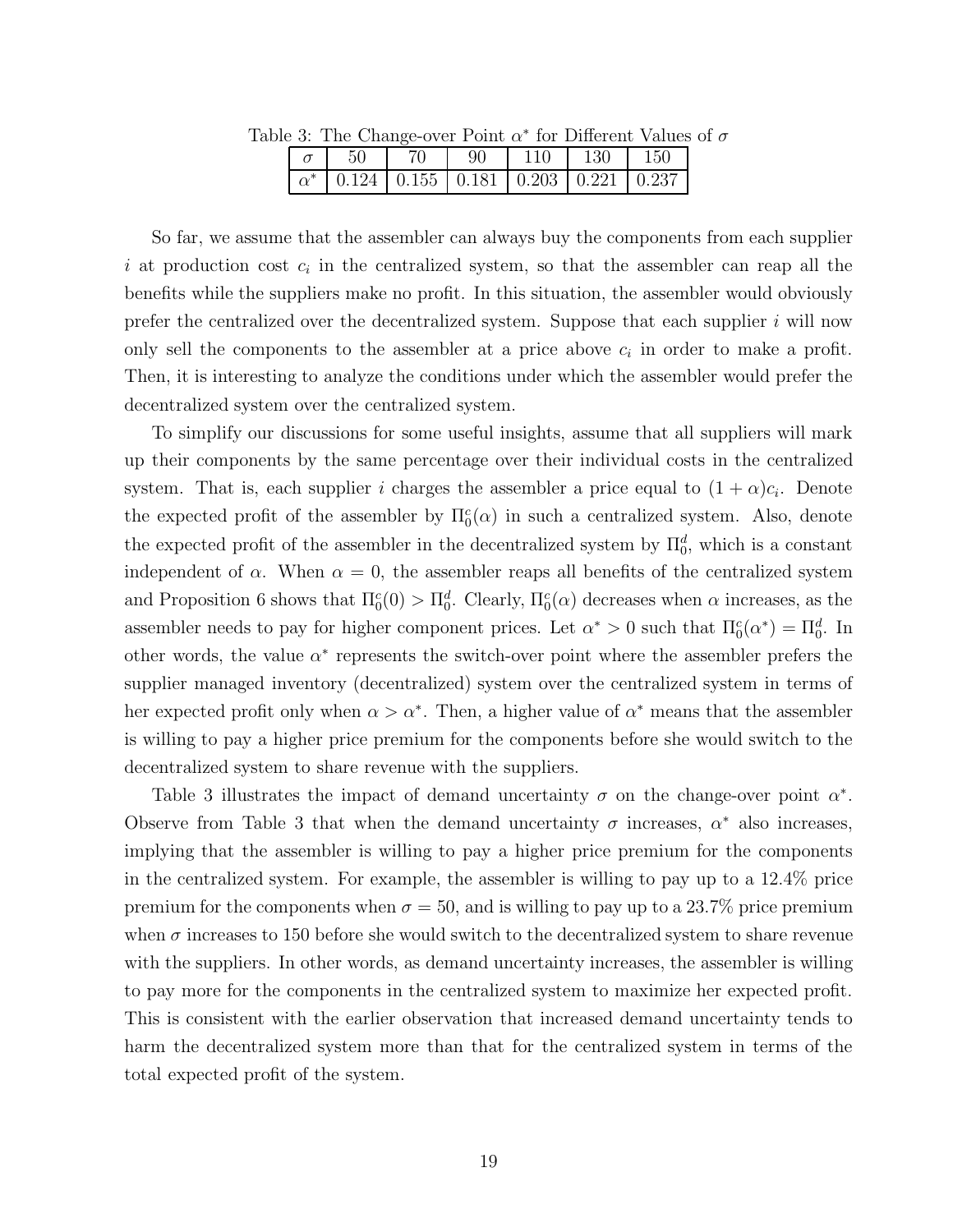## **8 Conclusion**

In this paper we study the optimal procurement strategy for an assembler who uses components from different independent suppliers to assemble a customized product for her client. The specific order quantity is uncertain and can only be confirmed by the client at some future time point. Timely delivery is essential, and any delay of a shipment will reduce the unit price that the assembler will receive for the product. The assembler uses a vendormanaged-inventory (VMI) scheme with revenue-sharing to contract with the different component suppliers, whereby the assembler specifies a revenue-sharing scheme with her component suppliers, and each supplier then makes his own decision in stocking the required components ahead of the actual order quantity. We model the system as a two-stage optimization problem. Using a game-theoretical framework, we analyze the equilibrium component stocking quantities of the suppliers under any revenue-sharing scheme chosen by the assembler and show that there always exists a unique Pareto-optimal equilibrium solution. We further devise an efficient algorithm for finding this Pareto-optimal equilibrium. We then analyze the optimal revenue-sharing scheme that maximizes the expected profit of the assembler and develop a simple algorithm to find the optimal revenue-sharing scheme for the assembler. Finally, we derive some sensitivity results that illustrate how different model parameters can affect the optimal solution of the assembler and the corresponding equilibrium solution of the suppliers.

Our sensitivity analysis results reveal several interesting insights on how demand uncertainty and component procurement lead times affect individual firms' performance using this supplier managed inventory system. These results have important practical implications for managing component inventory under this type of revenue-sharing scheme. Specifically, our results show that a lead time reduction of any individual supplier, while beneficial to the assembler and the system as a whole, does not increase the expected profit of this individual supplier. Similarly, a reduction of the component cost by any individual supplier, while beneficial to the assembler and the system, again may not necessarily increase the expected profit of this individual supplier. These two results imply that there is no incentive for any individual supplier to unilaterally reduce his lead time or cost. As such, it would be desirable for the assembler to provide some incentive for the suppliers to reduce their lead times or component costs, as either of such reduction is beneficial to the assembler. Also, our results would suggest that it is actually desirable for the suppliers to inflate their lead times or component costs. Therefore, it is also important for the assembler to devise effective mechanisms such that the suppliers would reveal their true lead times and component costs.

Our results also show that increased demand uncertainty benefits the component sup-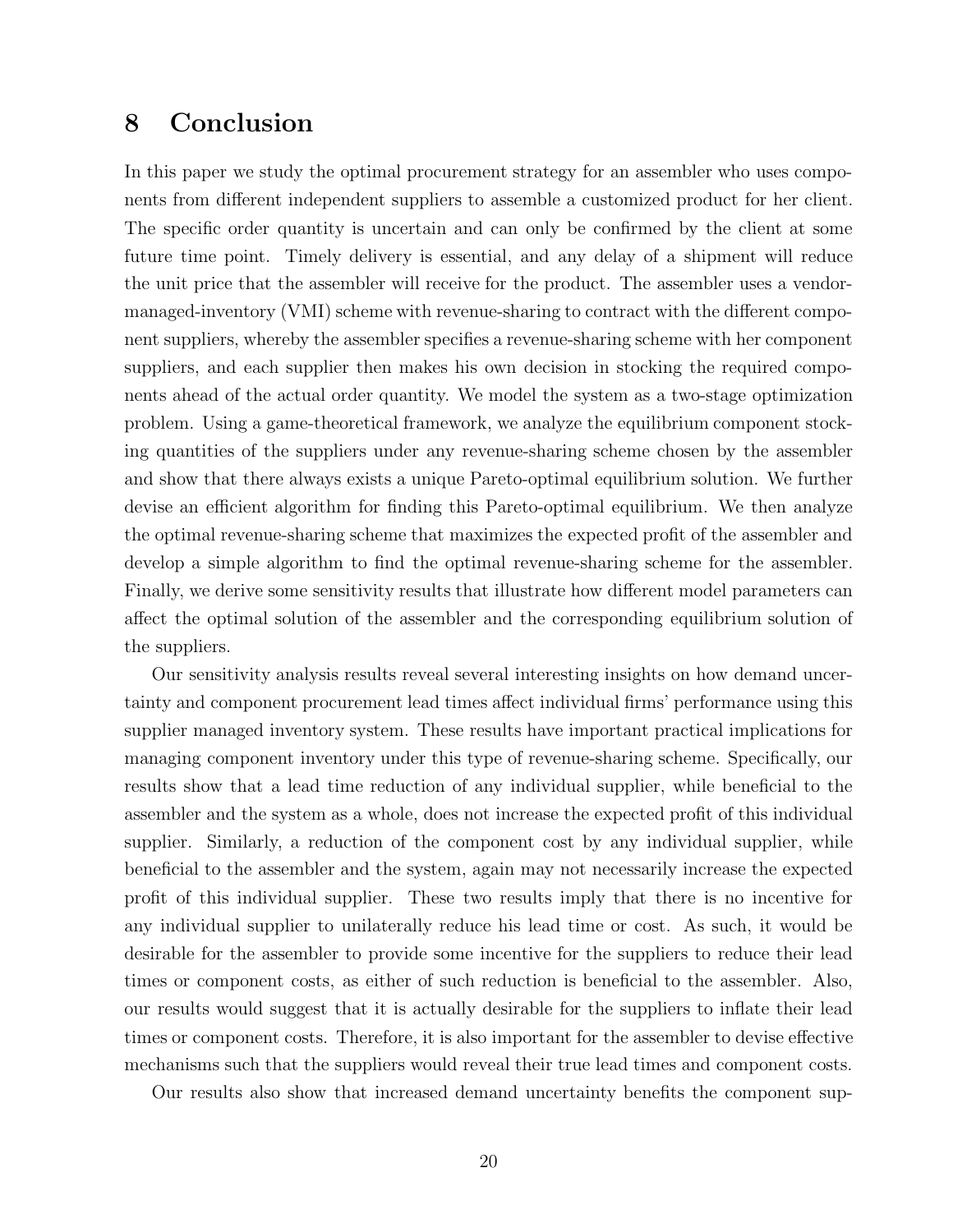pliers, but has an adverse effect on the assembler and the overall system. Furthermore, the higher the demand uncertainty, the more the assembler prefers a centralized system. This implies that while the objective of supplier managed inventory is to allow the assembler to share the underlying risk of the system due to demand uncertainty, it is still most beneficial to the assembler to reduce the demand uncertainty so as to maximize her expected profit under the revenue sharing scheme. On the other hand, component supplier will be able to charge a higher price premium for their components as demand uncertainty increases.

#### **Acknowledgments**

This research is supported in part by the National University of Singapore Research Grant R-314-000-064-112 for Kut C. So.

## **A Appendix**

**Proof of Proposition 1:** Observe that for  $Q_i \ge \min(Q_{i+1},...,Q_n)$ ,

$$
P_i^i E[\min(Q_{i+1}, ..., Q_n, D) - Q_i]^+ = 0,
$$

and the summation term in (2) can be written as

$$
\sum_{k=0}^{n} P_{i}^{k} E[\min(Q_{k+1}, ..., Q_{n}, D) - Q_{k}]^{+} = \sum_{k=0}^{i-2} P_{i}^{k} E[\min(Q_{k+1}, ..., Q_{i-1}, Q_{i+1}, ..., Q_{n}, D) - Q_{k}]^{+}
$$

$$
+ P_{i}^{i-1} E[\min(Q_{i+1}, ..., Q_{n}, D) - Q_{i-1}]^{+} + \sum_{k=i+1}^{n} P_{i}^{k} E[\min(Q_{k+1}, ..., Q_{n}, D) - Q_{k}]^{+},
$$

which is independent of  $Q_i$ . Also, the term  $c_iE[\max(Q_i, D)]$  is increasing in  $Q_i$ . Therefore, the profit function of supplier i given in (2) is decreasing in  $Q_i$  for  $Q_i \ge \min(Q_{i+1}, ..., Q_n)$ . This implies that the optimal  $Q_i^*$  must be less than or equal to  $\min(Q_{i+1}, ..., Q_n)$ . q.e.d.

**Proof of Lemma 1:** (a) It follows directly from (5) that  $\frac{dG_i^j(Q_i)}{dQ_i} = (P_i^j - P_i^i)\bar{F}(Q_i) - c_iF(Q_i)$ and  $\frac{d^2 G_i^j(Q_i)}{dQ_i^2} = -(P_i^j - P_i^i + c_i)f(Q_i) < 0$ . Thus,  $G_i^j(Q_i)$  is strictly concave in  $Q_i$ . Solving  $\frac{dG_i^j(Q_i)}{dQ_i} = 0$  gives the unique maximizer  $q_i^j$  given in (6). Using (1),  $(P_i^j - P_i^i)$  is decreasing in j. Since  $\bar{F}(x)$  is a decreasing function, it follows that  $q_i^j$  is decreasing in j.

(b) It follows from (4) and the result in part (a) that  $\Pi_i(Q_i|Q_{-i})$  is continuous and strictly concave on  $Q_{i-1} \leq Q_i \leq Q_{i+1}$  and each interval of  $Q_j \leq Q_i \leq Q_{j+1}$ , for all  $j = 0, 1, ..., i-2$ . Thus, it suffices to check the property on the breaking points  $Q_j$  for  $j = 1, 2, ..., i-1$ . First, it follows directly from (4) that, for  $j = 1, 2, ..., i - 1$ ,

$$
\Pi_i(Q_j|Q_{-i}) = G_i^{j-1}(Q_j) + K_i^{j-1}(Q_{-i}) = G_i^j(Q_j) + K_i^j(Q_{-i}),
$$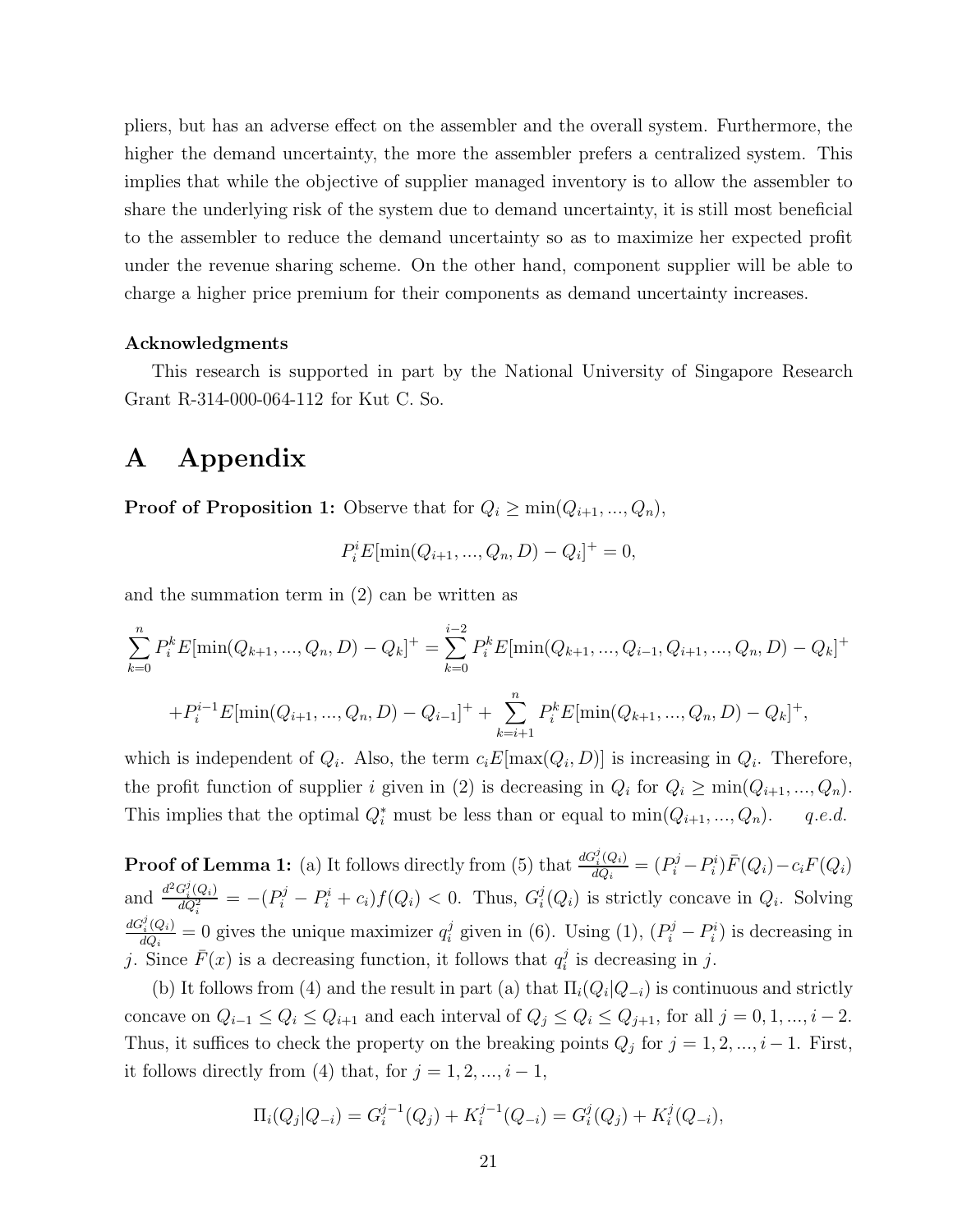which implies that  $\Pi_i(Q_i|Q_{-i})$  is continuous at each of these breaking points. Furthermore,

$$
\frac{d\Pi_i(Q_i|Q_{-i})}{dQ_i}|_{Q_i=Q_j^-} = \frac{dG_i^{j-1}(Q_i)}{dQ_i}|_{Q_i=Q_j} = (P_i^{j-1} - P_i^i)\bar{F}(Q_j) - c_iF(Q_j)
$$

and

$$
\frac{d\Pi_i(Q_i|Q_{-i})}{dQ_i}|_{Q_i=Q_j^+} = \frac{dG_i^j(Q_i)}{dQ_i}|_{Q_i=Q_j} = (P_i^j - P_i^i)\bar{F}(Q_j) - c_iF(Q_j).
$$

Since  $P_i^{j-1} \ge P_i^j$ , we have  $\frac{d\Pi_i(Q_i|Q_{-i})}{dQ_i}|_{Q_i=Q_j^-} \ge \frac{d\Pi_i(Q_i|Q_{-i})}{dQ_i}|_{Q_i=Q_j^+}$ . Thus,  $\Pi_i(Q_i|Q_{-i})$  is concave at each breaking point  $Q_i = Q_j$  for  $j = 1, 2, ..., i - 1$ . This completes the proof. q.e.d.

**Proof of Proposition 2:** There are three *mutually exclusive and jointly exhaustive* cases for the value of right-hand side of (7): 1)  $q_i^k$  for some  $k \in \{0, 1, \ldots, i-1\}$ ; 2)  $Q_k$  for some  $k \in \{1,\ldots,i-1\}$ ; and 3)  $Q_{i+1}$ . Using the results in Lemma 1, we shall show that in each of these three cases, the value of right-hand side of (7) maximizes  $\Pi_i(Q_i|Q_{-i})$ .

For Case 1,  $\min_{0 \leq j \leq i-1} \left\{ \max(Q_j, q_i^j), Q_{i+1} \right\} = q_i^k$  for some  $k \in \{0, 1, ..., i-1\}$ . In this case, since  $q_i^j$  is decreasing in j from Lemma 1(a) and  $Q_j$  is increasing in j, we must have  $Q_k \le q_i^k \le Q_{k+1}$  (for  $k = 0, 1, ..., i-2$ ) or  $Q_{i-1} \le q_i^k \le Q_{i+1}$  (for  $k = i-1$ ). Thus,  $q_i^k$ maximizes  $\Pi_i(x|Q_{-i})$  for  $Q_k \le x \le Q_{k+1}$  or  $Q_{i-1} \le x \le Q_{i+1}$ . It follows from Lemma 1(b) that  $x = q_i^k$  maximizes  $\Pi_i(x|Q_{-i})$  for  $0 \le x \le Q_{i+1}$ .

For Case 2,  $\min_{0 \le j \le i-1} \left\{ \max(Q_j, q_i^j), Q_{i+1} \right\} = Q_k$  for some  $k \in \{1, ..., i-1\}$ . In this case, we must have  $q_i^k \leq Q_k \leq q_i^{k-1}$ . From the definition of  $q_i^j$ ,  $q_i^k \leq Q_k$  implies that  $\Pi_i(x|Q_{-i})$  is decreasing for  $x > Q_k$  and  $Q_k \leq q_i^{k-1}$  implies that  $\Pi_i(x|Q_{-i})$  is increasing for  $x < Q_k$ . It thus follows from Lemma 1(b) that  $x = Q_k$  maximizes  $\Pi_i(x|Q_{-i})$ .

For case 3,  $\min_{0 \leq j \leq i-1} \left\{ \max(Q_j, q_i^j), Q_{i+1} \right\} = Q_{i+1}$ . In this case, we must have  $Q_{i+1} \leq$  $q_i^{i-1}$ , which implies that  $\Pi_i(x|Q_{-i})$  is increasing for  $Q_{i-1} \leq x \leq Q_{i+1}$ . Lemma 1(b) implies that  $x = Q_{i+1}$  maximizes  $\Pi_i(x|Q_{-i})$ . q.e.d.

**Proof of Theorem 1:** We first show that the solution  $Q_i = q_i^{i-1}$  satisfies (3) and (7), and thus is a Nash equilibrium. Since  $q_i^{i-1} < q_{i+1}^i$  for all  $i = 1, \ldots, n-1$ , (3) is clearly satisfied. To prove (7), we need to show that, for all  $i = 1, 2, ..., n$ ,

$$
\min_{1 \le j \le i-1} \{ \max(Q_0, q_i^0), \max(q_j^{j-1}, q_i^j), q_{i+1}^i \} = q_i^{i-1}.
$$
\n(22)

By assumption,  $q_{i-1}^{i-2} < q_i^{i-1}$  and so  $\max(q_j^{j-1}, q_i^j) = q_i^{i-1}$  for  $j = i - 1$ . Furthermore, since  $q_i^j$ is decreasing in j by Lemma 1(a) and  $Q_0 \equiv 0$ , we have  $q_i^0 \ge q_i^{i-1}$  and for  $1 \le j < (i-1)$ ,  $\max(q_j^{j-1}, q_i^j) \ge q_i^j \ge q_i^{i-1}$ . Finally,  $q_{i+1}^i > q_i^{i-1}$  by assumption. Therefore, (22) holds.

To show that the equilibrium is unique, we further demonstrate that  $Q_i = q_i^{i-1}$  for all  $i = 1, \ldots, n$  is the only solution satisfying (3) and (7). Let  $(\tilde{Q}_1, \ldots, \tilde{Q}_n)$  be any Nash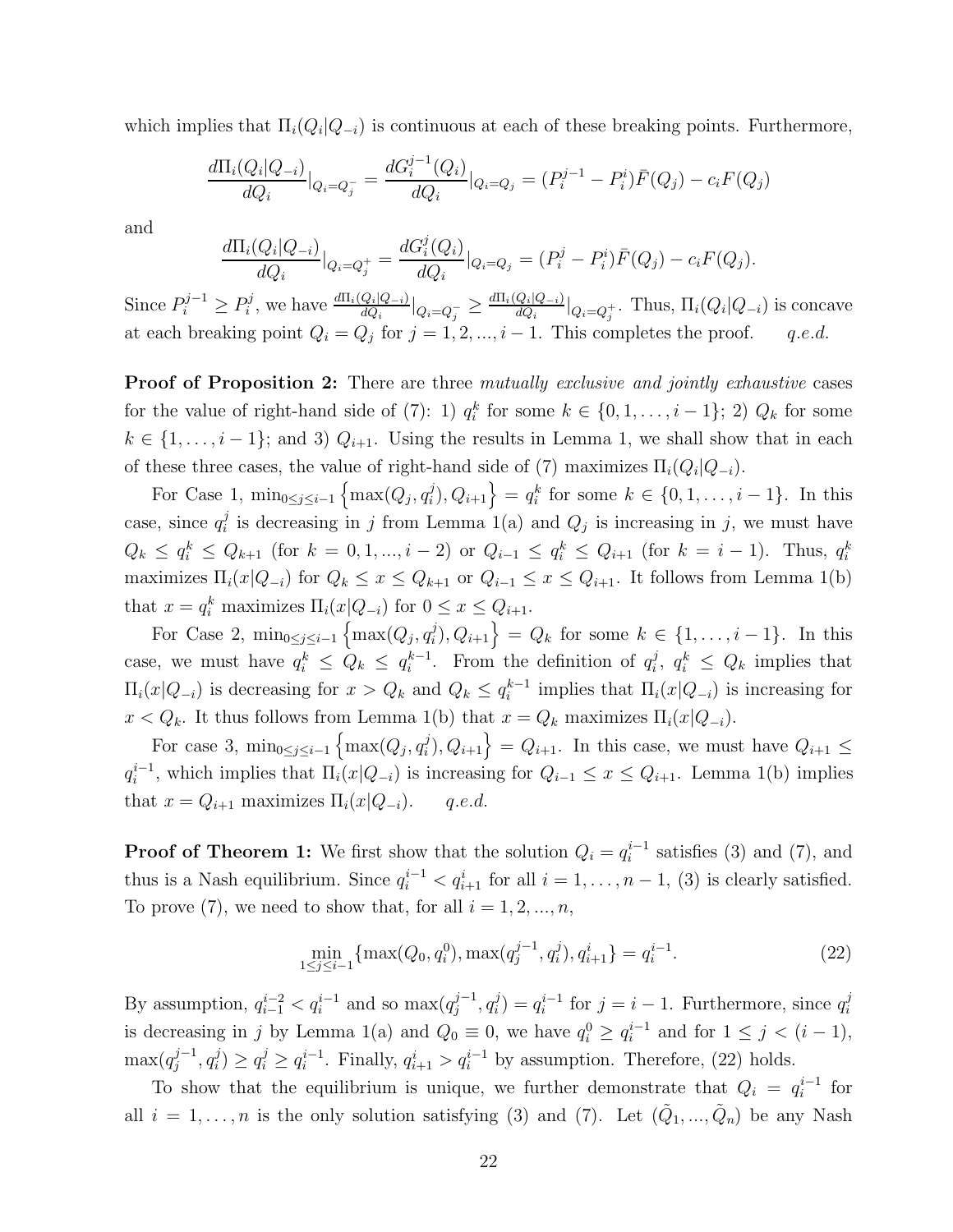equilibrium satisfying (3) and (7). Equation (7) implies that  $\tilde{Q}_1 = \min\{q_1^0, \tilde{Q}_2\} \le q_1^0$ . Since  $q_i^{i-1} < q_{i+1}^i$  for all i, we have  $\tilde{Q}_1 \le q_1^0 < q_2^1$ , which implies that  $\max(\tilde{Q}_1, q_2^1) = q_2^1$ . Continue this argument, we have  $\max(\tilde{Q}_{i-1}, q_i^{i-1}) = q_i^{i-1}$  for all  $i = 1, \ldots, n$ , which implies that

$$
\min_{0 \le j \le i-1} \{ \max(\tilde{Q}_j, q_i^j), \tilde{Q}_{j+1} \} = \min_{0 \le j \le i-2} \{ \max(\tilde{Q}_j, q_i^j), q_i^{i-1}, \tilde{Q}_{j+1} \} = \min\{ q_i^{i-1}, \tilde{Q}_{j+1} \}, \quad (23)
$$

where the last equality follows from the fact that  $\max(\tilde{Q}_j, q_i^j) \ge q_i^j \ge q_i^{i-1}$  for  $j < (i-1)$ since  $q_i^j$  is decreasing in j by Lemma 1(a). Using (23) for  $i = n$ , we have  $\tilde{Q}_n = q_n^{n-1}$ . Using (23) repeatedly from  $i = n - 1$  to  $i = 1$  with  $\tilde{Q}_{i+1} = q_{i+1}^i$ , we prove that  $\tilde{Q}_i = q_i^{i-1}$  for all i. q.e.d.

**Proof of Lemma 2:** Using (7) for suppliers i and  $i + 1$ , we have

$$
\tilde{Q}_i = \min_{0 \le j \le i-1} \left\{ \max(\tilde{Q}_j, q_i^j), \tilde{Q}_{i+1} \right\}
$$
\n(24)

$$
\tilde{Q}_{i+1} = \min_{0 \le j \le i} \left\{ \max(\tilde{Q}_j, q_{i+1}^j), \tilde{Q}_{i+2} \right\} \tag{25}
$$

Assume that  $\tilde{Q}_i < \tilde{Q}_{i+1}$ . It follows from (25) that  $\tilde{Q}_{i+1} \le \max(\tilde{Q}_i, q_{i+1}^i)$ , which implies that  $\tilde{Q}_{i+1} \leq q_{i+1}^i$ . It then follows from (3) that

$$
\tilde{Q}_{i-1} \le \tilde{Q}_i < \tilde{Q}_{i+1} \le q_{i+1}^i \le q_i^{i-1}.\tag{26}
$$

From  $(24)$  and  $(26)$ , we have

$$
\tilde{Q}_i = \min_{0 \le j \le i-2} \{ \max(\tilde{Q}_j, q_i^j), q_i^{i-1}, \tilde{Q}_{i+1} \} = \min\{q_i^{i-1}, \tilde{Q}_{i+1}\},\
$$

where the last equality follows from the fact that  $\max(\tilde{Q}_j, q_i^j) \ge q_i^j \ge q_i^{i-1}$  for  $j < (i-1)$ since  $q_i^j$  is decreasing in j by Lemma 1(a). Since  $\tilde{Q}_i < \tilde{Q}_{i+1}$ , we must have  $\tilde{Q}_i = q_i^{i-1}$ . This leads to the fact that  $\tilde{Q}_i = q_i^{i-1} \geq q_{i+1}^i \geq \tilde{Q}_{i+1}$ , contradicting the assumption that  $\tilde{Q}_i < \tilde{Q}_{i+1}$ . Therefore, we prove that  $\tilde{Q}_i = \tilde{Q}_{i+1}$ . q.e.d.

**Proof of Theorem 2:** Observe that in each iteration, Algorithm 1 transforms the original m-cluster system into a new  $(m-1)$ -cluster system with cluster k and  $(k+1)$  in the original  $m$ -cluster system merged into one single cluster. To establish the result of Theorem 2, we first need to define an equilibrium solution for any *m*-cluster system  $\{(l_1, r_1), (l_2, r_2), \ldots, (l_m, r_m)\}.$ To do so, let us define, for all  $i = 1, 2, \ldots, m$ , and  $j = 0, 1, \ldots, i - 1$ ,

$$
q_{[i]}^j = \min_{l_i \le a \le r_i} \{ q_a^{r_j} \},\tag{27}
$$

where  $q_a^{r_j}$  is defined in (6). It follows from Lemma 1(a) that, for all  $i = 1, \ldots, m$ ,  $q_{[i]}^0 \ge q_{[i]}^1 \ge$  $\ldots \geq q_{[i]}^{i-1}$ . In view of (3) and (7), we define an equilibrium solution of the *m*-cluster system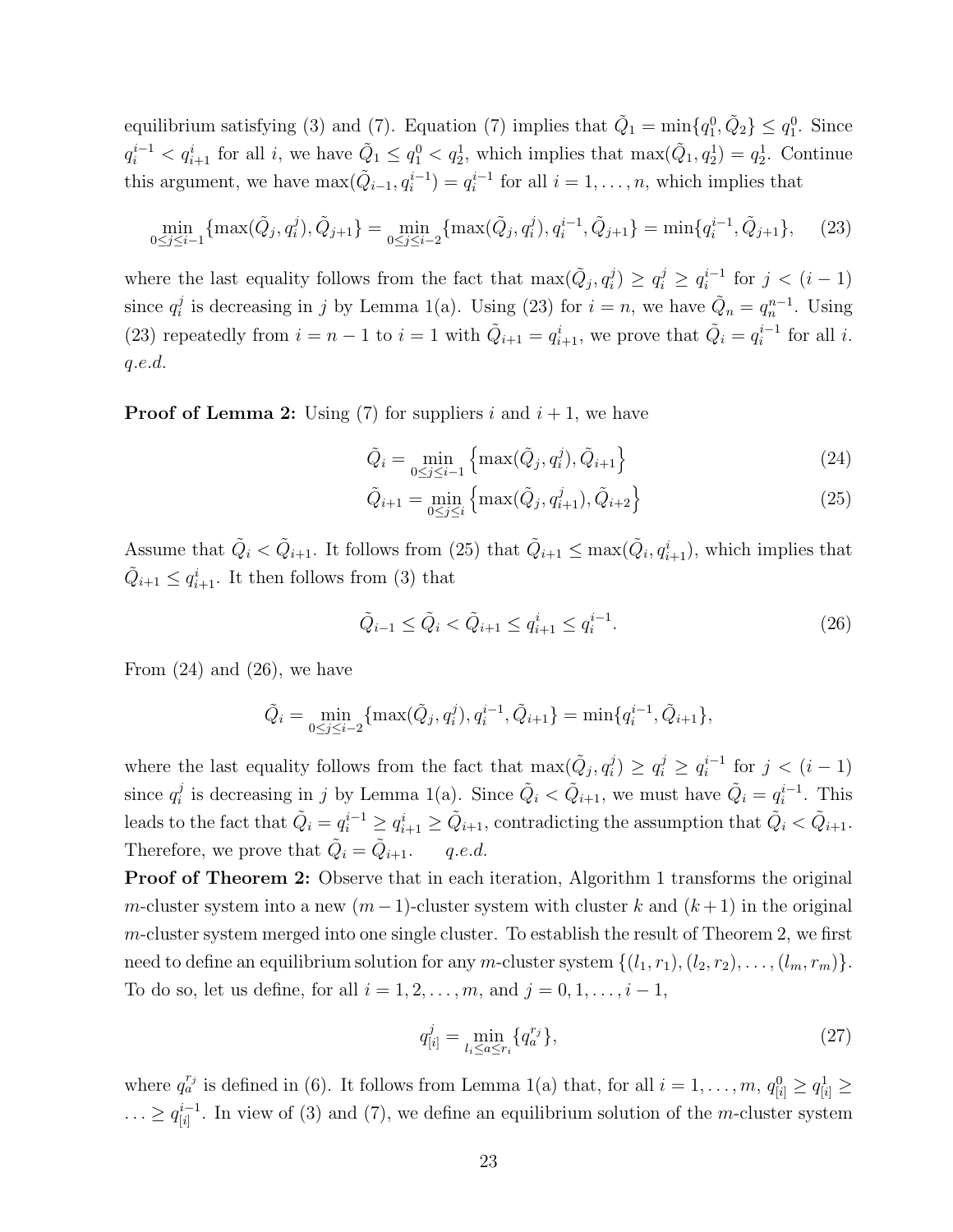defined above,  $(Q_{[1]}, Q_{[2]}, ..., Q_{[m]})$ , as satisfying the following two equations:

$$
Q_{[1]} \le Q_{[2]} \le \ldots \le Q_{[m]}
$$
\n(28)

$$
Q_{[i]} = \min_{0 \le j \le i-1} \{ \max(Q_{[j]}, q_{[i]}^j), Q_{[i+1]}\}.
$$
 (29)

where  $Q_{[0]}\equiv 0$  and  $Q_{[m+1]}\equiv \infty$ .

For the *m*-cluster system, any equilibrium solution  $(Q_{[1]}^m, ..., Q_{[m]}^m)$  must therefore satisfy the following equilibrium conditions as given by (27)-(29) and  $Q_{[0]}^m \equiv 0$  and  $Q_{[m+1]}^m \equiv \infty$ :

$$
Q_{[1]}^m \leq \ldots \leq Q_{[k-1]}^m \leq Q_{[k]}^m \leq Q_{[k+1]}^m \leq Q_{[k+2]}^m \leq \ldots \leq Q_{[m]}^m
$$
\n
$$
\forall i = 1, \ldots, k-1,
$$
\n(30)

$$
Q_{[i]}^{m} = \min_{0 \le j \le i-1} \{ \max[Q_{[j]}^{m}, \min_{l_i \le a \le r_i} (q_a^{r_j})], Q_{[i+1]}^{m} \}
$$
\n(31)

$$
i = k, k + 1, Q_{[i]}^{m} = \min_{0 \le j \le i-1} \{ \max[Q_{[j]}^{m}, \min_{l_i \le a \le r_i} (q_a^{r_j})], Q_{[i+1]}^{m} \}
$$
  

$$
\forall i = k + 2, \dots, m,
$$
 (32)

$$
Q_{[i]}^{m} = \min_{0 \le j \le i-1} \{ \max[Q_{[j]}^{m}, \min_{l_i \le a \le r_i} (q_a^{r_j})], Q_{[i+1]}^{m} \}.
$$
\n(33)

In step 2 of Algorithm 1 when clusters k and  $(k + 1)$  are merged together, the new system consists of  $(m-1)$  clusters where the i<sup>th</sup> cluster is  $(l_i, r_i)$  for  $i = 1, ..., k-1$ ,  $(l_i, r_{i+1})$ for  $i = k$ , and  $(l_{i+1}, r_{i+1})$  for  $i = k + 1, ..., m - 1$ . For this  $(m - 1)$ -cluster system, any equilibrium solution  $(Q_{[1]}^{m-1},...,Q_{[m-1]}^{m-1})$  must satisfy the following equilibrium conditions as given by (27)-(29) with  $Q_{[0]}^{m-1} \equiv 0$  and  $Q_{[m]}^{m-1} \equiv \infty$ :

$$
Q_{[1]}^{m-1} \leq \ldots \leq Q_{[k-1]}^{m-1} \leq Q_{[k]}^{m-1} \leq Q_{[k+1]}^{m-1} \leq \ldots \leq Q_{[m-1]}^{m-1}
$$
  
\n
$$
\forall i = 1, \ldots, k-1,
$$
\n(34)

$$
Q_{[i]}^{m-1} = \min_{0 \le j \le i-1} \{ \max[Q_{[j]}^{m-1}, \min_{l_i \le a \le r_i} (q_a^{r_j})], Q_{[i+1]}^{m-1} \}
$$
(35)

$$
Q_{[k]}^{m-1} = \min_{0 \le j \le k-1} \{ \max[Q_{[j]}^{m-1}, \min_{l_k \le a \le r_{k+1}} (q_a^{r_j})], Q_{[k+1]}^{m-1} \}
$$
  
\n
$$
\forall i = k+1, \dots, m-1,
$$
\n(36)

$$
Q_{[i]}^{m-1} = \min_{\substack{0 \le j \le k-1 \\ k \le j' \le i-1}} \{ \max[Q_{[j]}^{m-1}, \min_{l_{i+1} \le a \le r_{i+1}} (q_a^{r_j})], \max[Q_{[j']}^{m-1}, \min_{l_{i+1} \le a \le r_{i+1}} (q_a^{r_{j'+1}})], Q_{[i+1]}^{m-1} \} (37)
$$

With the above equilibrium conditions for each of the two systems being set up, we next proceed to establish two results regarding the equilibrium solutions of the m-cluster and (m− 1)-cluster systems during each iteration of Algorithm 1. Suppose  $\mathbf{Q}^{m-1} = (Q_{[1]}^{m-1}, \ldots, Q_{[m-1]}^{m-1})$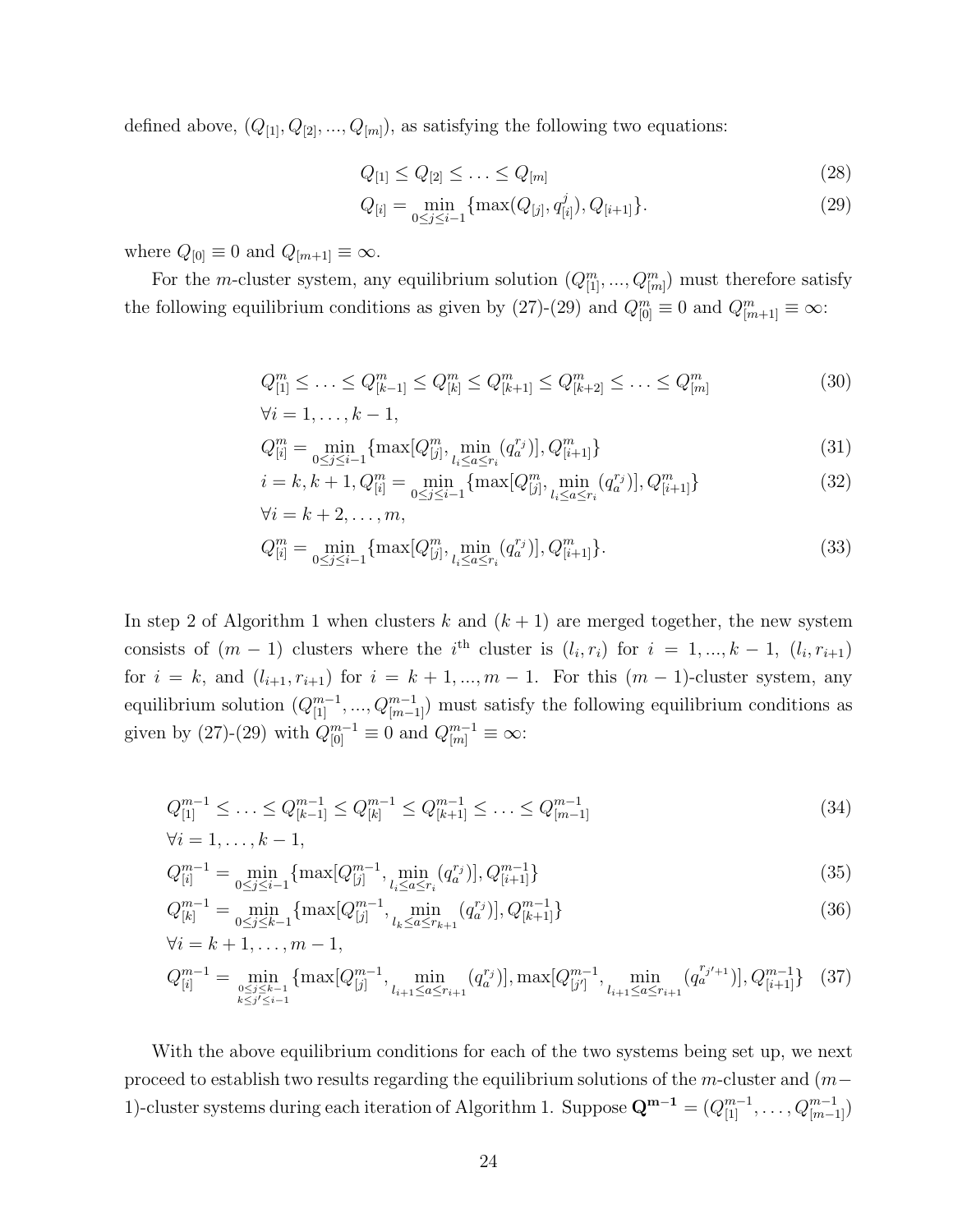be any solution to the  $(m-1)$ -cluster system. We define  $\mathbf{Q}^{\mathbf{m}} = (Q_{[1]}^m, \ldots, Q_{[m]}^m)$  with  $Q_{[i]}^m =$  $Q_{[i]}^{m-1}$  for  $i = 1, ..., k - 1$ ,  $Q_{[k]}^m = Q_{[k+1]}^m = Q_{[k]}^{m-1}$  and  $Q_{[i]}^m = Q_{[i-1]}^{m-1}$  for  $i = k + 2, ..., m$ be the corresponding m-cluster solution. Similarly, suppose  $\mathbf{Q}^{\mathbf{m}} = (Q_{[1]}^m, \ldots, Q_{[m]}^m)$  with  $Q_{[k]}^m = Q_{[k+1]}^m$  be any solution to the *m*-cluster system. We define  $\mathbf{Q}^{m-1} = (Q_{[1]}^{m-1}, \ldots, Q_{[m-1]}^{m-1})$ with  $Q_{[i]}^{m-1} = Q_{[i]}^m$  for  $i = 1, ..., k-1$ ,  $Q_{[k]}^{m-1} = Q_{[k]}^m$ , and  $Q_{[i]}^{m-1} = Q_{[i+1]}^m$  for  $i = k+1, ..., m-1$ be the corresponding  $(m - 1)$ -cluster solution. We shall use the following identity in our proof, which can be easily verified. For any real numbers  $Q$ ,  $a$  and  $b$ ,

$$
\min\{\max(Q, a), \max(Q, b)\} = \max\{Q, \min(a, b)\}.
$$
 (38)

**Proposition A1:** *The corresponding solution of any equilibrium solution of the*  $(m - 1)$ *cluster system is also an equilibrium solution of the* m*-cluster system.*

**Proof of Proposition A1:** Suppose that  $\mathbf{Q}^{m-1} = (Q_{[1]}^{m-1}, \ldots, Q_{[m-1]}^{m-1})$  is an equilibrium solution of the  $(m-1)$ -cluster system, so it satisfies  $(34)-(37)$ . We want to show that the corresponding m-cluster solution  $\mathbf{Q}^{\mathbf{m}} = (Q_{[1]}^m, \ldots, Q_{[m]}^m)$  satisfies (30)-(33) and thus is an equilibrium solution of the m-cluster system. Clearly,  $(34)-(35)$  imply  $(30)-(31)$ . Since

$$
\min_{l_k \le a \le r_{k+1}} (q_a^{r_j}) = \min[\min_{l_k \le a \le r_k} (q_a^{r_j}), \min_{l_{k+1} \le a \le r_{k+1}} (q_a^{r_j})],
$$

it follows from (38) that for all  $j = 0, 1, ..., k - 1$ ,

$$
\max\{Q_{[j]}^{m-1}, \min_{l_k \le a \le r_{k+1}} (q_a^{r_j})\} = \min\{\max[Q_{[j]}^{m-1}, \min_{l_k \le a \le r_k} (q_a^{r_j})], \max[Q_{[j]}^{m-1}, \min_{l_{k+1} \le a \le r_{k+1}} (q_a^{r_j})]\}.
$$
\n(39)

In conjunction with the condition of  $q_{[k]}^{k-1} \geq q_{[k+1]}^k$  as given in Step 2 of Algorithm 1, i.e.  $\min_{l_k \leq a \leq r_k} (q_a^{r_{k-1}}) \geq \min_{l_{k+1} \leq a \leq r_{k+1}} (q_a^{r_k}),$  we can show that (36) implies (32). Since  $Q_{[k]}^m =$  $Q_{[k+1]}^m = Q_{[k]}^{m-1}$  and  $q_a^{r_{k+1}} \leq q_a^{r_k}$  for all a by Lemma 1(a), it follows from (38) that for all  $i = k + 1, ..., m - 1,$ 

$$
\max\{Q_{[k]}^{m-1}, \min_{l_{i+1}\leq a\leq r_{i+1}}(q_a^{r_{k+1}})\} = \max\{Q_{[k]}^{m-1}, \min\left[\min_{l_{i+1}\leq a\leq r_{i+1}}(q_a^{r_k}), \min_{l_{i+1}\leq a\leq r_{i+1}}(q_a^{r_{k+1}})]\right\}
$$
  

$$
= \min\{\max[Q_{[k]}^m, \min_{l_{i+1}\leq a\leq r_{i+1}}(q_a^{r_k})], \max[Q_{[k+1]}^m, \min_{l_{i+1}\leq a\leq r_{i+1}}(q_a^{r_{k+1}})]\}.
$$

Hence,  $(37)$  implies  $(33)$ . This proves the result. q.e.d.

**Proposition A2:** *Suppose that the corresponding* (m−1)*-cluster solution of an equilibrium solution of the* m*-cluster system, say* **Q<sup>m</sup>***, is not an equilibrium solution of the* (m−1)*-cluster system. Then, there always exists an equilibrium solution of the*  $(m-1)$ *-cluster system such that its corresponding* m*-cluster solution dominates* **Q<sup>m</sup>** *in maximizing the profit of every supplier.*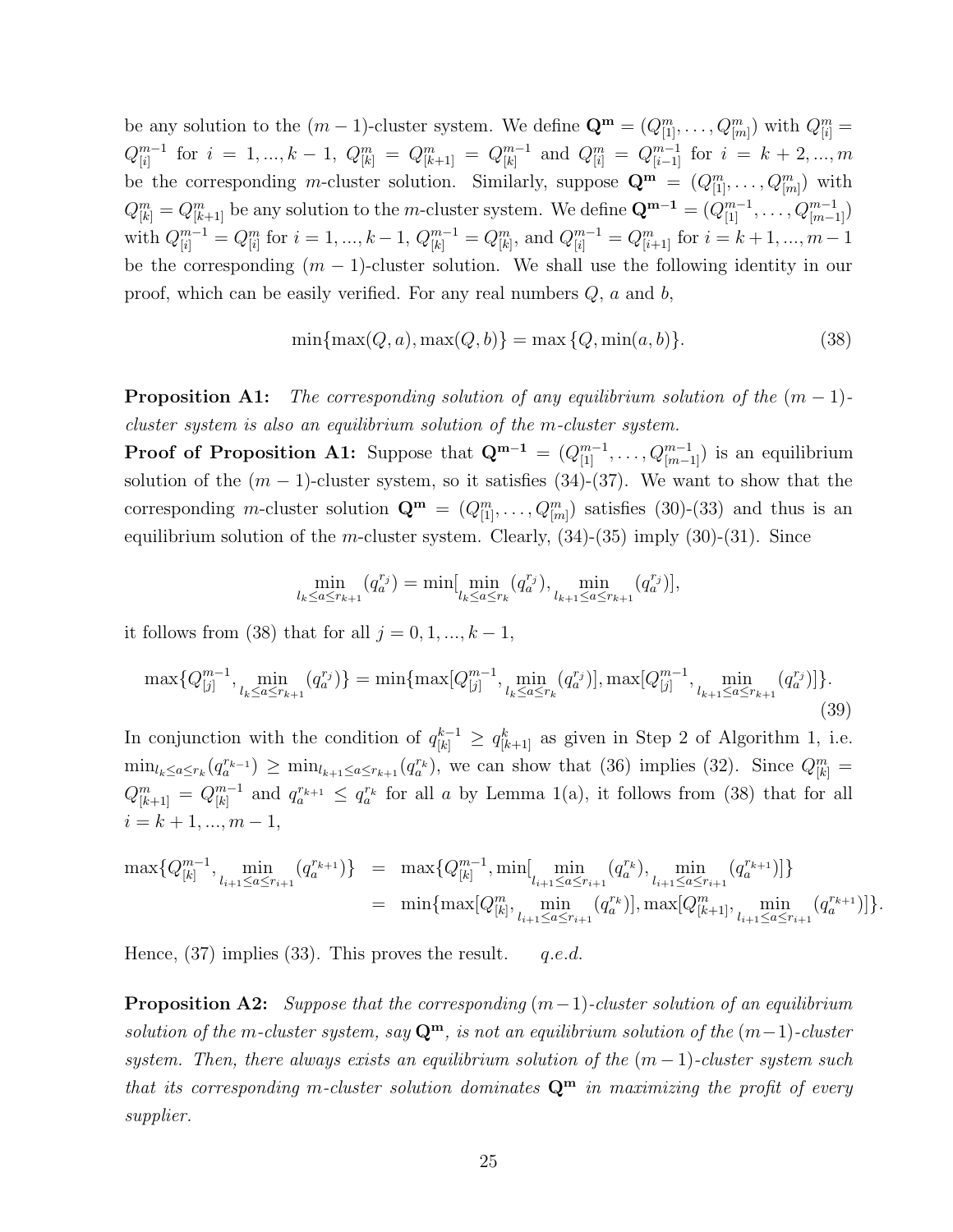**Proof of Proposition A2:** Let  $\mathbf{Q}^{\mathbf{m}} = (Q_{[1]}^m, \ldots, Q_{[m]}^m)$  be an equilibrium solution of the m-cluster system, since k is the smallest index such that  $q_{[k]}^{k-1} \geq q_{[k+1]}^{k}$  as given in Step 2 of Algorithm 1, it follows from Lemma 2 that  $Q_{[k]}^m = Q_{[k+1]}^m$ . Suppose the corresponding  $(m-1)$ -cluster solution of  $\mathbf{Q}^{\mathbf{m}}$ , denoted by  $\mathbf{Q}^{\mathbf{m}-1} = (Q_{[1]}^{m-1}, \ldots, Q_{[m-1]}^{m-1})$ , is not an equilibrium solution of the  $(m-1)$ -cluster system. By assumption,  $\mathbf{Q}^{\mathbf{m}}$  satisfies (30)-(33). From (30)-(31) and (33), it is straightforward to see that **Q<sup>m</sup>**−**<sup>1</sup>** also satisfies (34)-(35) and (37). Also, (32) implies that

$$
Q_{[k]}^m \leq \min_{0 \leq j \leq k-1} \{\max[Q_{[j]}^m,\min_{l_k \leq a \leq r_k} (q_a^{r_j})]\}
$$

and

$$
Q_{[k+1]}^m \le \min_{0 \le j \le k-1} \{ \max[Q_{[j]}^m, \min_{l_{k+1} \le a \le r_{k+1}}(q_a^{r_j})], Q_{[k+2]}^m \}.
$$

Then, it follows from (39) and  $Q_{[k]}^m = Q_{[k+1]}^m$  that

$$
Q_{[k]}^{m} \leq \min_{0 \leq j \leq k-1} \{ \max[Q_{[j]}^{m}, \min_{l_{k} \leq a \leq r_{k+1}}(q_{a}^{r_{j}})], Q_{[k+2]}^{m} \}.
$$

Since by assumption that  $\mathbf{Q}^{m-1}$  is not an equilibrium of the  $(m-1)$ -cluster system, we must have

$$
Q_{[k]}^{m} < \min_{0 \le j \le k-1} \{ \max[Q_{[j]}^{m}, \min_{l_k \le a \le r_{k+1}} (q_a^{r_j})], Q_{[k+2]}^{m} \}.
$$
\nLet  $\bar{Q}^{m-1} = (\bar{Q}_{[1]}^{m-1}, \dots, \bar{Q}_{[m-1]}^{m-1})$  be the same as  $Q^{m-1}$  except with\n
$$
\bar{Q}_{[k]}^{m-1} = \bar{Q}_{[k]}^{m} = \min_{0 \le j \le k-1} \{ \max[Q_{[j]}^{m}, \min_{l_k \le a \le r_{k+1}} (q_a^{r_j})], Q_{[k+2]}^{m} \} > Q_{[k]}^{m} = Q_{[k]}^{m-1}.
$$
\n(40)

Then,  $\bar{\mathbf{Q}}^{m-1}$  satisfies (34)-(37), and thus is an equilibrium of the  $(m-1)$ -cluster system. Proposition A1 implies that its corresponding m-cluster solution, denoted by  $\bar{Q}^m$ , is also an equilibrium solution of the  $m$ -cluster system.

To complete the proof, all we need is to show that  $\bar{Q}^m$  dominates  $Q^m$ . To that end, we can first rewrite the profit function of supplier i given in (2), for any  $Q = (Q_1, \ldots, Q_n)$  with  $Q_1 \leq Q_2 \leq \ldots \leq Q_n$ , as

$$
\Pi_i(Q) = \sum_{j=1}^n (P_i^{j-1} - P_i^j) \int_0^{Q_j} \bar{F}(x) dx - c_i \int_0^{Q_i} F(x) dx + (P_i^n - c_i) E(D). \tag{41}
$$

Observe that  $\overline{Q}_{[i]}^m = Q_{[i]}^m$  for all i except for  $i = k, k + 1$ , with  $\overline{Q}_{[k]}^m = \overline{Q}_{[k+1]}^m$  and  $Q_{[k]}^m = Q_{[k+1]}^m$ . Therefore, for all  $i < l_k$  or  $i > r_{k+1}$ ,

$$
\Pi_i(\bar{\mathbf{Q}}^{\mathbf{m}}) - \Pi_i(\mathbf{Q}^{\mathbf{m}}) = \sum_{j=l_k}^{r_{k+1}} (P_i^{j-1} - P_i^j) \int_0^{\bar{Q}_{[k]}^{\mathbf{m}}} \bar{F}(x) dx - \sum_{j=l_k}^{r_{k+1}} (P_i^{j-1} - P_i^j) \int_0^{Q_{[k]}^{\mathbf{m}}} \bar{F}(x) dx.
$$

Since  $\bar{Q}_{[k]}^m = \bar{Q}_{[k]}^{m-1} > Q_{[k]}^{m-1} = Q_{[k]}^m$ ,  $\Pi_i(\bar{\mathbf{Q}}^{\mathbf{m}}) - \Pi_i(\mathbf{Q}^{\mathbf{m}}) > 0$  for all  $i < l_k$  or  $i > r_{k+1}$ .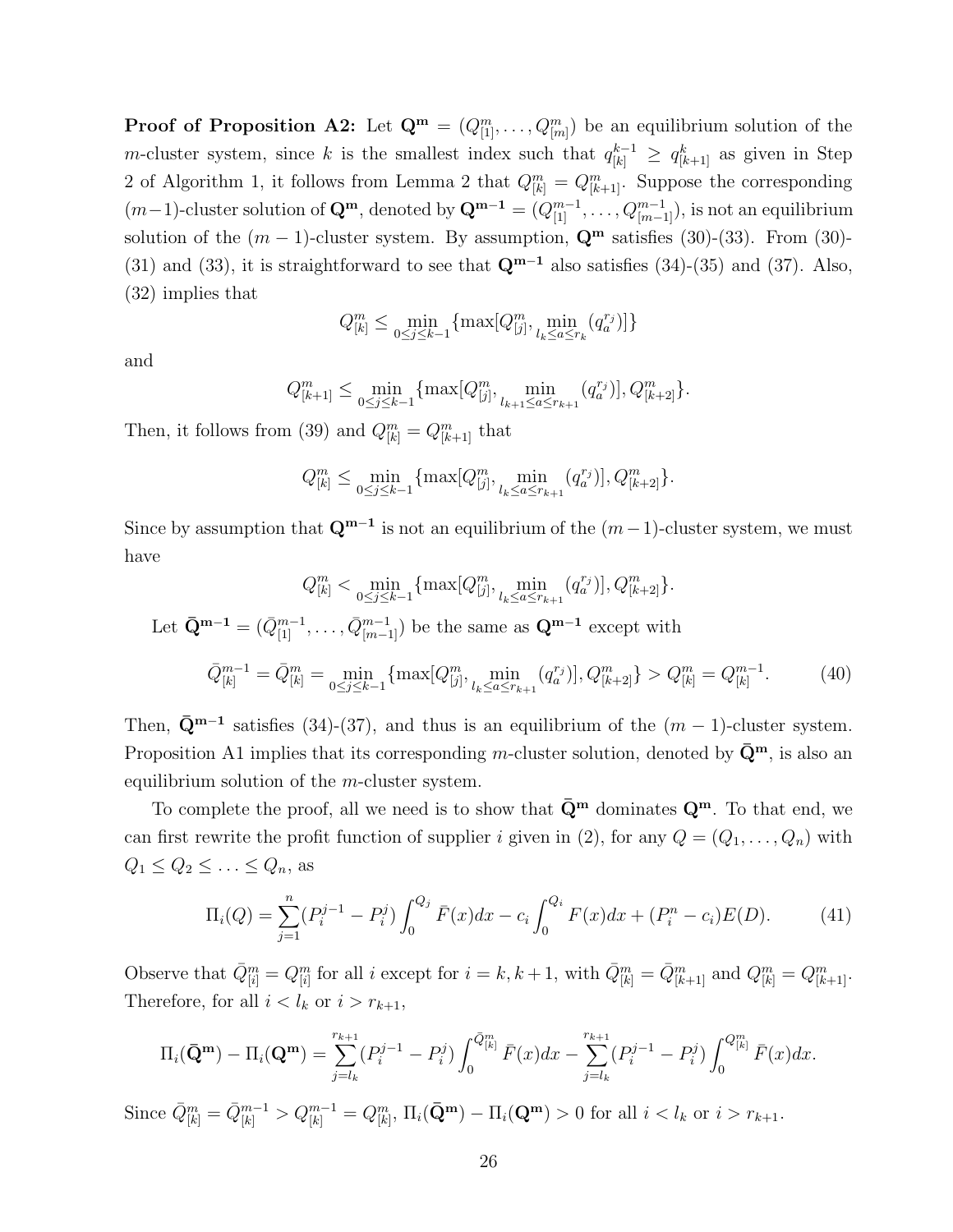For  $l_k \leq i \leq r_{k+1}$ , we have

$$
\Pi_{i}(\bar{Q}^{m}) - \Pi_{i}(Q^{m}) = \left\{ \sum_{j=l_{k}}^{r_{k+1}} (P_{i}^{j-1} - P_{i}^{j}) \int_{0}^{\bar{Q}_{[k]}^{m}} \bar{F}(x) dx - c_{i} \int_{0}^{\bar{Q}_{[k]}^{m}} F(x) dx \right\} \n- \left\{ \sum_{j=l_{k}}^{r_{k+1}} (P_{i}^{j-1} - P_{i}^{j}) \int_{0}^{Q_{[k]}^{m}} \bar{F}(x) dx - c_{i} \int_{0}^{Q_{[k]}^{m}} F(x) dx \right\} \n= \left\{ (P_{i}^{l_{k}-1} - P_{i}^{r_{k+1}}) \int_{0}^{\bar{Q}_{[k]}^{m}} \bar{F}(x) dx - c_{i} \int_{0}^{\bar{Q}_{[k]}^{m}} F(x) dx \right\} \n- \left\{ (P_{i}^{l_{k}-1} - P_{i}^{r_{k+1}}) \int_{0}^{Q_{[k]}^{m}} \bar{F}(x) dx - c_{i} \int_{0}^{Q_{[k]}^{m}} F(x) dx \right\}.
$$

It is easy to verify that the function

$$
(P_i^{l_k-1} - P_i^{r_{k+1}}) \int_0^Q \bar{F}(x) dx - c_i \int_0^Q F(x) dx
$$

is concave in Q and reaches its maximum at  $\bar{F}^{-1}\left(\frac{c_i}{R^{l_i-1}-R}\right)$  $P_i^{l_k-1} - P_i^{r_{k+1}} + c_i$ ). From  $(40)$ ,

$$
\bar{Q}_{[k]}^m \le \max[Q_{[k-1]}^m, \min_{l_k \le a \le r_{k+1}}(q_a^{r_{k-1}})].
$$

Since  $\bar{Q}^m_{[k-1]} = Q^m_{[k-1]} \leq Q^m_{[k]} < \bar{Q}^m_{[k]}$  by (28) and (40), we have

$$
\bar{Q}_{[k]}^m \le \min_{l_k \le a \le r_{k+1}} (q_a^{r_{k-1}}) = \min_{l_k \le a \le r_{k+1}} (q_a^{l_k-1}),
$$

where the equality follows from the definition of  $r_{k-1} = l_k - 1$ . Therefore, (1) and (6) imply that for all  $l_k \leq i \leq r_{k+1}$ ,

$$
Q_{[k]}^m < \bar{Q}_{[k]}^m \le q_i^{l_k - 1} \le \bar{F}^{-1} \left( \frac{c_i}{P_i^{l_k - 1} - P_i^{r_{k+1}} + c_i} \right).
$$

This implies that

$$
(P_i^{l_k-1}-P_i^{r_{k+1}})\int_0^{Q_{[k]}^m} \bar{F}(x)dx-c_i\int_0^{Q_{[k]}^m} F(x)dx < (P_i^{l_k-1}-P_i^{r_{k+1}})\int_0^{\bar{Q}_{[k]}^m} \bar{F}(x)dx-c_i\int_0^{\bar{Q}_{[k]}^m} F(x)dx.
$$

Hence,  $\Pi_i(\bar{Q}^m) - \Pi_i(Q^m) > 0$  also for all  $l_k \leq i \leq r_{k+1}$ . This completes the proof of Proposition A2. q.e.d.

The first part of Theorem 2 is obvious in view of Theorem 1. If Step 2 of Algorithm 1 is executed, the m-cluster system is reduced to an  $(m-1)$ -cluster system with clusters k and  $(k + 1)$  merged. Proposition A1 shows that any equilibrium solution of the  $(m - 1)$ cluster system corresponds to an equilibrium solution of the  $m$ -cluster system. Since the original n-supplier system corresponds to the n-cluster system at the start of the Algorithm,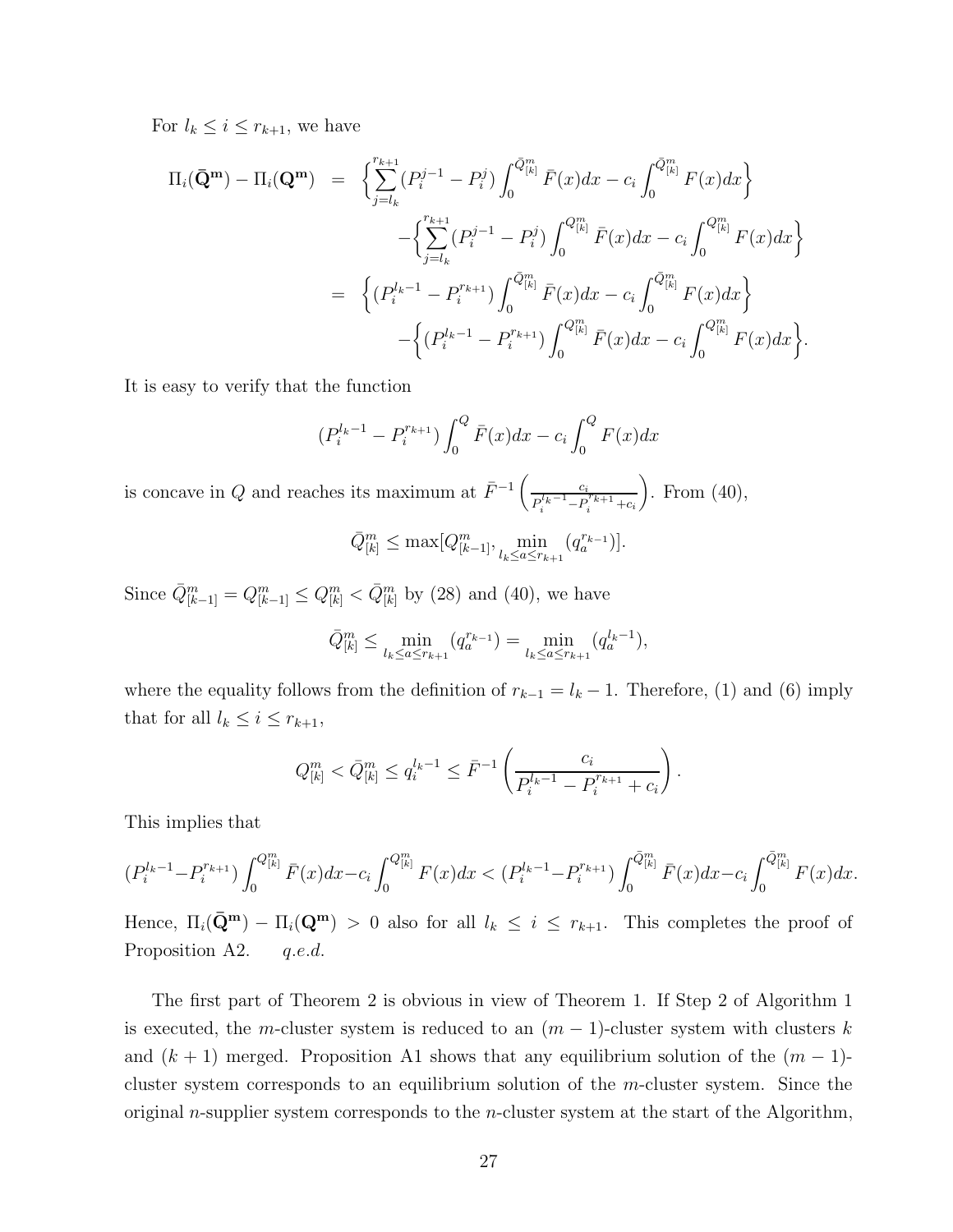Proposition 1 implies that any equilibrium solution of the  $(m-1)$ -cluster system corresponds to an equilibrium solution of the original  $n$ -supplier problem. Furthermore, the result of Proposition A2 shows that any equilibrium solution in the m-cluster system will correspond to or be dominated by an equilibrium solution of the  $(m-1)$ -cluster. Propositions A1 and A2 guarantee that the Algorithm always retains the Pareto-optimal equilibria of the original n-supplier problem at each iteration, i.e., any equilibrium solution in the original solution will be dominated by some equilibrium solution in the  $(m-1)$ -cluster solution. Since the last iteration of the Algorithm always ends up with a unique equilibrium solution, this unique solution must dominate all the equilibrium solutions of the original  $n$ -supplier problem, and therefore is the unique Pareto-optimal equilibrium solution. This proves Theorem 2.  $q.e.d.$ 

**Proof of Proposition 3:** It follows from (6) and (11) that for all  $i = 1, \ldots, m$  and  $l_i \leq$  $k \leq r_i$ 

$$
q_k^j = \begin{cases} Q_{[i]}, & 0 \le j \le l_i - 1 \\ 0, & l_i \le j \le n \end{cases}
$$

satisfies (10). Therefore, the revenue-sharing scheme (11) induces the equilibrium solution  $(Q_{[1]},\ldots,Q_{[m]})$  under Algorithm 1.

To show that the revenue-sharing scheme given by (11) maximizes the assembler's expected profit, we shall demonstrate that this revenue-sharing scheme is component-wise smaller than any other feasible revenue-sharing scheme  $\{\tilde{P}_i^t\}$  that can induce the same equilibrium solution under Algorithm 1, i.e., for all  $i = 1, \ldots, m$  and  $l_i \leq k \leq r_i$ ,  $P_k^j \leq \tilde{P}_k^j$  for all  $0 \leq j \leq n$ .

First, it is obvious from (1) and (11) that for any  $i = 1, \ldots, m$  and  $l_i \leq k \leq r_i$ , we have  $P_k^j = c_k \leq \tilde{P}_k^j$  for all  $l_i \leq j \leq n$ . Furthermore, it follows from (11) that

$$
Q_{[i]} = \bar{F}^{-1}\left(\frac{c_k}{P_k^0}\right)
$$

for all  $i = 1, \ldots, m$  and  $l_i \leq k \leq r_i$ . Since the revenue-sharing scheme  $\{\tilde{P}_i^t\}$  also induces the same equilibrium solution  $(Q_{[1]},\ldots,Q_{[m]})$  under Algorithm 1, it follows from (6) and (10) that

$$
Q_{[i]} = \min_{l_i \le k \le r_i} \{q_k^{r_{i-1}}\} = \min_{l_i \le k \le r_i} \left\{ \bar{F}^{-1} \left( \frac{c_k}{\tilde{P}_k^{r_{i-1}} - \tilde{P}_k^k + c_k} \right) \right\}
$$

.

From the above two equations and the fact that  $\bar{F}^{-1}(x)$  is decreasing in x, we have  $P_k^0 \leq$  $\tilde{P}_k^{r_{i-1}} - \tilde{P}_k^k + c_k$ , which implies that  $P_k^0 \leq \tilde{P}_k^{r_{i-1}}$  since  $\tilde{P}_k^k \geq c_k$ . Therefore, for any given  $0 \leq j \leq l_i-1$ ,

$$
P_k^j \le P_k^0 \le \tilde{P}_k^{r_{i-1}} = \tilde{P}_k^{l_i - 1} \le \tilde{P}_k^j,
$$

as both  $P_k^j$  and  $\tilde{P}_k^j$  are decreasing in j as given in (1). Thus, for all  $i = 1, \ldots, m$  and  $l_i \leq k \leq r_i$  we have  $P_k^j \leq \tilde{P}_k^j$  for  $0 \leq j \leq l_i - 1$  as well. This completes the proof. q.e.d.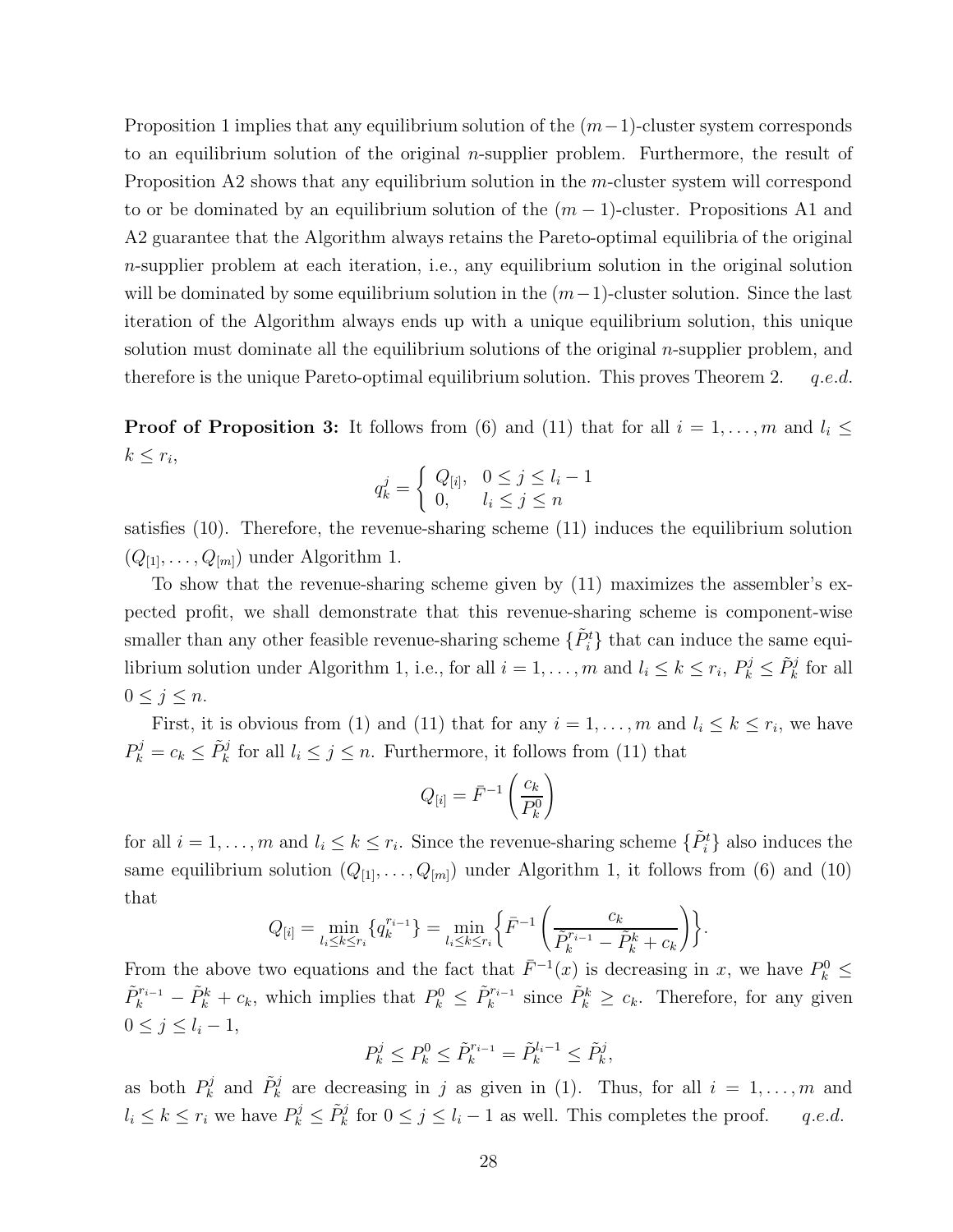**Proof of Lemma 3: (a)** Direct differentiations of (13) give

$$
\frac{dM_{(a,b)}(Q)}{dQ} = \left[ P^{a-1} - P^b + \sum_{k=a}^{b} c_k \left( 1 - \frac{1}{\bar{F}(Q)} \right) \right] \bar{F}(Q) - \sum_{k=a}^{b} c_k R(Q)
$$

and

$$
\frac{d^2 M_{(a,b)}(Q)}{dQ^2} = -\left(P^{a-1} - P^b + \sum_{k=a}^b c_k\right) f(Q) - \sum_{k=a}^b c_k \cdot \frac{dR(Q)}{dQ}.
$$

Since  $R(Q)$  is increasing in Q, we have  $\frac{dR(Q)}{dQ} \geq 0$ , which implies that  $\frac{d^2M_{(a,b)}(Q)}{dQ^2} \leq 0$ . Hence,  $M_{(a,b)}(Q)$  is concave, and its maximum  $\hat{q}_{(a,b)}$  is given by  $\frac{dM_{(a,b)}(Q)}{dQ} = 0$ , or equivalently, (15). (b) Since  $R(Q)$  is increasing in Q and  $\overline{F}(Q)$  is decreasing in Q, it follows that the right-side of (15) is increasing in Q. The result follows immediately from the definition of  $\hat{q}_{(a,b)}$ . q.e.d.

**Proof of Theorem 3:** Observe that the assembler problem  $(17)$  has the same structure as the optimal component procurement problem studied in Hsu, et al. (2005a), which can be expressed as

$$
\max_{0 \le Q_1 \le Q_2 \le \dots \le Q_n} \sum_{i=1}^n G_i(Q_i),
$$

where  $G_i(.)$  is concave. Using the results of Lemma 3, it is straightforward to adapt the proof of Proposition 3 in Hsu, et al. (2005a) to establish the desired result. We omit the details here. q.e.d.

**Proof of Proposition 4:** (a) The proof of Proposition 6 in Hsu et.al (2005a) can be directly applied to establish the desired result here. We omit the details here.

(b) From (18), we obtain

$$
\frac{d\Pi_i(Q_i)}{dQ_i} = \frac{c_i f(Q_i) \int_o^{Q_i} \bar{F}(x) dx}{\bar{F}(Q_i)^2} > 0.
$$

Since  $\tilde{c}_i = c_i$  except for  $i = k$ , the result follows from part (a).

(c) It is clear from (19) that  $\Pi_0(\mathbf{Q})$  is strictly decreasing in  $c_k$  for all  $k = 1, ..., n$ . Since  ${\{\tilde{\mathbf{P}}, \tilde{\mathbf{c}}\}}$  is the same as  ${\{\mathbf{P}, \mathbf{c}\}}$  except  $\tilde{c}_k < c_k$  for some  $1 \leq k \leq n$ , we have  $\tilde{\Pi}_0(\mathbf{Q}^*) > \Pi_0(\mathbf{Q}^*)$ . Since  $\tilde{\mathbf{Q}}^*$  is optimal for the *n*-component system with  ${\tilde{\mathbf{P}}}, \tilde{\mathbf{c}}$ , we have  $\tilde{\Pi}_0(\tilde{\mathbf{Q}}^*) \geq \tilde{\Pi}_0(\mathbf{Q}^*)$ . Hence,  $\tilde{\Pi}_0(\tilde{\mathbf{Q}}^*) \geq \tilde{\Pi}_0(\mathbf{Q}^*) > \Pi_0(\mathbf{Q}^*)$ .

(d) Consider any equilibrium solution  $\mathbf{Q} = (Q_1, ..., Q_n)$  forming m clusters  $\{(l_1, r_1), ..., (l_m, r_m)\}.$ Let  $(Q_{[1]}, Q_{[2]}, ..., Q_{[m]})$  denote the corresponding equilibrium production quantity for each cluster, i.e.,  $Q_a^* = Q_{[i]}$  for all  $l_i \le a \le r_i$  and  $i = 1, ..., m$ . We can then express the total expected profit of the system given by (20) as

$$
\Pi_s(\mathbf{Q}) = \sum_{j=1}^m \left[ (P^{l_j-1} - P^{r_j}) \int_0^{Q_{[j]}} \bar{F}(x) dx + \sum_{i=l_j}^{r_j} c_i \left( \int_0^{Q_{[j]}} \bar{F}(x) dx - Q_{[j]} - E(D) \right) \right] + P^n E(D).
$$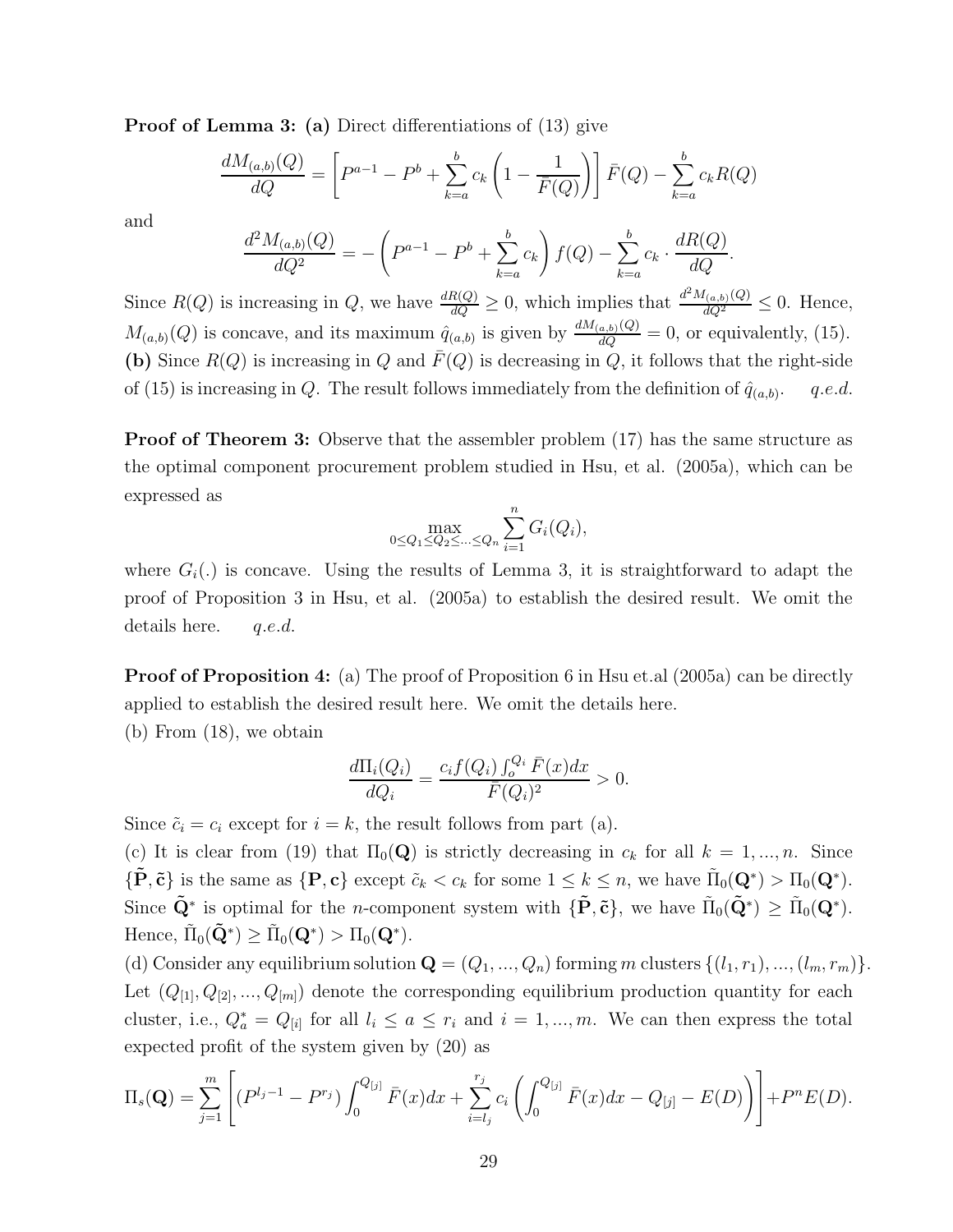Using (15) and (16) in Lemma 3, the quantity  $Q_{[j]}$  satisfies

$$
\frac{P^{l_j-1} - P^{r_j}}{\sum_{i=l_j}^{r_j} c_i} + 1 = \frac{1}{\bar{F}(Q_{[j]})} + R(Q_{[j]}).
$$

Substituting the above equation into  $\Pi_s(Q)$ , we obtain

$$
\Pi_s(\mathbf{Q}) = \sum_{j=1}^m \left[ (P^{l_j-1} - P^{r_j}) \left( \int_0^{Q_{[j]}} \bar{F}(x) dx + \frac{\int_0^{Q_{[j]}} \bar{F}(x) dx - Q_{[j]} - E(D)}{R(Q_{[j]}) + \bar{F}(Q_{[j]})^{-1} - 1} \right) \right] + P^n E(D)
$$
  
= 
$$
\sum_{j=1}^n \left[ (P^{j-1} - P^j) \left( \int_0^{Q_j} \bar{F}(x) dx + \frac{\int_0^{Q_j} \bar{F}(x) dx - Q_j - E(D)}{R(Q_j) + \bar{F}(Q_j)^{-1} - 1} \right) \right] + P^n E(D),
$$

which is independent of any c*i*. Define

$$
H_j(Q) \equiv \int_0^Q \bar{F}(x)dx + \frac{\int_0^Q \bar{F}(x)dx - Q - E(D)}{R(Q) + \bar{F}(Q)^{-1} - 1}.
$$

Differentiating  $H_i(Q)$  with respect to Q yields

$$
H'_{j}(Q) = \frac{[f(Q) + R'(Q)\bar{F}(Q)^{2}]\left[E(D) + \int_{0}^{Q} F(x)dx\right] + R(Q)\bar{F}^{2}(Q)\left[F(Q) + R(Q)\bar{F}(Q)\right]}{\left[\bar{F}(Q)R(Q) + F(Q)\right]^{2}}
$$

Since  $R(Q)$  is increasing in  $Q$ ,  $H'_{i}(Q) > 0$  for any  $Q$ . Hence, it follows from the result of part (a) that  $H_j(\tilde{Q}_i^*) \geq H_j(Q_i^*)$  for all  $j = 1, ..., n$ . Consequently,  $\tilde{\Pi}_s(\tilde{Q}^*) \geq \Pi_s(Q^*)$ .

To establish the strict inequality, it suffices to show that  $\tilde{Q}^*_i \neq Q^*_i$ , which implies that there exists some *i* such that  $\tilde{Q}_i^* > Q_i^*$ . If  $\tilde{Q}_i^*$  and  $Q_i^*$  do not have the same cluster formation, then the result is trivial. Assume that they have the same cluster formation. Since  $\{P, \tilde{c}\}$ is the same as  $\{P, c\}$  except  $\tilde{c}_k < c_k$  for some  $1 \leq k \leq n$ , equation (16) Lemma 3(b) implies that the cluster containing supplier  $k$  have a strictly higher production quantity under the system with  ${\{\mathbf{\tilde{P}}, \tilde{\mathbf{c}}\}}$  than that with  ${\{\mathbf{P}, \mathbf{c}\}}$ . This completes the proof. q.e.d.

**Proof of Proposition 5:** (a) Let  $\mathbf{Q}^A = (Q_1^A, \ldots, Q_k^A)$  denote the optimal solution to the following k-component subproblem

$$
\max_{0 \le Q_1 \le Q_2 \le \dots \le Q_k} \sum_{i=1}^k M_{(i,i)}(Q_i)
$$
\n(42)

with cost parameters  $\{P, c\}$ . Similarly, let  $Q^B = (Q^B_{k+1}, \ldots, Q^B_n)$  denote the optimal solution to the other  $(n - k)$ -component subproblem

$$
\max_{0 \le Q_{k+1} \le Q_{k+2} \le \dots \le Q_n} \sum_{i=k+1}^n M_{(i,i)}(Q_i),\tag{43}
$$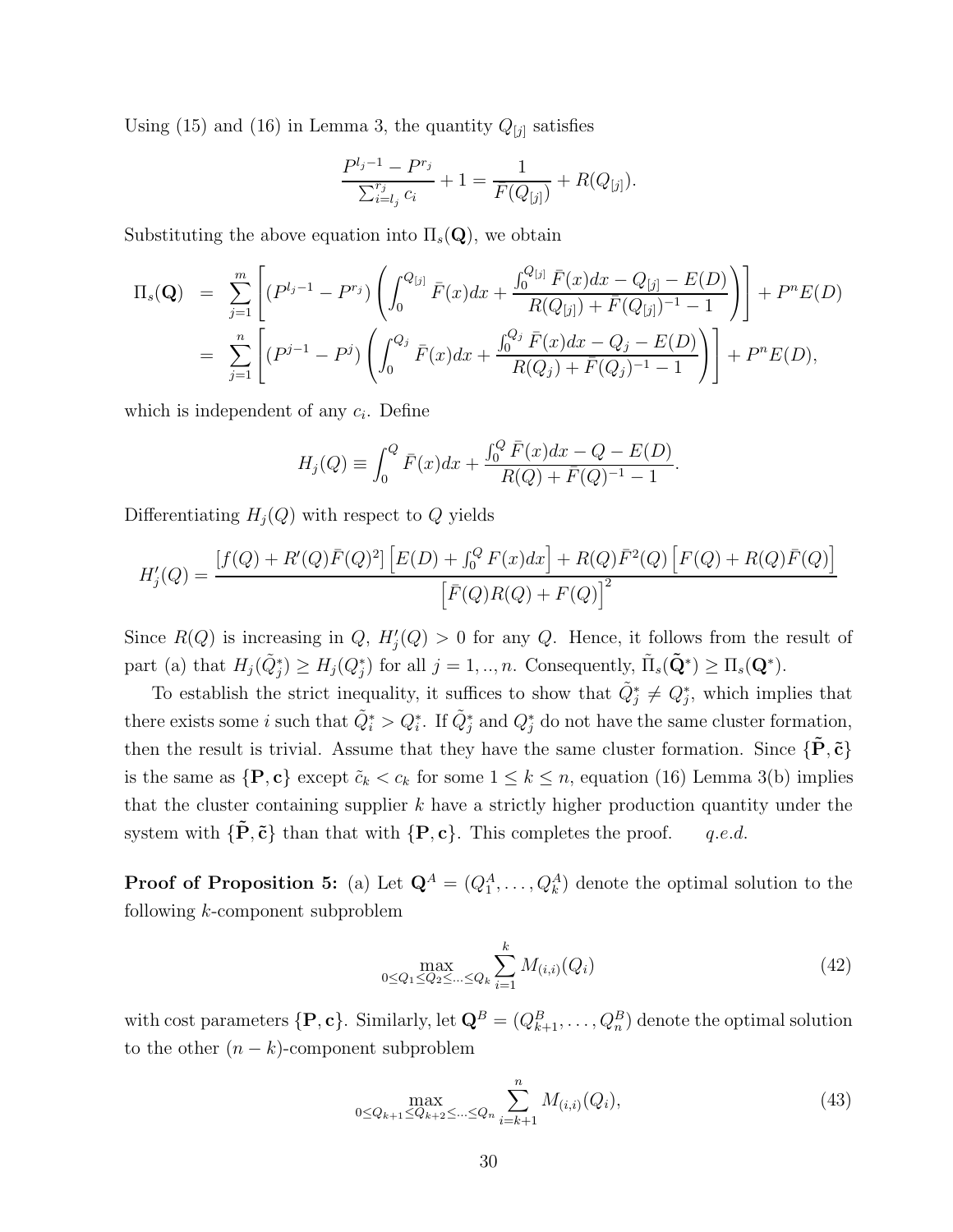except with  $P^0 = P^k$ . Let  $\tilde{\mathbf{Q}}^A$  and  $\tilde{\mathbf{Q}}^B$  denote the corresponding values with cost parameters  ${\{\tilde{\mathbf{P}}, \tilde{\mathbf{c}}\}}$ . Since  ${\{\tilde{\mathbf{P}}, \tilde{\mathbf{c}}\}}$  is the same as  ${\{\mathbf{P}, \mathbf{c}\}}$  except  $P^{k-1} \geq \tilde{P}^k > P^k$ , it follows from the definition (16) that  $\tilde{m}_{(a,b)} \leq m_{(a,b)}$  for all  $1 \leq a \leq b \leq k$ . We can use the same argument as in the proof of Proposition 5 in Hsu, et al. (2005a) to show that  $\tilde{Q}_i^A \leq Q_i^A$  for all  $i = 1, ..., k$ . Similarly, we can establish the result that  $\tilde{Q}_i^B \geq Q_i^B$  for all  $i = k + 1, ..., n$ .

Now consider the following three possible cases:

- (i)  $Q_k^A \leq Q_{k+1}^B$ . In this case,  $\mathbf{Q}^* = (\mathbf{Q}^A, \mathbf{Q}^B)$ . Furthermore,  $\tilde{Q}_k^A \leq Q_k^A \leq Q_{k+1}^B \leq \tilde{Q}_{k+1}^B$ . Therefore,  $\tilde{\mathbf{Q}}^* = (\tilde{\mathbf{Q}}^A, \tilde{\mathbf{Q}}^B)$ , and the result holds.
- (ii)  $Q^A > Q^B_{k+1}$  and  $\tilde{Q}^A_k \geq \tilde{Q}^B_{k+1}$ . In this case, we have  $Q_k^* = Q_{k+1}^*$  and  $\tilde{Q}_k^* = \tilde{Q}_{k+1}^*$ . Under the condition  $Q_k = Q_{k+1}$ , we can write the assembler problem (17) as

$$
\max_{\substack{0 \leq Q_1 \leq \ldots \leq Q_n \\ Q_k = Q_{k+1}}} \sum_{\substack{i=1 \\ i \neq k, k+1}}^n M_{(i,i)}(Q_i) + M_{(k,k+1)}(Q_k),
$$

which is independent of  $P^k$ . Hence,  $\tilde{Q}^* = Q^*$  in this case and the result holds.

(iii)  $Q_k^A > Q_{k+1}^B$  and  $\tilde{Q}_k^A < \tilde{Q}_{k+1}^B$ .

Consider the unit product price received at time  $(t^0 + L_k)$  as a variable, denoted by y<sub>k</sub>. Use the notation  $Q_i^A(y_k)$  and  $Q_i^B(y_k)$  to indicate the dependence of  $Q_i^A$  and  $Q_i^B$  on  $y_k$  such that we have  $Q_k^A(P^k) > Q_{k+1}^B(P^k)$  and  $Q_k^A(\tilde{P}^k) < Q_{k+1}^B(\tilde{P}^k)$ . Since  $Q_k^A(y_k)$  is continuous and decreasing in  $y_k$  and  $Q_{k+1}^B(y_k)$  is continuous and increasing in  $y_k$ , there exists some x with  $P^k < x < \tilde{P}^k$  such that  $Q_k^A(\tilde{P}^k) < Q_k^A(x) = Q_{k+1}^B(x) < Q_{k+1}^B(\tilde{P}^k)$ . Since  $Q_k^A(x) = Q_{k+1}^B(x)$ , when  $y_k = x$ , the optimal solution to the assembler problem (17) is  $(\mathbf{Q}^A(x), \mathbf{Q}^B(x))$ . Furthermore, for any  $P^k \leq y_k \leq x$ , the optimal solution to the assembler problem (17) has the property that  $Q_k = Q_{k+1} = Q_k^A(x)$  and is independent of the value of  $y_k$ . In particular, for all  $1 \leq i \leq k$ ,  $Q_i^* = Q_i^A(x)$ , and for all  $k+1 \leq i \leq n$ ,  $Q_i^* = Q_i^B(x)$ . It follows directly from  $x < \tilde{P}^k$  that for all  $1 \leq i \leq k$ ,  $\tilde{Q}_i^A \leq Q_i^A(x)$ , and for all  $k + 1 \leq i \leq n$ ,  $\tilde{Q}_i^B \geq Q_i^B(x)$ . In conjuction with  $\tilde{\mathbf{Q}}^* = (\tilde{\mathbf{Q}}^A, \tilde{\mathbf{Q}}^B)$  due to  $\tilde{Q}_k^A < \tilde{Q}_{k+1}^B$ , the result follows immediately.

(b) Differentiating  $(18)$  with respect to  $Q_i$  yields

$$
\frac{d\Pi_i(Q_i)}{dQ_i} = \frac{c_i f(Q_i) \int_o^{Q_i} \bar{F}(x) dx}{\bar{F}(Q_i)^2} > 0.
$$

Since  $\tilde{c}_i = c_i$  for all  $i = 1, ..., n$ , it follows from the result of part (a) that  $\tilde{\Pi}_i^* \leq \Pi_i^*$  for all  $1 \leq i \leq k$  and  $\tilde{\Pi}_i^* \geq \Pi_i^*$  for all  $k+1 \leq i \leq n$ .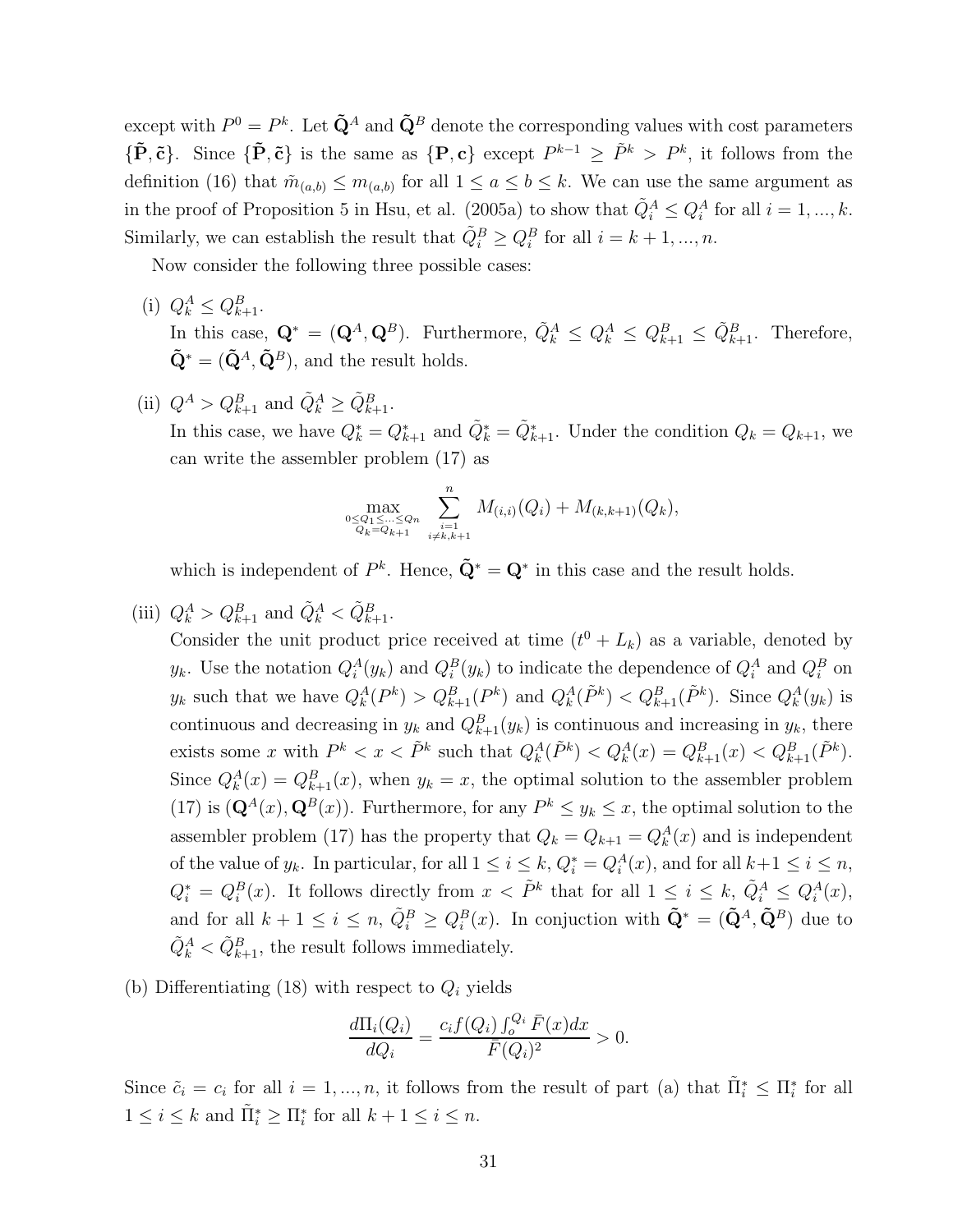(c) Since  $\{\tilde{\mathbf{P}}, \tilde{\mathbf{c}}\}$  is the same as  $\{\mathbf{P}, \mathbf{c}\}$  except for  $\tilde{P}^k > P^k$ , it follows from (19) that

$$
\tilde{\Pi}_0(\mathbf{Q}^*) - \Pi_0(\mathbf{Q}^*) = (\tilde{P}^k - P^k) \left( \int_0^{Q^*_{k+1}} \bar{F}(x) dx - \int_0^{Q^*_{k}} \bar{F}(x) dx \right) > 0,
$$

where for notational convenience, define  $Q_{n+1}^* \equiv \infty$ . Since  $\tilde{Q}^*$  is optimal for the *n*-component system with  ${\{\tilde{\mathbf{P}}, \tilde{\mathbf{c}}\}}$ , we have  $\tilde{\Pi}_0(\tilde{\mathbf{Q}}^*) \geq \tilde{\Pi}_0(\mathbf{Q}^*)$ . Hence,  $\tilde{\Pi}_0(\tilde{\mathbf{Q}}^*) \geq \tilde{\Pi}_0(\mathbf{Q}^*) > \Pi_0(\mathbf{Q}^*)$ . q.e.d.

**Proof of Proposition 6:** (a) It has been shown in Hsu, et al. (2005a) that the value of  $x_i^*$ maximizing  $G_i(x)$  is given by

$$
F(x_i^*) = (P^{i-1} - P^i)/(P^{i-1} - P^i + c_i).
$$
\n(44)

Furthermore, Proposition 4 in Hsu, et al.  $(2005a)$  shows that the value  $x_i^*$  is increasing in the ratio  $(P^{i-1} - P^i)/c_i$ . This implies that the condition of  $x_i^* > x_{i+1}^*$  in Step 2 of the Decompose-and-Combine Algorithm in Hsu, et al. (2005a) is equivalent to the condition of  $m_{(l_i,r_i)} < m_{(l_{i+1},r_{i+1})}$  in Step 2 of Algorithm 2. Therefore, we can apply Algorithm 2 to solve both systems with the same cluster formation.

(b) For each cluster i, it follows from (44) and the definition of  $m_{(l_i,r_i)}$  that the optimal production quantity in the centralized system  $Q_{[i]}^c$  is given by

$$
m_{(l_i,r_i)} + 1 = \frac{1}{\bar{F}(Q_{[i]}^c)}.
$$

Also, it follows from Lemma 3(a) that the optimal production quantity in the decentralized system  $Q_{[i]}^d$  is given by

$$
m_{(l_i,r_i)} + 1 = \frac{1}{\bar{F}(Q_{[i]}^d)} + R(Q_{[i]}^d).
$$

Since  $R(x) > 0$  for  $x > 0$  and  $\overline{F}(x)$  is decreasing in x, we have  $Q_{[i]}^c > Q_{[i]}^d$ .

(c) Since  $Q_i^d > Q_i^c$  for all  $i = 1, 2, ..., n$ , the result follows directly by comparing (20) and  $(21).$  q.e.d.

### **References**

- [1] Barlow, R.E. and F. Proschan, *Mathematical Theory of Reliability*, John Wiley and Sons, New York, 1965.
- [2] Bernstein, F. and G. A. DeCroix, "Decentralized Pricing and Capacity Decisions in a Multi-Tier System with Modular Assembly," *Management Science*, **50**, pp.1293-1308 (2004a).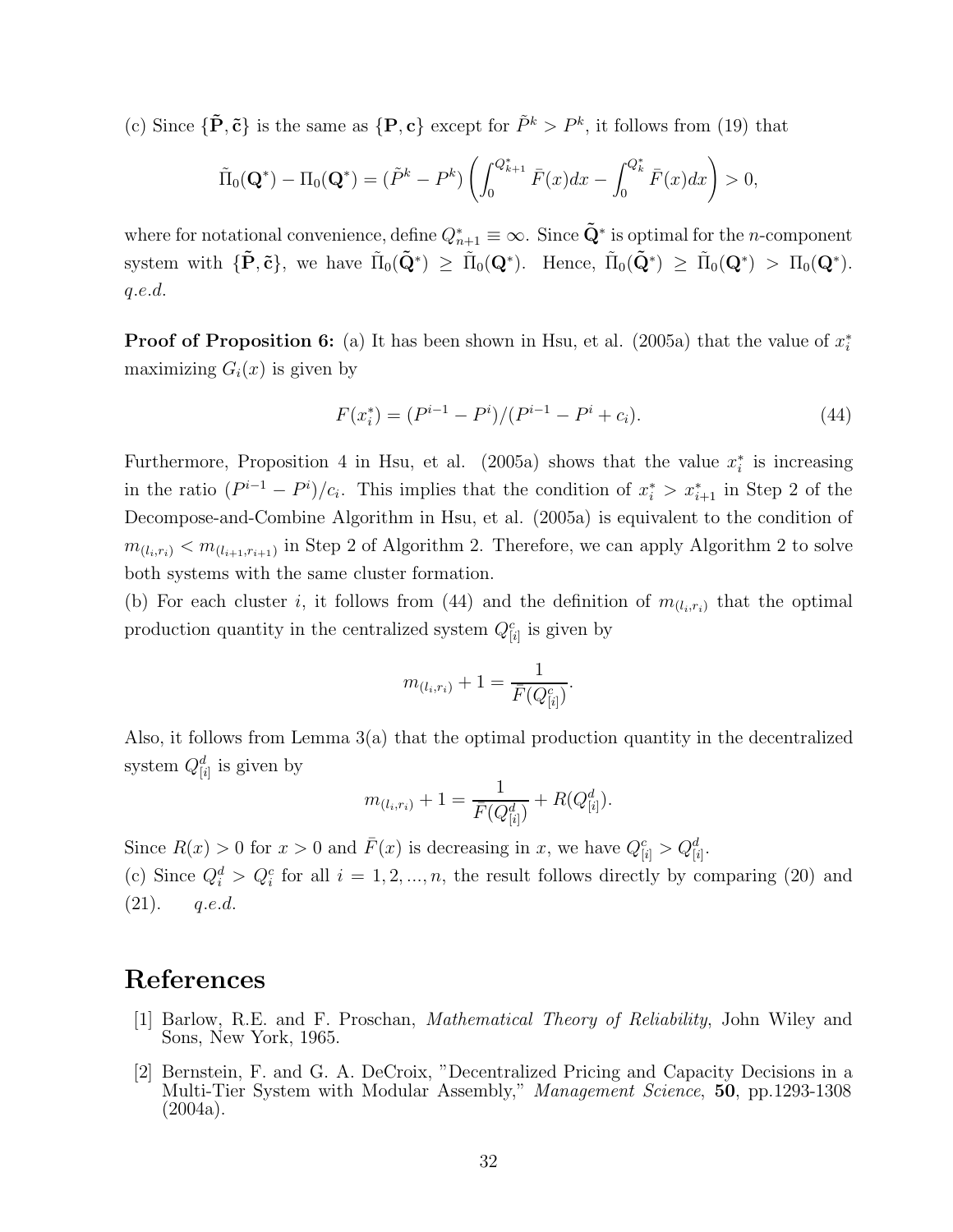- [3] Bernstein, F. and G. A. DeCroix, "Inventory Policies in a Decentralized Assembly System," working paper, The Fuqua School of Business, Duke University, (2004b).
- [4] Carr, S.C. and U.S. Karmarkar, "Competition in Multiechelon Assembly Supply Chains," *Management Science*, **51(1)**, pp.45-59 (2005).
- [5] Chu, C., J. M. Proth and X. Xie, "Supply Management in Assembly Systems," *Naval Research Logistics*, **40**, pp.933-950 (1993).
- [6] Fu, K., V. N. Hsu and C. Y. Lee, "Inventory and Production Decisions for an Assemble-To-Order System with Uncertain Demand and Limited Assembly Capacity," Working Paper (2005).
- [7] Gerchak, Y., Y. Wang and C.A. Yano, "Lot Sizing in Assembly Systems with Random Component Yields," *IIE Transactions*, **26 (2)**, pp.19-24 (1994).
- [8] Gerchak, Y. and Y. Wang, "Revenue-Sharing vs. Wholesale-Price Contracts in Assembly Systems with Random Demand," *Production and Operations Management*, **13(1)**, pp.23-33 (2004).
- [9] Granot, D. and S. Yin, "Competition and Cooperation in a Multi-Manufacturer Single-Retailer Supply Chain with Complementary Products", working paper, Sauder School of Business, University of British Columbia, Vancouver, Canada, (2004).
- [10] Gurnani, H., R. Akella and J. Lehoczky, "Optimal Order Policies in Assembly Systems with Random Demand and Random Supplier Delivery," *IIE Transactions*, **28**, pp. 865- 878 (1996).
- [11] Gurnani, H. and Y. Gerchak, "Coordination in Decentralized Assembly Systems with Uncertain Component Yields," Dept. of Management Sciences, University of Waterloo, (1998).
- [12] Hopp, W. and M. Spearman, "Setting Safety lead times for Purchased Components in Assembly Systems," *IIE Transactions*, **25**, pp.2-11 (1993).
- [13] Hsu, V. N., C. Y. Lee and K. C. So, "Optimal Component Stocking Policy for Assemble-To-Order Systems with Leadtime-Dependent Component and Product Pricing," *Management Science,* forthcoming (2005a).
- [14] Hsu, V. N., C. Y. Lee and K. C. So, "Managing Components for Assemble-To-Order Products with Leadtime-Dependent Pricing: The Full-Shipment Model," Working Paper (2005b).
- [15] Kumar, A., "Component Inventory Costs in an Assembly problem with Uncertain Supplier Lead-Times," *IIE Transactions*, **21**, pp.112-121 (1989).
- [16] Shore, H., "Setting Safety Lead-times for Purchased Components in Assembly Systems: A general Solution Procedure," *IIE Transactions*, **27**, pp.634-637 (1995).
- [17] Song, J. S., C. A. Yano and P. Lerssrisutiya, "Contract Assembly: Dealing with Combined Supply Lead Time and Demand Quantity Uncertainty," *Manufacturing and Service Operations Management*, **2**, pp. 287-296 (2000).
- [18] Song, J. S. and P. Zipkin, "Supply Chain Operations: Assemble-to-Order," in *Handbooks in Operations Research and Management Science*, Vol. 30, edited by A. de Kok and S. Graves, North-Holland, Amsterdam, the Netherlands (2003).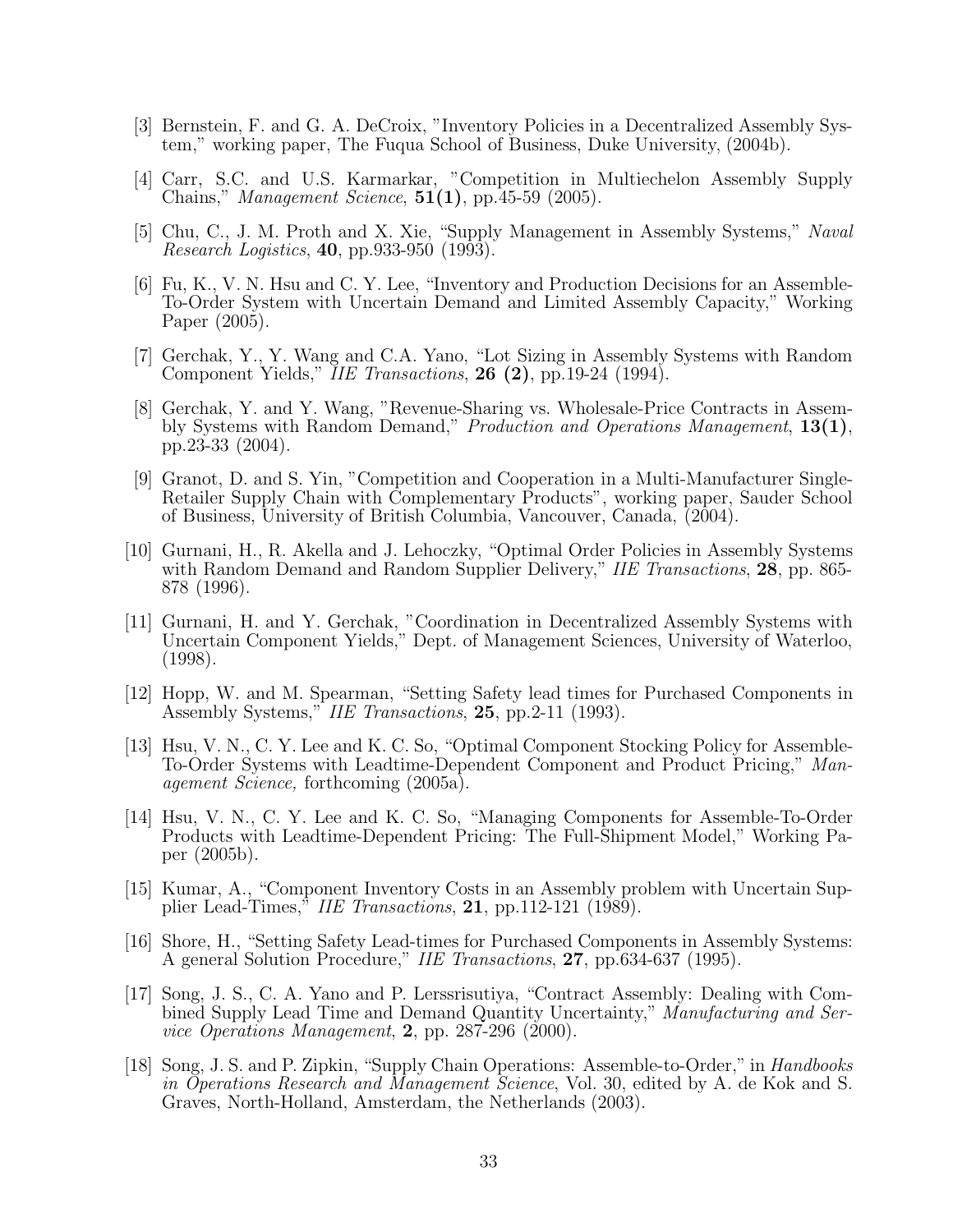- [19] Tomlin, B., "Capacity Investments in Supply Chains: Sharing the Gain Rather Than Sharing the Pain," *Manufacturing and Service Operations Management*, **5(4)**, pp.317- 333 (2003).
- [20] Wang, Y., "Joint Pricing-Production Decisions in Supply Chains of Complementary Products with Uncertain Demand," working paper, Weatherhead School of Management, Case Western Reserve University, Cleveland, Ohio, (2004).
- [21] Wang, Y. and Y. Gerchak, "Capacity Games in Assembly Systems with Uncertain Demand," *Manufacturing and Service Operations Management*, **5**, pp. 252-267 (2003).
- [22] Yano, C., "Stochastic Leadtimes in Two-level Assembly Systems," *IIE Transactions*, **19**, pp. 371-378 (1987).
- [23] Zhang, F., "Competition, Cooperation and Information Sharing in a Two-echelon Assembly System," working paper, Graduate School of Management of University of California at Irvine, (2004).